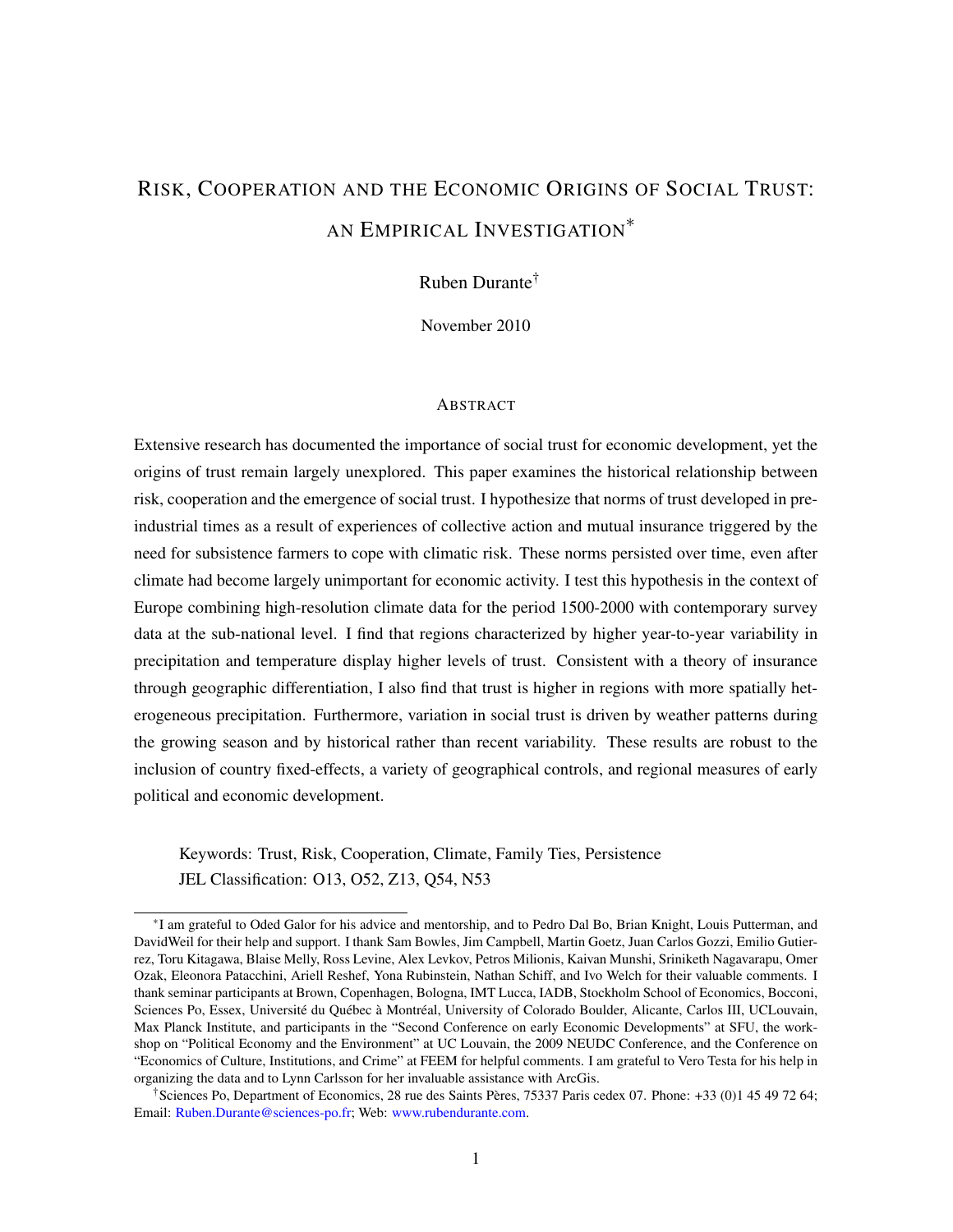## I. INTRODUCTION

There is a widespread consensus among social scientists that social trust is important for economic and institutional development because it facilitates cooperation and collective action among the mem-bers of a community.<sup>[1](#page-1-0)</sup> Despite the multitude of intriguing results on the role of trust, only recently economists have begun to investigate the historical origins of trust and to explain the large differences in trust across and within countries [\(Tabellini,](#page-30-0) [2005;](#page-30-0) [Guiso et al.,](#page-28-0) [2008;](#page-28-0) [Nunn and Wantchekon,](#page-29-0) [2009\)](#page-29-0). These studies have documented how historical circumstances, particuarly experiences of cooperation or conflict like the free-city state experience in medieval Italy and the slave trade in Africa, can have long lasting effects on the level of trust of a community.

This paper investigates whether other more primitive and universal factors may explain differential historical patterns in the emergence of cooperative behavior and differences in current levels of trust. In particular I examine the historical relationship between environmental risk - captured by variability in climatic conditions - and the evolution of cooperation and trust.

I propose a simple explanation of the emergence of trust based on the need of subsistence farmers to cope with weather fluctuations which, in the context of a pre-industrial rural economy, represented one of the main sources of risk. In the absence of well-functioning credit and insurance markets, farmers had to rely on a variety of strategies to shield consumption from weather-related shocks. While some of these strategies could be efficiently implemented by a single household, others involved some degree of interaction with members of the broader community. On the one hand, collective action among members of the local community was needed for large-scale investments such as the construction of collective storage and irrigation facilities. On the other hand, insurance capacity against climate-related risk could be improved by expanding economic relations to individuals living in neighboring areas, who were likely to be affected by weather fluctuations in less correlated ways. For example, cases of inter-community exchange, and geographically diversified mutual insurance arrangements are well-documented in the historical, anthropological and economic literature [\(Kirkby,](#page-28-1) [1974;](#page-28-1) [Dean et al.,](#page-27-0) [1985;](#page-27-0) [Halstead and O'Shea,](#page-28-2) [1989;](#page-28-2) [Platteau,](#page-30-1) [2000\)](#page-30-1). However, the creation and maintenance of socio-economic connections over larger areas would have entailed higher costs since incentive and information problems would be more severe among geographically distant individuals. The degree of intra- and inter-community cooperation would depend on: a) the relative magnitude of the weather-related risk (measured by the variability of weather over time at a given location); b) the potential insurance benefit from risk-pooling (measured by the variability of weather fluctuations across neighboring locations). To the extent to which experiences of cooperation favored the emergence of a culture of trust that continues to persist today, one would expect differences in historical

<span id="page-1-0"></span><sup>&</sup>lt;sup>1</sup> This argument was put forth long ago by Kenneth Arrow (1972) who argued that "virtually every commercial transaction has within itself an element of trust, certainly any transaction conducted over a period of time. It can be plausibly argued that much of the economic backwardness in the world can be explained by the lack of mutual confidence." Other influential contributions on the role of social capital and social trust are [Coleman](#page-27-1) [\(1988\)](#page-27-1), [Putnam et al.](#page-30-2) [\(1993\)](#page-30-2) and [Fukuyama](#page-27-2) [\(1996\)](#page-27-2). Social capital and trust have been associated with well-functioning institutions [\(Knack,](#page-28-3) [2002\)](#page-28-3), economic growth [\(Helliwell and Putnam,](#page-28-4) [1995;](#page-28-4) [Knack and Keefer,](#page-28-5) [1997;](#page-28-5) [Zak and Knack,](#page-30-3) [2001\)](#page-30-3), low corruption and crime [\(Uslaner,](#page-30-4) [2002;](#page-30-4) [Buonanno et al.,](#page-26-0) [2009\)](#page-26-0), financial development [\(Guiso et al.,](#page-28-6) [2004a\)](#page-28-6) and trade [\(Guiso et al.,](#page-28-7) [2004b\)](#page-28-7).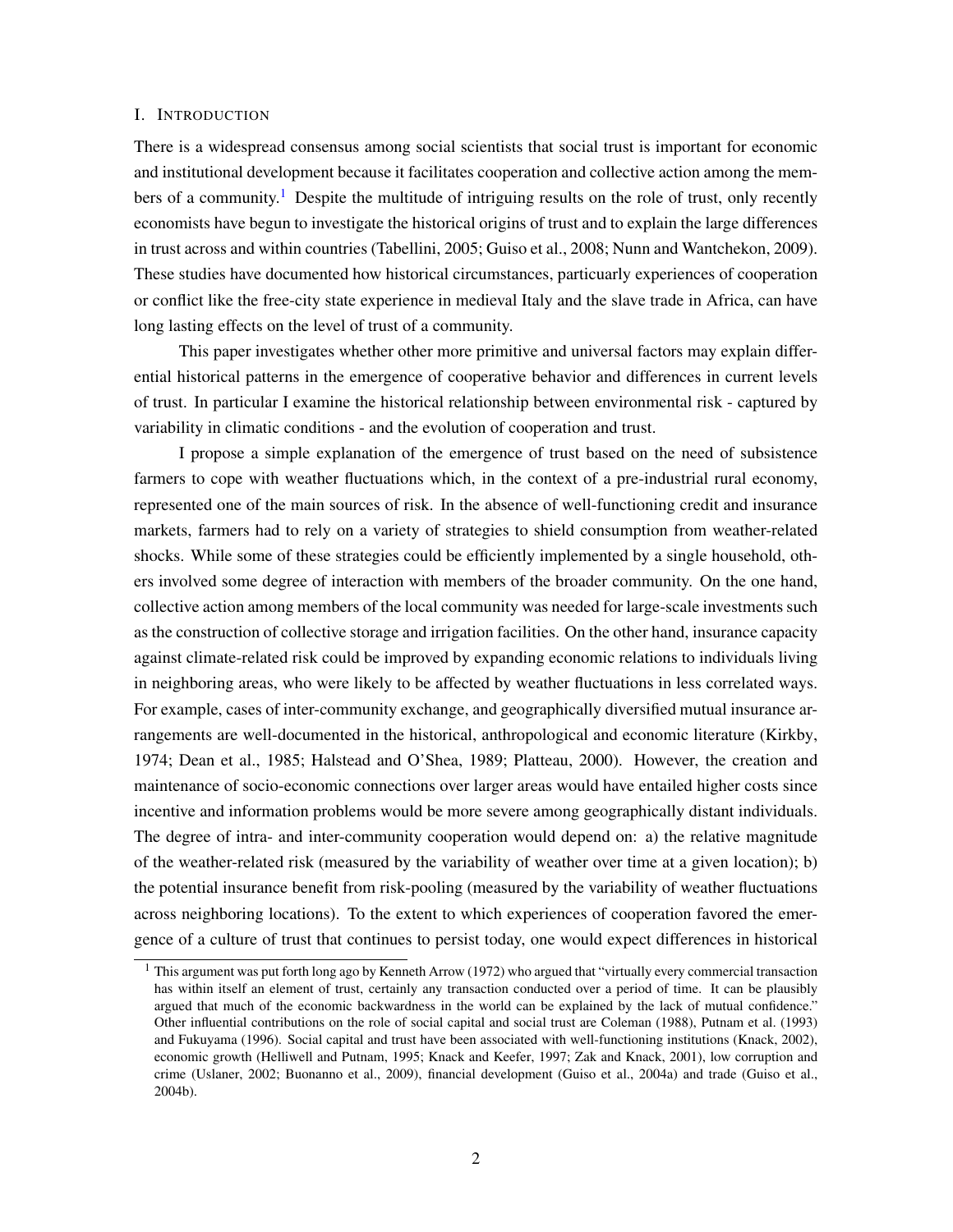climate variability to explain in part differences in current levels of trust.

I test this prediction in the context of Europe, combining high-resolution climate data for the period 1500-2000 with contemporary survey data on self-reported level of trust available from the European Social Survey for a sample of 251 regions in 24 countries. I first investigate the relationship between current trust and variability using climate data for the last century, because the finer resolution of this data allow the study of both the temporal and spatial dimensions of variability. The analysis confirms that regions with greater inter-annual fluctuations in temperature and precipitation have higher levels of interpersonal trust. This result is primarily driven by weather variability in the growing-season months, consistent with the effect of climatic risk operating primarily through agriculture. Furthermore, for a given level of temporal variability, regions with a higher degree of within-region spatial correlation in precipitation fluctuations display lower trust, a result consistent with an explanation involving insurance through geographic differentiation. These findings are robust to the inclusion of a variety of geographic controls and of country-fixed effects which capture the political and historical background common to regions of the same country.

I then replicate the analysis using climate data for the period 1500-1750. The relationship between historical climatic variability and trust is positive and significant, even after controlling for climate variability between 1900-2000, which does not appear to have an independent effect on trust. These findings support an explanation based on the historical formation and long-term persistence of trust attitudes over possible alternative arguments stressing the effect of contemporary climate variability on trust.

To further test the long-term effect of climatic risk on the emergence of cultural norms, I also look at the relationship between climate variability and the role of the family. Previous research has documented the existence of a negative relationship between social trust and the strength of family ties: the greater the importance of the family to the individual, the less their sense of community and civic engagement [\(Banfield,](#page-26-1) [1958;](#page-26-1) [Ermisch and Gambetta,](#page-27-3) [2008;](#page-27-3) [Alesina and Giuliano,](#page-26-2) [2009\)](#page-26-2). According to the argument sketched above, a more variable environment should increase an individual's propensity to interact with non-family members and reduce her dependency on the family for insurance purposes. If trust outside and within the family are substitutes, then higher climate variability should be associated with weaker family ties. I test this hypothesis using individual data on the importance of the family available from the European Value Survey. The results are the mirror image of those found for trust: a) weaker family ties in regions with more temporal variability in precipitation and temperature (particularly in the growing season), b) weaker family ties in regions in which precipitation fluctuations are less spatially correlated, and c) a negative relationship between historical climate variability and the strength of family ties even after controlling for contemporary variability.

After establishing the relationship between hisorical climate variability and social trust, I explore the robustness of this result by controlling for regional measures of early political and econonomic development such as urbanization, political institutions and literacy. My results confirm the importance of early political institutions and literacy for the emergence of social trust as previously documented by [Tabellini](#page-30-0) [\(2005\)](#page-30-0). At the same time I find that historical climate variability continues to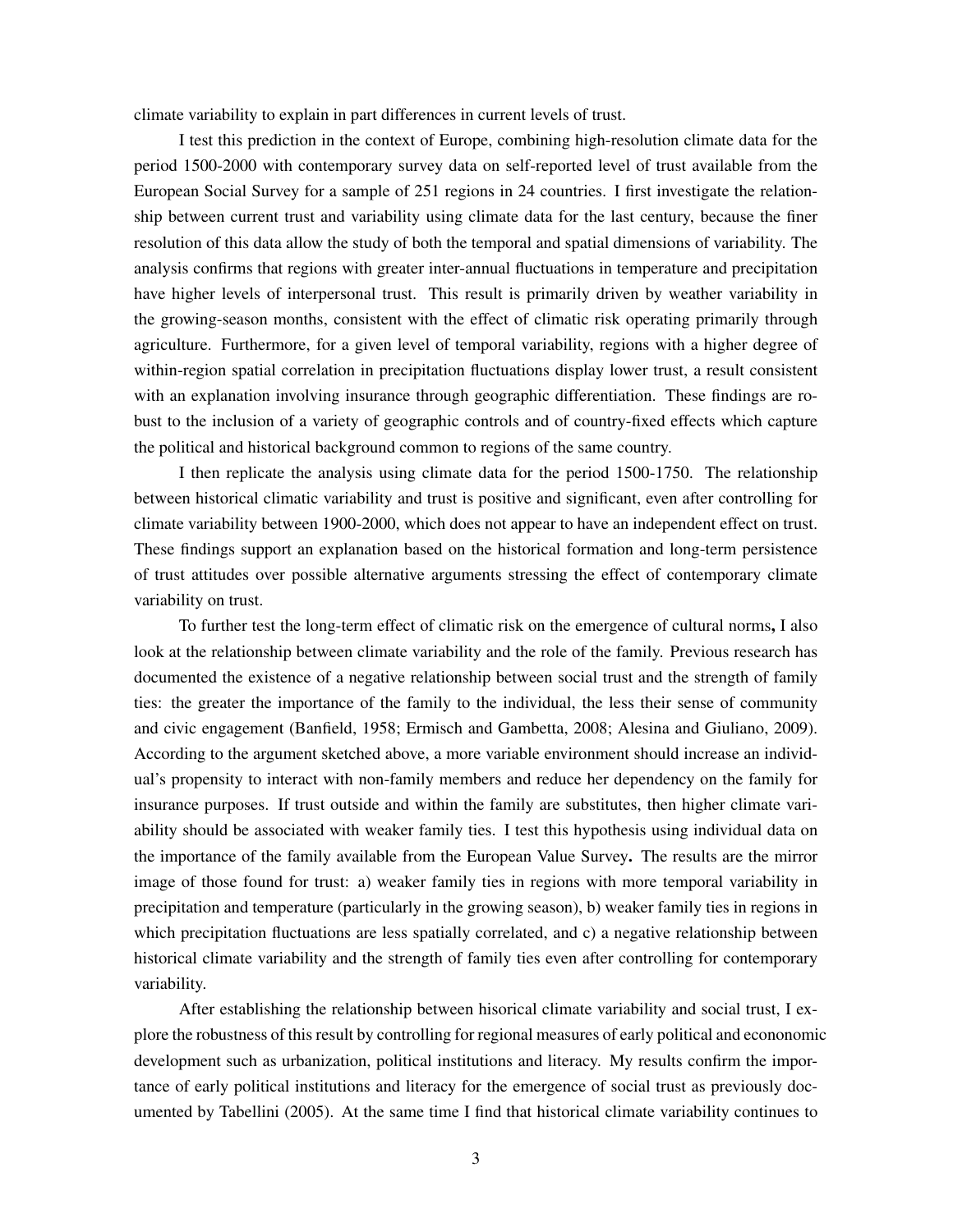have a positive and sizeable effect on current trust. One interpretation of this result is that the demand for insurance against climatic risk may have also fostered the emergence of trust by favoring the adoption of informal collective arrangements whose long-lasting effect on trust is not captured by historical differences in formal political institutions.

The results of this research complement the literature on the long-term persistence of cultural norms [\(Bisin and Verdier,](#page-26-3) [2001;](#page-26-3) [Guiso et al.,](#page-28-8) [2007;](#page-28-8) [Tabellini,](#page-30-5) [2008\)](#page-30-5) by documenting that historical patterns of cooperation in response to risk continue to influence how individuals relate to each other today, both within and outside the family. The evidence presented here also dovetails nicely with the few existing studies on the historical determinants of differences in social capital and trust [\(Tabellini,](#page-30-0) [2005;](#page-30-0) [Guiso et al.,](#page-28-0) [2008;](#page-28-0) [Nunn and Wantchekon,](#page-29-0) [2009\)](#page-29-0), and with previous research on the relationship between trust and the importance of the family [\(Banfield,](#page-26-1) [1958;](#page-26-1) [Ermisch and Gambetta,](#page-27-3) [2008;](#page-27-3) [Alesina](#page-26-2) [and Giuliano,](#page-26-2) [2009\)](#page-26-2).

My findings can also be interpreted in the context of the debate on the effects of geography on economic development. Previous research has documented that the environment can influence economic performance directly, through its effect on health and agricultural productivity [\(Landes,](#page-28-9) [1998;](#page-28-9) [Sachs and Malaney,](#page-30-6) [2002\)](#page-30-6), and indirectly, by setting the conditions in which sociopolitical institutions have formed [\(Sokoloff and Engerman,](#page-30-7) [2000;](#page-30-7) [Acemoglu et al.,](#page-26-4) [2001;](#page-26-4) [Easterly and Levine,](#page-27-4) [2003\)](#page-27-4) or by defining environmental constraints to population growth [\(Galor and Weil,](#page-27-5)  $2000$  $2000$ ).<sup>2</sup> The evidence presented here suggests that geography may also have influenced the emergence of particular cultural traits which, in turn, continue to have an effect on economic outcomes.

The rest of the paper is organized as follows. Section 2 discusses evidence on the relationship between climatic risk and cooperation, describes the conceptual framework and illustrates its predictions. Section 3 describes the data. Section 4 illustrates the empirical strategy and presents the results obtained using both contemporary and historical climate data. Finally, section 5 summarizes the key findings and concludes.

#### II. BACKGROUND AND CONCEPTUAL FRAMEWORK

### I. ON CLIMATE, RISK AND COOPERATION

An extensive literature has investigated the impact of climate on various aspects of human activity including agricultural productivity [\(Adams et al.,](#page-26-5) [1990;](#page-26-5) [Mendelsohn et al.,](#page-29-1) [1994;](#page-29-1) [Schlenker et al.,](#page-30-8) [2005\)](#page-30-8), health [\(Curriero et al.,](#page-27-6) [2002;](#page-27-6) [Deschenes and Moretti,](#page-27-7) [2007;](#page-27-7) [Gallup and Sachs,](#page-27-8) [2001\)](#page-27-8) and con-flict [\(Miguel et al.,](#page-29-2) [2004\)](#page-29-2).<sup>[3](#page-3-1)</sup> Most contributions have looked at the effect of mean climatic conditions, seasonality, or extreme events. However, other dimensions of climate are also relevant. In particular, year-to-year variability in climatic conditions has traditionally represented an important source of

<span id="page-3-0"></span><sup>&</sup>lt;sup>2</sup> Other examples of how biogeographical factors can have long-lasting effects on different aspects of human development are discussed in [Diamond](#page-27-9) [\(1997\)](#page-27-9); [Michalopoulos](#page-29-3) [\(2008\)](#page-29-3); [Nunn et al.](#page-29-4) [\(2009\)](#page-29-4); [Ashraf et al.](#page-26-6) [\(2009\)](#page-26-6)

<span id="page-3-1"></span><sup>&</sup>lt;sup>3</sup> For a comprehensive survey of the literature on the effect of climate on human activity see the Intergovernmental Panel on Climate Change 4th Assessment Report (IPCC 2007)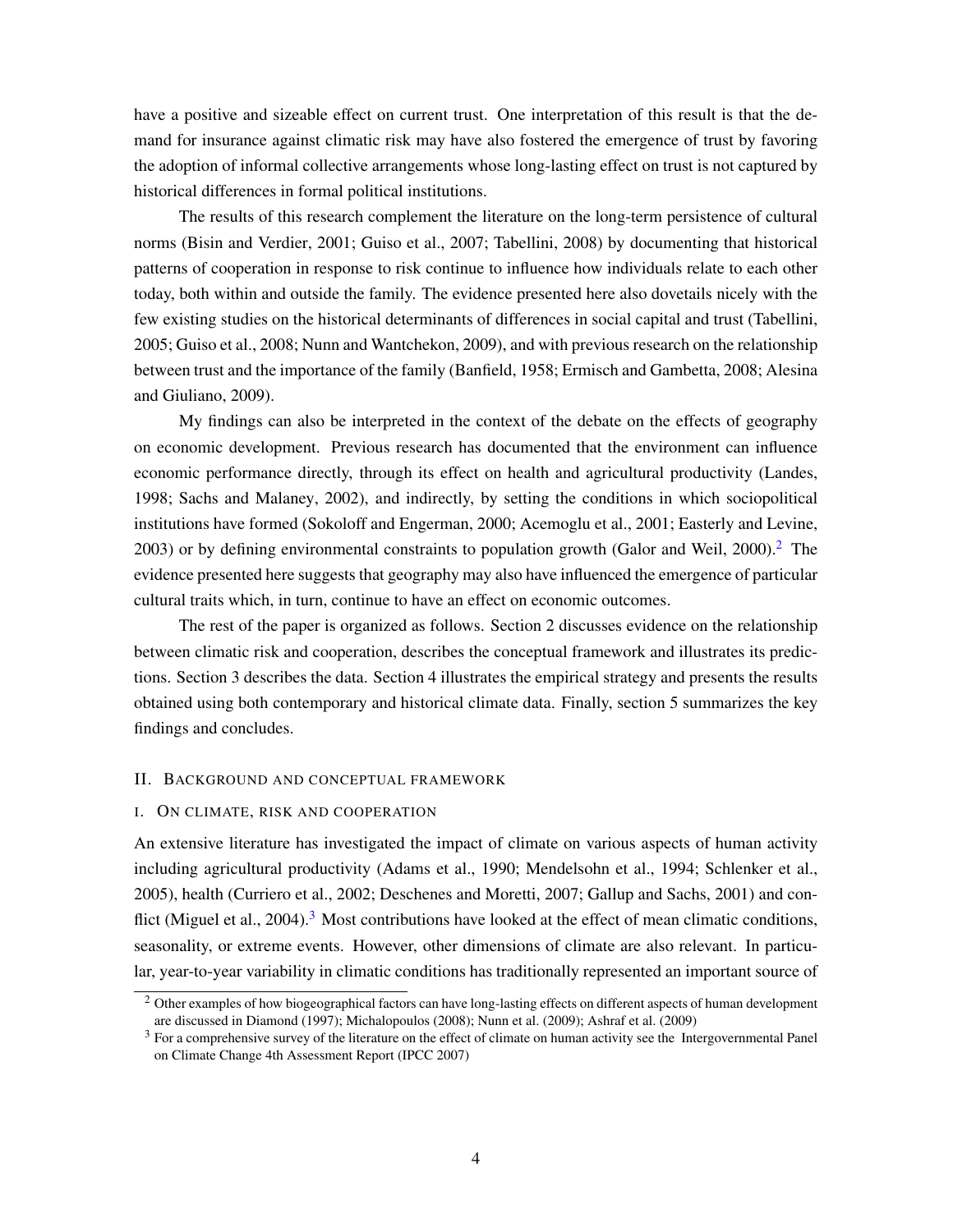risk for agriculture and other natural resource-dependent activities.<sup>[4](#page-4-0)</sup> Even today, interannual fluctuations in precipitation and temperature account for a large fraction of the year-to-year variations in crop yields [\(Lobell and Field,](#page-28-10) [2007\)](#page-28-10) and crop failure rates [\(Mendelsohn,](#page-29-5) [2007\)](#page-29-5); this despite the widespread availability of irrigation, chemical fertilizers, and new crop varieties which reduce yield sensitivity to weather conditions. Rural populations were even more vulnerable to erratic weather in past centuries when the availability of these instruments was limited, and there was a greater dependence on natural resources for survival [\(Solomou and Wu,](#page-30-9) [1999;](#page-30-9) [Le Roy Ladurie,](#page-28-11) [2004;](#page-28-11) [Brunt,](#page-26-7) [2004\)](#page-26-7).

In the absence of well-functioning credit and insurance markets, subsistence farmers in preindustrial societies adopted a variety of strategies to cope with climate-related risk, as documented by historical evidence and corroborated by findings from today's developing countries.<sup>[5](#page-4-1)</sup> Some of these strategies could be efficiently implemented at the household level. For example, farmers could have mitigated the economic impact of climate fluctuations by extending the set of livelihood activities to include foraging and fishing [\(Kates et al.,](#page-28-12) [1985\)](#page-28-12), by diversifying crops [\(Halstead and O'Shea,](#page-28-2) [1989\)](#page-28-2), by selecting crops varieties that were less sensitive to weather realizations [\(Morduch,](#page-29-6) [1995\)](#page-29-6), or by scattering their plots over larger and varied areas in order to reduce the risk of crop failure due to highly localized weather events [\(McCloskey,](#page-29-7) [1976\)](#page-29-7).

Another range of risk-coping strategies involved interaction and collective action with members of the broader rural community. Farmers could self-insure against adverse climatic events by storing grains or other assets in good years for bad years. Although storage could be carried out by single households in isolation, since storage technologies are characterized by significant economies of scale, collective action among members of the local community to build communal storage facilities entailed large efficiency gains and was often practiced.[\(Stead,](#page-30-10) [2004\)](#page-30-10) An example of the role of collective storage facilities in coping with weather and price volatility is analyzed by [Berg](#page-26-8) [\(2007\)](#page-26-8) in his recent work on the grain banks *(magasins)* in 18<sup>th</sup> and 19<sup>th</sup> century Swedish parishes. Intracommunity collective action was crucial for the realization of other large-scale investments aimed at reducing vulnerability to weather shocks. For example, village-level irrigation and water management systems (e.g. wells, tanks, dikes) could increase the stability of the farming system in the face of erratic rainfall, particularly in drought-prone zones. Examples of farmer-managed irrigation systems are discussed by [Bardhan](#page-26-9) [\(2000\)](#page-26-9) and [Meinzen-Dick et al.](#page-29-8) [\(2002\)](#page-29-8) for contemporary India, and by [Lam](#page-28-13) [\(1998\)](#page-28-13) and [Ostrom](#page-29-9) [\(2000\)](#page-29-9) for Nepal. Finally, in his work on adaptation to environmental risks in Vietnam, [Adger](#page-26-10) [\(2000\)](#page-26-10) emphasizes the importance of collective action for the management

<span id="page-4-0"></span><sup>4</sup> Variability is the product of both low and high-frequency climatic processes. While low-frequency processes have long cycles (longer than a human generation) and are responsible for major phenomena such as fluctuations in groundwater levels, erosion, etc., high frequency processes exhibit shorter cycles and are responsible for seasonal and year-to-year fluctuations. While low-frequency variability is usually not apparent to humans, high-frequency and particularly yearto-year variability represents a major determinant of fluctuations in natural resource productivity and an important source of risk for economic activity.

<span id="page-4-1"></span><sup>5</sup> The issue of adaptation to climate variability has attracted the interest of different disciplines, particularly in the context of the effect of anthropogenic climate change on socio-economic development. Many definitions of adaptation and different categorization of adaptive strategies have been proposed in the literature (see among others [Smithers and](#page-30-11) [Smit](#page-30-11) [\(1997\)](#page-30-11)). [Rennie and Singh](#page-30-12) [\(1996\)](#page-30-12) for example, define adaptive strategies as "those ways in which local individuals, households and communities change their mix of productive activities, and modified their community rules and institutions in response to vulnerabilities, in order to meet their livelihood needs".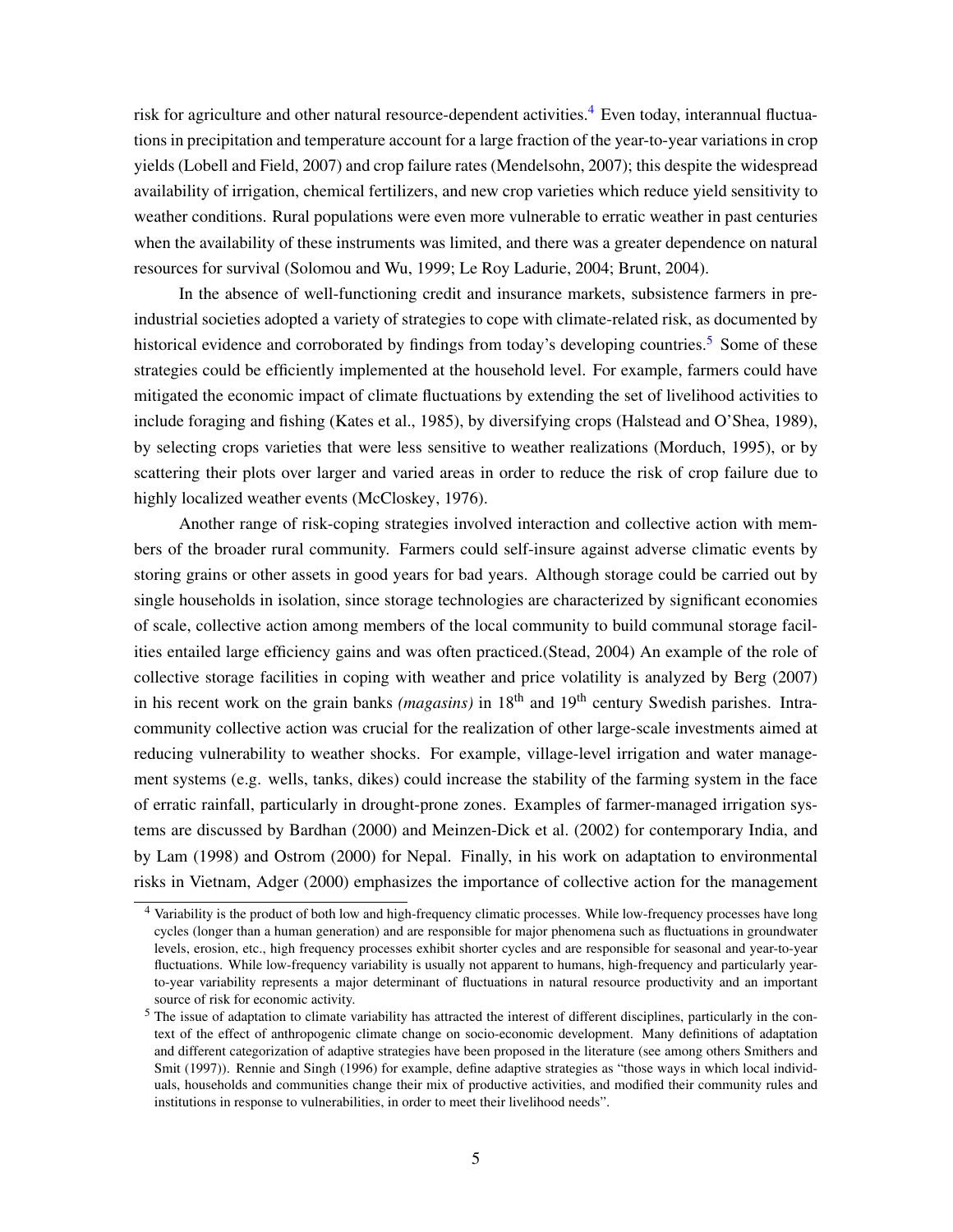of local-level coastal defense against hazards associated with flooding and typhoons.

Other risk-coping strategies were based on the possibility of pooling risk with other individuals, through exchange or mutual insurance relations. A rich literature in economics, anthropology and history has documented the importance of risk-sharing mechanisms to cope with idiosyncratic agri-cultural risks (see among others [Townsend,](#page-30-13)  $1994$ ).<sup>[6](#page-5-0)</sup> Research on the use of these mechanism to buffer covariant (weather-related) risk is more sparse [\(Scott,](#page-30-14) [1976;](#page-30-14) [Kimball,](#page-28-14) [1988;](#page-28-14) [Platteau,](#page-30-15) [1991\)](#page-30-15). Familyand kin-related connections are generally particularly effective in providing partial insurance against idiosyncratic shocks due to the lower cost of enforcing promises and monitoring deviance among family members. However, these networks are generally too small and spatially concentrated to provide insurance against weather-related risks. Insurance capacity against weather shocks can be improved by expanding the radius of socio-economic relations to individuals living in distinct locations who are likely to be affected by shocks in less correlated ways. However, the creation and maintenance of geographically dispersed socio-economic connections would have entailed higher communication and monitoring costs. [Platteau](#page-30-15) [\(1991\)](#page-30-15) describes this "insurance dilemma" in the following terms: "the larger and geographically less concentrated the social group concerned in the insurance scheme, the lower the covariance of their income and contingencies is likely to be, but the more serious the moral hazard problem".

Examples of spatially diversified risk-pooling arrangements and of their usefulness in mitigating the effects of covariant shocks have been discussed by scholars from various disciplines working on very different geographical and historical contexts. Some of these arrangements involved exchange and trade relations. For example, in their study on the behavioral and cultural responses to environmental variability of the Anasazi civilization in the American Southwest, [Dean et al.](#page-27-0) [\(1985\)](#page-27-0) emphasize the importance of trade alliances among communities located in environmentally heterogeneous zones to cope with the frequent local subsistence shocks. Similarly, [King](#page-28-15) [\(1976\)](#page-28-15) emphasizes the importance of the elaborate inter-village exchange system used by the native population of the Chumash in coping with the considerable temporal and spatial variability of the Southern Californian environment. Other accounts refer to informal mutual assistance arrangements. In his study of the Kwakiutl native population of the Northwestern coast of America, [Piddocke](#page-30-16) [\(1965\)](#page-30-16) analyzes the *pot-latch*, a system based on delayed gift exchange among different groups (*numaym*) and used to "counter the effect of varying resources productivity by promoting exchanges of food from groups enjoying a temporary surplus to groups suffering a temporary deficit". Another example is the *hxaro* system used by the Kung San hunter-gatherers in contemporary Botswana and described by [Cash](#page-27-10)[dan](#page-27-10) [\(1985\)](#page-27-10) as a system of mutual reciprocity based on delayed gift exchange connecting members of different bands living in distinct locations over distances of up to 400 km. Analogous evidence is available for subsistence farmers in contemporary developing countries. In his investigation on the Ivory Coast, [Grimard](#page-27-11) [\(1997\)](#page-27-11) finds evidence of partial insurance against locally covariant risk taking place within spatially differentiated networks formed around ethnic bonds. Similarly, in his study

<span id="page-5-0"></span><sup>6</sup> Solidarity mechanisms are generally organized around delayed reciprocity contingent upon need and affordability, with contingent transfers taking the form of gifts, food, labor assistance, or loans. For a comprehensive discussion of the role and functioning of solidarity networks in pre-industrial societies see [Fafchamps](#page-27-12) [\(1992\)](#page-27-12).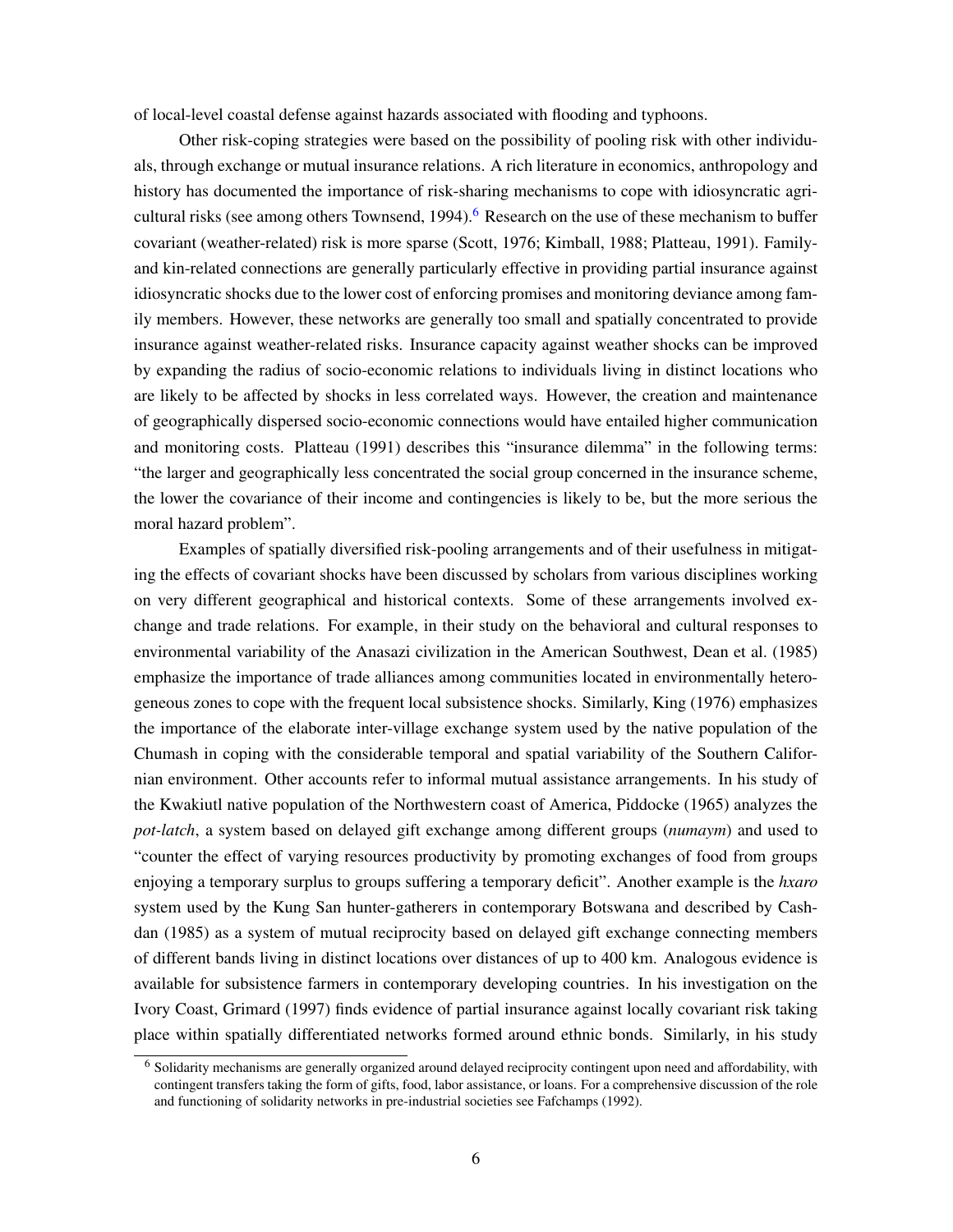on the effect of risk and social connections on livestock asset dynamic in northern Ethiopia, [Mogues](#page-29-10) [\(2006\)](#page-29-10) finds that being part of a geographically dispersed network reduces the degree to which an household's livestock wealth is eroded following an adverse climatic shocks. Finally, in the context of pre-industrial Europe, [Richardson](#page-30-17) [\(2005\)](#page-30-17) emphasizes the role of rural fraternities as risk pooling institutions and their importance in coping with both weather- and non-weather related agricultural risk in medieval England. Similar evidence is available from [Baker](#page-26-11) [\(1999\)](#page-26-11) who investigates the role of regional voluntary associations as collective means used by XVIII century french peasants to defend themselves against climatic shocks.

These examples illustrate the extent to which the ability of a society to adapt to climate variability depends on the capacity of its members to act collectively. Furthermore, the above discussion suggests the importance of both the temporal and spatial dimension of climate variability for the emergence of intra- and inter-community cooperation. On the one hand, cooperation would be more valuable in areas characterized by more erratic weather (higher *temporal* variability), since exposure to greater climatic risk would result in greater demand for insurance and would increase the incentive to forge social connections within both the local and neighboring communities. On the other hand, cooperation would be more beneficial in areas in which weather fluctuations are more unsynchronized across neighbors (higher *spatial* variability) since this would increase the potential insurance benefit from pooling risk with neighbors.[7](#page-6-0)

## II. EMERGENCE AND PERSISTENCE OF TRUST

Previous research in evolutionary anthropology on social learning [\(Boyd and Richerson,](#page-26-12) [1985,](#page-26-12) [1995\)](#page-26-13) provides a good theoretical framework to study the emergence of mutual trust. In this literature, cultural norms are modeled as behavioral heuristics that simplify decision-making. In a context in which acquiring and processing information necessary to behaving optimally is costly, using general "rules-of-thumb" about the right thing to do can be optimal. Since different behavioral norms are available *a priori*, which norms are adopted is determined through an evolutionary process based on which ones yield the highest payoff in terms of survival probabilities. This, in turn depends on the external constraints faced by each society. Over time, through a process of social learning, rules-of-thumb that favor adaptability to the external environment will become more prevalent in the population. For example, in situations in which large-scale cooperation increase fitness, norms that facilitate fruitful interaction (such as norms of mutual trust) will be particularly valuable and will

<span id="page-6-0"></span> $^7$  An illuminating discussion of this aspect is offered by [Dean et al.](#page-27-0) [\(1985\)](#page-27-0) who argument that "spatial variability in climate facilitates or inhibits certain responses to local subsistence stresses. During periods of high spatial variability, interaction and exchange with other populations are viable means of offsetting local production inadequacies because different groups are likely to be experiencing different degrees and kinds of subsistence stress. Conversely, when similar conditions prevail across the region, all areas are affected uniformly, and interaction and exchange become far less useful ways of alleviating local population-resource imbalances."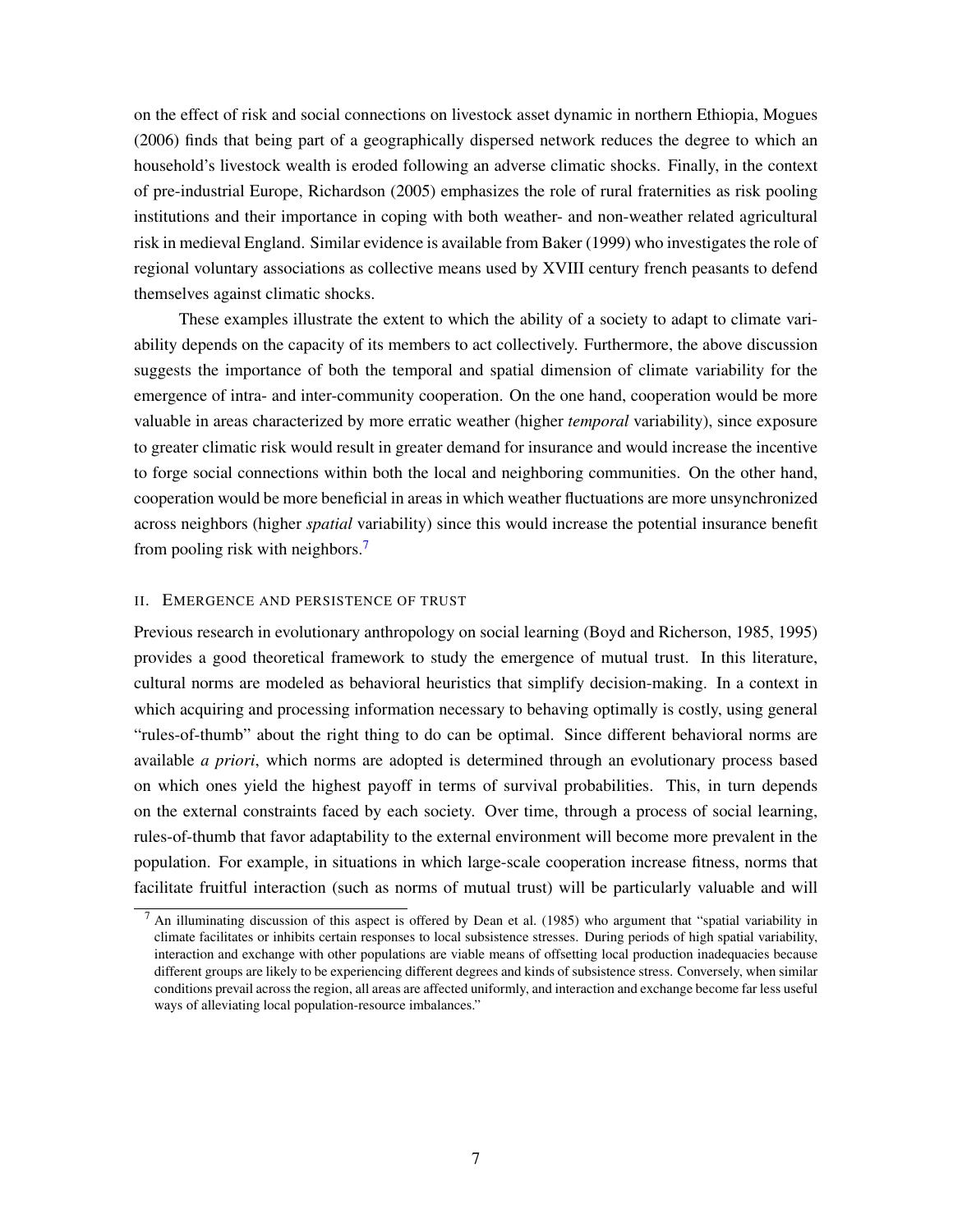become prevalent.<sup>[8](#page-7-0)</sup>

Based on this conceptual framework, the hypothesis advanced in this paper is that norms of trust developed because they facilitated collective action and risk-sharing among subsistence farmers exposed to weather-related risk in pre-industrial times. In particular, a culture of greater trust should have emerged in areas characterized by more variable and spatially heterogeneous weather patterns, in which extra-familial cooperation would have been particularly beneficial to coping with risk. This paper investigates the empirical validity of this argument by testing whether higher trust is observed today in regions historically characterized by: *i*) higher inter annual weather variability, and *ii*) lower spatial correlation in weather fluctuations.

These predictions are based on the assumption that differences in trust have persisted over time, even after weather patterns became less important for economic activity. Growing evidence suggest that in fact trust attitudes, like other cultural traits, can persist for surprisingly long periods of time. At the national and sub-national levels, for example, trust scores are remarkably stable over several decades [\(Bjørnskov,](#page-26-14) [2007\)](#page-26-14). At the individual level, this persistence is generally attributed to intergenerational transmission operating through genetics, imitation, or deliberate inculcation by parents. This view is consistent with recent empirical findings documenting the existence of a strong correlation in the propensity to trust between parents and children [\(Katz and Rotter,](#page-28-16) [1969;](#page-28-16) [Dohmen et](#page-27-13) [al.,](#page-27-13) [2008\)](#page-27-13) and between second-generation immigrants and current inhabitants of the country of origin [\(Uslaner,](#page-30-4) [2002;](#page-30-4) [Guiso et al.,](#page-28-17) [2006;](#page-28-17) [Algan and Cahuc,](#page-26-15) [2007\)](#page-26-15).

Additional insights into the persistence of cultural norms are offered by recent empirical contributions on the historical determinants of trust. In a recent study on the effect of culture on economic development across European regions [Tabellini](#page-30-0) [\(2005\)](#page-30-0) finds that early political institutions have a significant impact on current trust attitudes: regions that centuries ago had more checks and balances on the executive are characterized by higher levels of trust. [Guiso et al.](#page-28-0) [\(2008\)](#page-28-0) trace current differences in social capital between the North and South of Italy to the culture of independence fostered by the experience of the free city-states in the Middle Ages, and conclude that "at least 50% of the North-South gap in social capital is due to the lack of a free city state experience in the South"<sup>[9](#page-7-1)</sup>. Finally, [Nunn and Wantchekon](#page-29-0) [\(2009\)](#page-29-0) investigate the impact of the transatlantic slave trade on mistrust in contemporary Africa, finding robust evidence that "individuals whose ancestors were heavily raided during the slave trade today exhibit less trust in neighbors, relatives, and their local government".

Another stream of literature relevant to this research concerns the relationship between social trust and family values. The trust literature typically distinguishes between "generalized" trust and "particularized" trust. Particularized trust refers to those cases in which individuals trust members of a narrow circle of family members or close friends, but do not trust (and do not expect to be trusted

<span id="page-7-0"></span> $8$  In the context of a large cross-cultural study, [Henrich et al.](#page-28-18) [\(2001\)](#page-28-18) conducted ultimatum, public good, and dictator game experiments with subjects from fifteen small-scale societies exhibiting a wide variety of economic and cultural conditions. They find that, in societies where payoff from extra-familial cooperation in economic activity is higher, subjects display significantly higher levels of cooperation in the experimental games. The authors argue that one interpretation of this result is that subjects' behavior in the experiments reflect different norms of conduct with regard to sharing and cooperation, which, in turn, are shaped by the structures of social interaction and modes of livelihood of the community daily life.

<span id="page-7-1"></span><sup>&</sup>lt;sup>9</sup> This findings support the conjecture originally formulated by [Putnam et al.](#page-30-2) [\(1993\)](#page-30-2)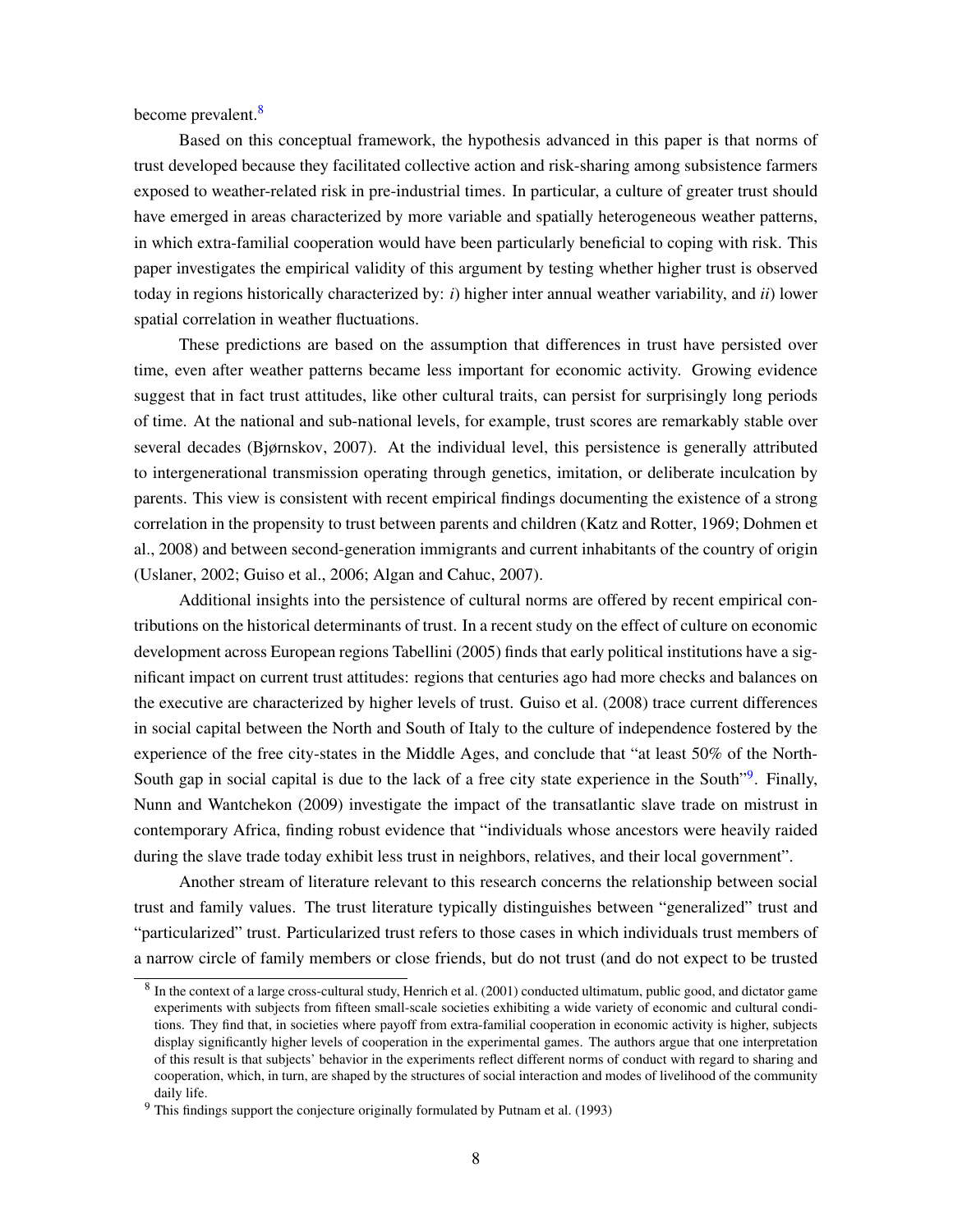by) people outside of it. Generalized trust applies instead to everyone, including agents for whom the agent has no direct information $10$ . Empirical evidence suggest that these two objects are negatively correlated. Using survey data from multiple sources [Alesina and Giuliano](#page-26-2) [\(2009\)](#page-26-2) find that individuals with strong family ties display lower levels of generalized trust, civic engagement and political participation. According to their argument, "the more people rely on the family as a provider of services, insurance, transfer of resources, the lower is civic engagement and political participation. The more the family is all that matters for an individual the less she will care about the rest of society" (p.3). Similar results are found by [Ermisch and Gambetta](#page-27-3) [\(2008\)](#page-27-3) who combine experimental and survey data drawn from Great Britain. At the heart of their analysis lies the concept of "outward exposure" and the idea that trust attitudes are affected by "any factor which either constrains people within the family circle or that gives them an opportunity and a motive to interact with others, whether neighbors or strangers". If, as these findings suggest, trust and family values operate as cultural substitutes, then climate variability - by increasing the payoff to extra-familial cooperation and decreasing the dependency on the family for insurance purposes - would have favored the development of norms consistent with higher trust and weaker family values. As a way of further testing my theoretical argument in what follows I also explore the empirical relationship between climate variability and family ties.

#### III. DATA AND VARIABLE DESCRIPTION

To test the main predictions of my theoretical argument, I look at differences across and within Eu-ropean countries.<sup>[11](#page-8-1)</sup> I employ several types of data in different parts of the empirical analysis: survey data on social trust and strength of family ties; contemporary and historical climatic data on precipitation and temperature; data on a variety of regional geographical controls; historical data on political institutions, education and urbanization. In what follows I first describe the data sources and then discuss how the variables used in the empirical analysis are constructed.

## I. DATA

# I.1. SOCIAL TRUST

Measuring interpersonal trust is a problematic task. Several variables have been proposed in the literature as proxies for social trust. Some have used aggregate indicators such as the number of

<span id="page-8-0"></span> $10$  This distinction reflects the distinction between "generalized" and "limited" morality stressed by [\(Platteau,](#page-30-1) [2000\)](#page-30-1)

<span id="page-8-1"></span><sup>&</sup>lt;sup>11</sup> There are a number of reasons why Europe can be considered a good context to test the validity of my hypothesis. First, up until the onset of the industrial revolution, the vast majority of the European continent was rural, most of the population depended predominantly on agriculture for subsistence, and the economy was characterized by relatively low spatial mobility and considerable intergenerational persistence in occupation[.Le Roy Ladurie](#page-28-11) [\(2004\)](#page-28-11) Second, an advantage of working with European data, particularly at the sub-national level, is given by the relatively small size of European regions. Since the proposed relationship between climatic volatility and emergence of trust operates at a relatively local scale, the availability of trust data for fairly small administrative divisions is particularly valuable. My theoretical argument is based on the hypothesis that cultural norms developed at a given location are passed on to subsequent generations, which, to a large extent, continue to live in the same area. To this regard Europe represents an appropriate context because - despite significant cross- and within-country migration - it has not experienced the massive migration movements that took place for example in North and South America over the last five centuries, and, in general, a substantial portion of individuals living in a given region had ancestors that lived in the same region. Last but not least, Europe is also the continent for which better historical climate data are readily available.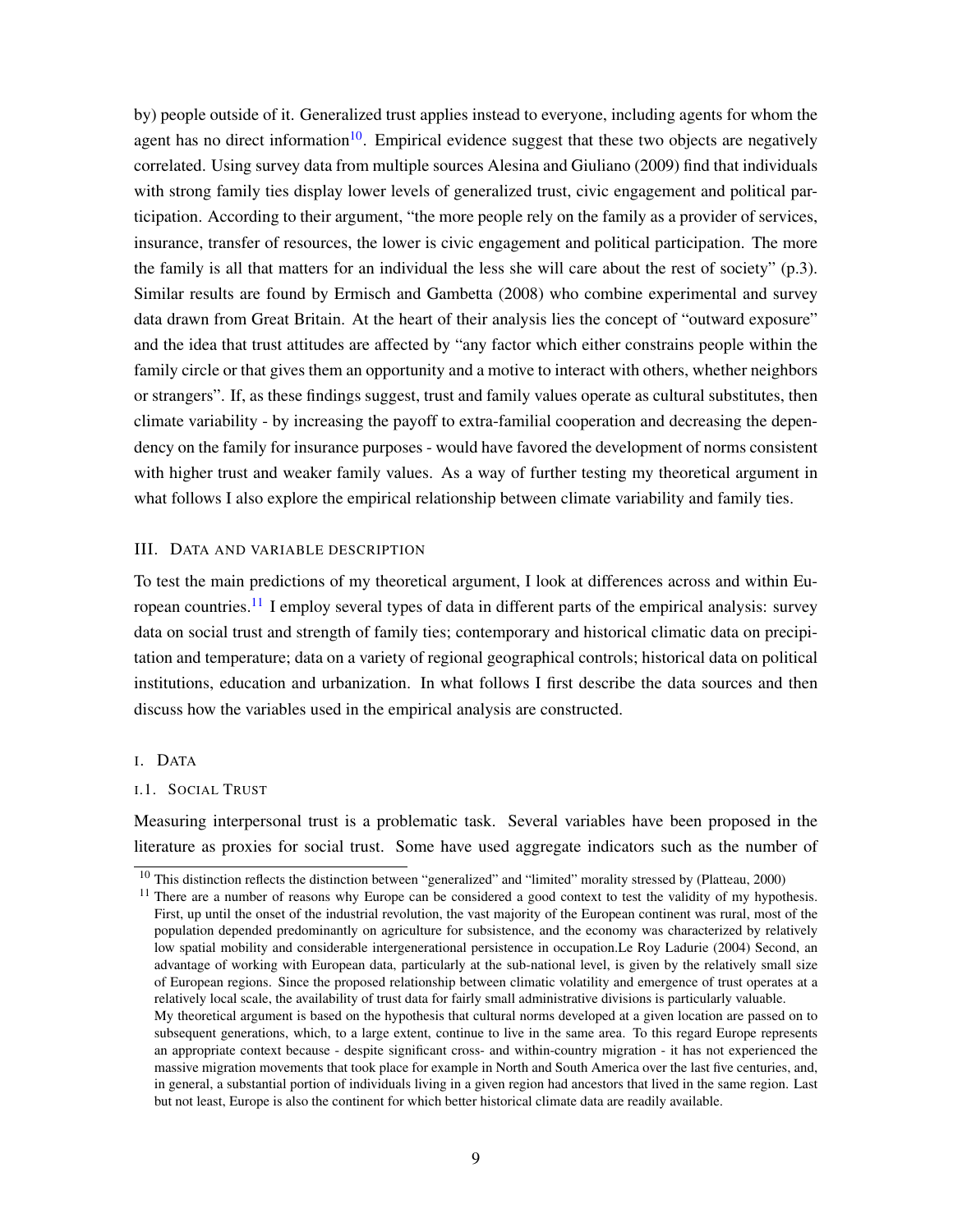civic and non-profit organizations/associations, turnout in elections or referenda, and blood and organ donations[\(Guiso et al.,](#page-28-6) [2004a,](#page-28-6) [2008;](#page-28-0) [Buonanno et al.,](#page-26-0) [2009;](#page-26-0) [Putnam et al.,](#page-30-2) [1993\)](#page-30-2). Most contributions, however, employ measures of self-reported trust based on individual responses to survey questions [\(Alesina and La Ferrara,](#page-26-16) [2002;](#page-26-16) [Tabellini,](#page-30-0) [2005\)](#page-30-0). I follow the latter approach, using data on selfreported trust in others from the three rounds of the European Social Survey (ESS), a biennial cross-sectional survey designed to monitor attitudes and behaviors across (mostly) European countries<sup>[12](#page-9-0)</sup>, similar in many aspects to the American General Social Survey (GSS). The three rounds of the survey were conducted in 2002-03, 2004-05, and 2006-07. Overall, the ESS data cover 31 countries: the large majority of the European Union members plus Iceland, Israel, Russia, Switzerland, and Turkey. Most countries were surveyed in all three ESS rounds, some, instead, only in one or two of the rounds.

In addition to providing information on the respondent's country, the ESS surveys report the region in which the interviewee resides. This feature makes it possible to study differences in trust attitudes at the sub-national level, an approach that is consistent with my theoretical argument which links the evolution of trust to social responses to climate variability on a local scale. The ESS regions are generally defined in accordance with the administrative divisions used in each country. These, in turn, often coincide with one of the three levels of the European NUTS classification<sup>[13](#page-9-1)</sup>. The number and size of the ESS regions vary considerably from country to country. For example, France is divided into nine large regions roughly corresponding to NUTS level 1, Italy into 20 regions corresponding to NUTS level 2, and Bulgaria into 28 regions corresponding to NUTS level 3.

Seven of the thirty-one original ESS countries were excluded from the analysis because they lie partially or totally outside the area covered by the climate data used. Overall my sample includes 251 regions in 24 countries, comprising approximately 107,000 individuals<sup>[14](#page-9-2)</sup>. On average, 427 individuals were interviewed in each region, the median number of respondents being about 306. Table [1](#page-31-0) reports the number of respondents in each round for the countries in the sample.

The ESS questionnaire includes a version of the standard trust question used in most surveys, commonly known as Rosenberg's question. The exact wording of the question is as follows: "Generally speaking, would you say that most people can be trusted, or that you can't be too careful in dealing with people? Please tell me on a score of 0 to 10, where 0 means you can't be too careful and

<span id="page-9-0"></span> $12$  The core module of the ESS questionnaire questions aimed to monitor change and continuity in a wide range of social variables, including media use, social and public trust, political interest and participation; socio-political orientations, governance and efficacy; moral, political and social values; social exclusion, national, ethnic and religious allegiances; well-being, health and security; demographics and socio-economics. The ESS data have been extensively used in previous studies on culture and social capital, by [Luttmer and Singhal](#page-29-11) [\(2008\)](#page-29-11); [Alesina and Giuliano](#page-26-2) [\(2009\)](#page-26-2); [Butler et](#page-26-17) [al.](#page-26-17) [\(2009\)](#page-26-17) among others.

<span id="page-9-1"></span><sup>&</sup>lt;sup>13</sup> The Nomenclature of Territorial Units for Statistics (NUTS) is a three-level hierarchical classification established by EUROSTAT in order to provide a single uniform breakdown of territorial units for the production of regional statistics for the European Union. Depending on their size countries can have only one or two levels of divisions. In the case of Luxembourg, for example, each of the three NUTS level corresponds to the entire country.

<span id="page-9-2"></span><sup>&</sup>lt;sup>14</sup> The decision of pooling together responses from the three rounds of the ESS is aimed at maximizing the number of available observations, and is justified by the great stability of both national and regional trust scores over the relative short length of time between different rounds (2 years).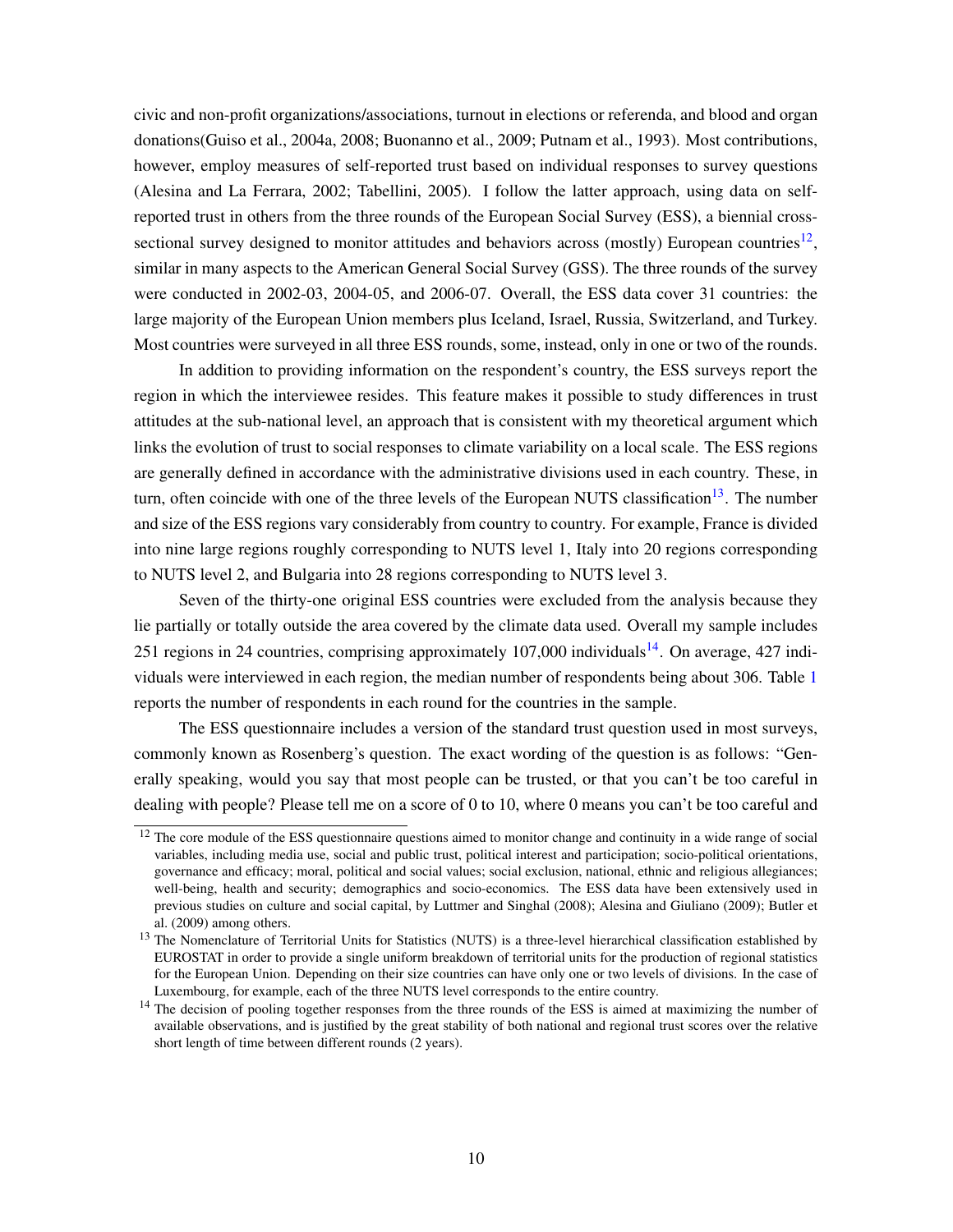10 means that most people can be trusted $^{15}$  $^{15}$  $^{15}$ . Doubts have been raised about the ability of this kind of question to capture individual trust attitudes. For example, some have argued that this question is a relatively ambiguous in that it does not explicitly specify the object of the respondent's trust. However, the impersonal framing of the question ("people") may be valuable in encouraging respondents to think about the general context in which they live rather than specific groups such as friends or relatives. Trust surveys do not display the large and random fluctuations in responses that one would expect of question of dubious reliability and meaning. On the contrary, average trust scores - both at the national and sub-national level - show a surprising deal of stability over time [Uslaner](#page-30-4) [\(2002\)](#page-30-4); [Delhey and Newton](#page-27-14) [\(2005\)](#page-27-14). Another element of reassurance is given by the fact that survey-based measures tend to be correlated with behavioral indicators of trust. For example, Knack (2000) reports the results of an experiment in which a certain number of wallets containing \$50 worth of cash and the addresses and phone numbers of their putative owners were "accidentally" dropped in each of 20 cities in 14 different western European countries and 12 U.S. cities. He finds that the number of wallets returned with their contents intact - both at the national and regional level - is highly correlated with the average score in the standard trust question from the World Value Survey. Similarly, at the individual level, responses to survey-based trust questions have been shown to be good predictors of actual behavior in trust experiment [\(Glaeser et al.,](#page-27-15) [2000;](#page-27-15) [Fehr et al.,](#page-27-16) [2003;](#page-27-16) [Sapienza et al.,](#page-30-18) [2007\)](#page-30-18).[16](#page-10-1)

# I.2. FAMILY TIES

Measuring cultural differences on the relative importance of the family and the strength of family ties is often problematic, especially since many surveys do not include questions designed to capture these aspects. This is the unfortunately the case for the European Social Survey data used to derive my trust measure. Some relevant questions are however available from another similar survey, the European Value Study (EVS). In particular, I use data from three waves of the EVS carried out respectively in the years 1989-1993, 1994-1999, and 1999-2004. Overall, the three waves of the EVS cover 39 European countries. However, for consistency with the analysis of the trust data, and due to limitations in the climate data, I restrict my attention to the same 24 countries for which data on both trust and climate are available. As with the ESS, the EVS data generally include information on the respondent's region of residence, allowing for the study of differences at the sub-national level. Overall the EVS sample for the 24 countries of interest includes almost 82,000 individuals.

<span id="page-10-0"></span><sup>&</sup>lt;sup>15</sup> Unlike other similar surveys (like the World Value Survey) the ESS trust question does not offer a 0-1 choice, but rather allows respondents to choose a value on a 1-10 scale, thus allowing for a more precise assessment of the the intensity of trust.

<span id="page-10-1"></span><sup>&</sup>lt;sup>16</sup> These contributions, however, have provided contrasting evidence with regard to whether responses to the trust question reflect an individual's own trustworthiness rather than his tendency to trust others. In an attempt to reconcile these apparently contrasting results, [Sapienza et al.](#page-30-18) [\(2007\)](#page-30-18) argue that the different findings might be due to differences in the composition and homogeneity of the two populations showing that an individual's trust attitude is heavily influenced by his own trustworthiness in the context of a homogeneous population (such as the Harvard undergraduates participating in Glaeser's experiment), but not in a more heterogeneous population, (such as the cross-section of the German population in Fehr's sample). Since the ESS surveys a random sample of the adult population of each country, the sample is extremely heterogeneous with respect to different individual characteristics. In light of the debate discussed above, it seems plausible that responses to the ESS trust question reflect respondents' trust attitude towards others rather than their own trustworthiness.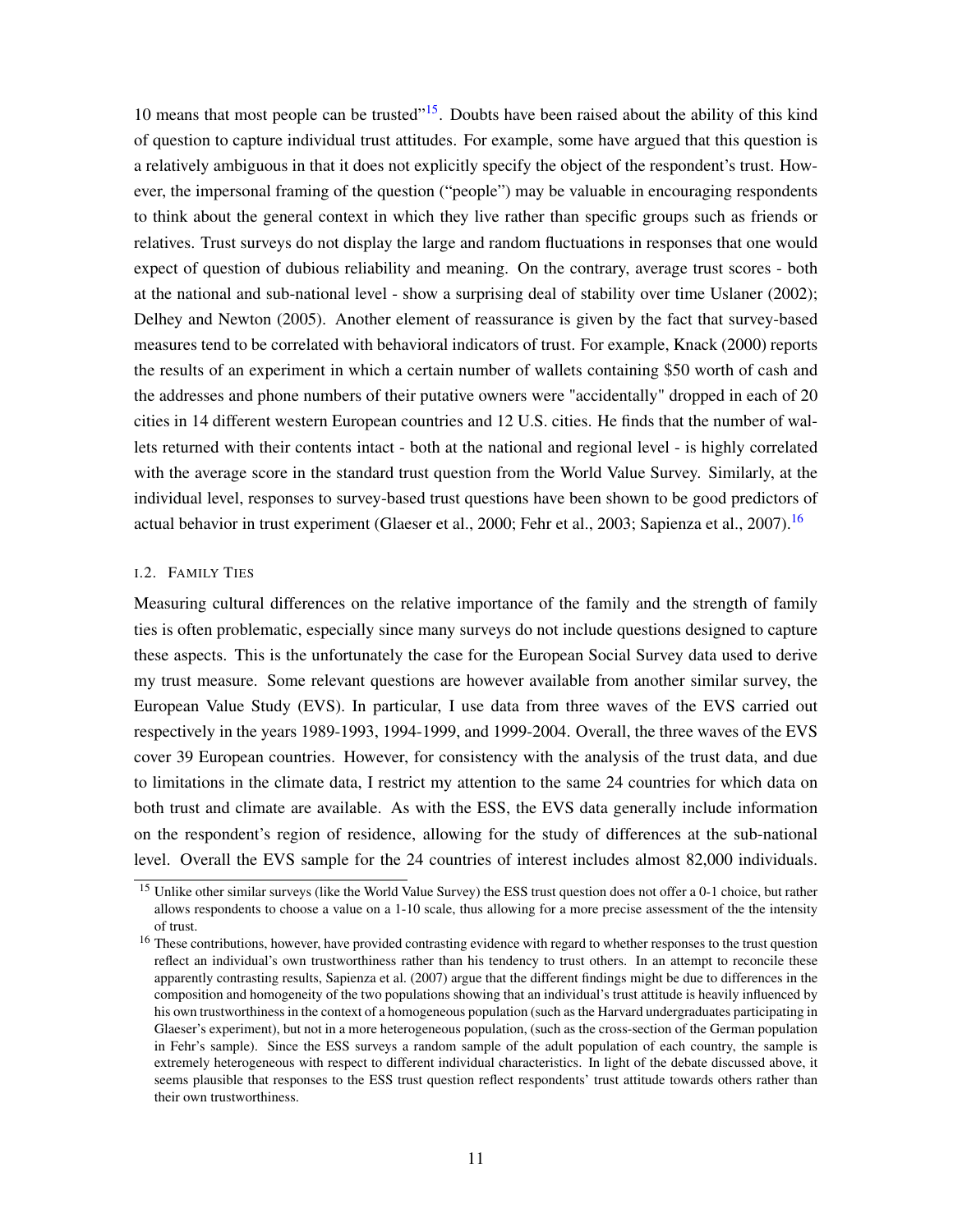For some countries in certain years, however, no information on the respondent's region is available (see [2\)](#page-32-0). Excluding these observations, the usable sample includes over 69,000 individuals in over 220 regions.<sup>[17](#page-11-0)</sup>

Following Alesina and Giuliano [\(2007;](#page-26-18) [2009\)](#page-26-2), I employ three of the EVS questions covering different aspects of the centrality of family relationships in a person's life, as well as individual beliefs about the role and obligations of parents and children. The first question (labeled as *Family important*) asks the respondent how important is family in his/her life, the possible answers ranging from "not very important" (score of 1), to very important (4). The second question (*Respect parents*) assesses the respondent's opinion on whether "children have to respect and love parents only when these have earned it by their behavior and attitudes" (1), or whether they always have this duty, regardless of parents' qualities and faults (2). Finally, the third question (*Parents responsibilities*) aims at evaluating respondents' view about parents' responsibilities to their children, particularly on whether "parents have a life of their own and should not be asked to sacrifice their own well being for the sake of their children" (1), or whether "it's parents' duty to do their best for their children even at the expense of their own well-being" (2).

### I.3. CLIMATE

With regard to climatic variables, I restrict my attention to temperature and precipitation. These two variables have a considerable impact on agriculture and other natural resource-dependent activities, are highly correlated with other important factors such as relative humidity, cloud cover, and solar radiation. I employ two kinds of climatic data covering different time periods. In the first part of my analysis I use gridded data derived from actual weather station records covering the period 1900- 2000. These are high-quality data, both in terms of temporal frequency and spatial resolution, but since they only cover the last century they can only be used as a proxy for historical climate. I then extend the analysis to look directly at historical climate variability using reconstructed paleoclimatic data for the period 1500-1900. The obvious benefit of these data is that they cover a much longer period, however, their temporal and spatial resolution is much more coarse. On the one hand, the high resolution of the 20th century data allows us to analyze both temporal and spatial dimensions of climate variability. On the other, the use of the historical data in combination with the 20th century data further allows us to confirm that historical variability, rather than current variability, is correlated with trust.

1900-2000 Climate data for the last century come from the TS 1.2 data set constructed by the Climatic Research Unit (CRU) of the University of East Anglia [\(Mitchell and Jones,](#page-29-12) [2005\)](#page-29-12). The CRU TS 1.2 data are in grid format and cover most of the European surface at a 10-minute spatial resolution [Mitchell and Jones](#page-29-12) [\(2005\)](#page-29-12). The grid includes 258 columns and 228 rows. Only data for land grid cells (overall 31,143) are available. For each cell the data set provides monthly observations

<span id="page-11-0"></span><sup>&</sup>lt;sup>17</sup> The difference between the number of regions in the ESS sample (251) and the number of regions in the EVS sample is due to the fact that, in some cases, especially for the early waves, the EVS regions coincide with larger administrative divisions than those used for the ESS.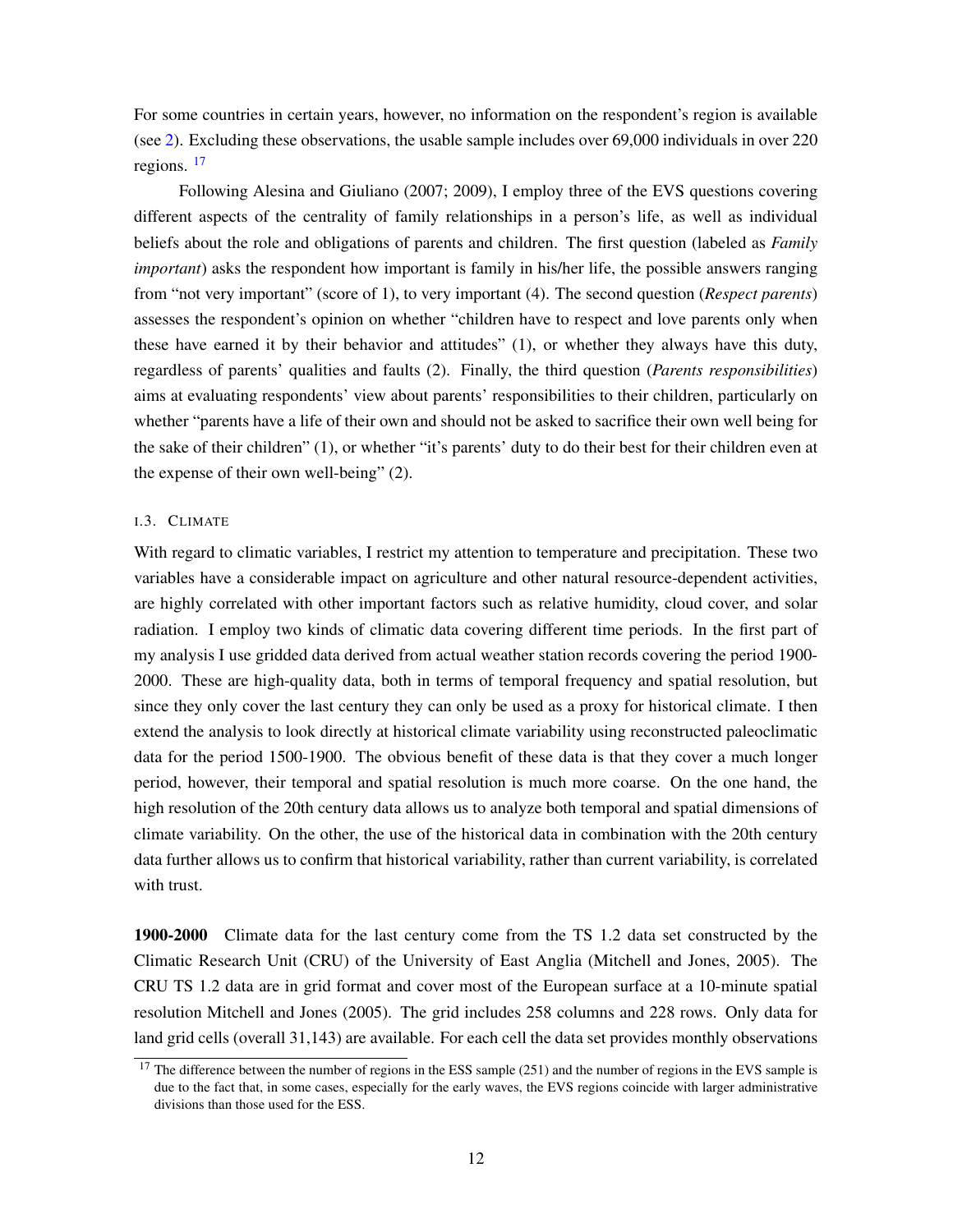on air temperature and precipitation for the period 1901-2000 (1200 data points per cell). The data are constructed from actual climatic records collected at a number of weather stations throughout Europe, and generalized at the grid cell level using a particular interpolation technique  $^{18}$  $^{18}$  $^{18}$ . The cells in the CRU grid have width of 10 minutes, approximately 10 miles. Each region in my sample comprises a number of grid cells, which varies considerably depending on the region's size. To give a sense of the size of the cells, Figure a1 shows the example of Sicily, a mid-size region in southern Italy, the surface of which is divided into 85 cells.

1500-1900 Climatic data for past centuries are available from paleoclimatic studies. These kind of data are not based on actual weather station records, but are rather derived, through a sophisticated process of "reconstruction", from a multiplicity of indirect proxies such as tree rings, ice cores, corals, ocean and lake sediments, and documental evidence <sup>[19](#page-12-1)</sup>. One of the most recent and advanced reconstructions of European climate over the last 500 years is the European Seasonal Temperature and Precipitation Reconstruction (ESTPR henceforth), a product of the work of a group of paleoclimatologists at the University of Berne, Switzerland [\(Luterbacher et al.,](#page-29-13) [2004;](#page-29-13) [Pauling et al.,](#page-29-14) [2006\)](#page-29-14) [20](#page-12-2) .

The ESTPR data are in grid format and cover roughly the same area as the CRU data described above, although at a much lower spatial resolution. The cells in the ESTPR grid have width of 0.5º, approximately 35 miles. Using the example of Sicily, Figure 2 provides a visual sense of the difference in cell size between the CRU and the ESTPR. Overall, the ESTPR grid for the precipitation data includes 72 rows and 132 columns for a total of 5117 land cells. The temperature data set covers a slightly smaller area including 70 rows and 130 columns, for a total of 4961 land cells. For each cell the data include seasonal observations for the period  $1500-2000$  (2000 data points per cell)<sup>[21](#page-12-3)</sup>. Measurement error is likely to be more severe in the case of the ESTPR data than for the CRU data for two orders of reasons: 1) climatic records are derived not from observed data but from proxy variables through an indirect process of reconstruction; 2) they are interpolated over larger areas. Despite these limitations, these data, which have not been previously used by social scientists, are among the best data available on European climate for past centuries.

#### I.4. REGIONAL ENVIRONMENTAL CONTROLS

Other bio-geographic conditions may have influenced the evolution of cooperation and the emergence of trust over the course of history. At the same time, some of these factors may be correlated with climate variability. To test whether climate variability has an independent effect on trust and is not

<span id="page-12-0"></span><sup>&</sup>lt;sup>18</sup> Further information on the characteristics of the CRU data sets is available at [http://www.cru.uea.ac.uk/~timm/grid/](http://www.cru.uea.ac.uk/~timm/grid/CRU_TS_1_2.html) [CRU\\_TS\\_1\\_2.html.](http://www.cru.uea.ac.uk/~timm/grid/CRU_TS_1_2.html) For a detailed description of the primary data sources and of the methods employed in the construction of the TS 1.2 data set see [www.tyndall.ac.uk/publications/working\\_papers/wp55.pdf.](www.tyndall.ac.uk/publications/working_papers/wp55.pdf)

<span id="page-12-1"></span><sup>&</sup>lt;sup>19</sup> For more info...

<span id="page-12-2"></span> $20$  Extensive information on these data, as well as on other climate reconstructions data sets, is available on the website of the National Oceanic and Atmospheric Administration's National Climatic Data Center at [http://www.ncdc.noaa.gov/](http://www.ncdc.noaa.gov/paleo/recons.html) [paleo/recons.html.](http://www.ncdc.noaa.gov/paleo/recons.html)

<span id="page-12-3"></span> $21$  While the data for the period 1500-1900 are reconstructed, those for the years 1900-2000 are derived from the CRU data set described above.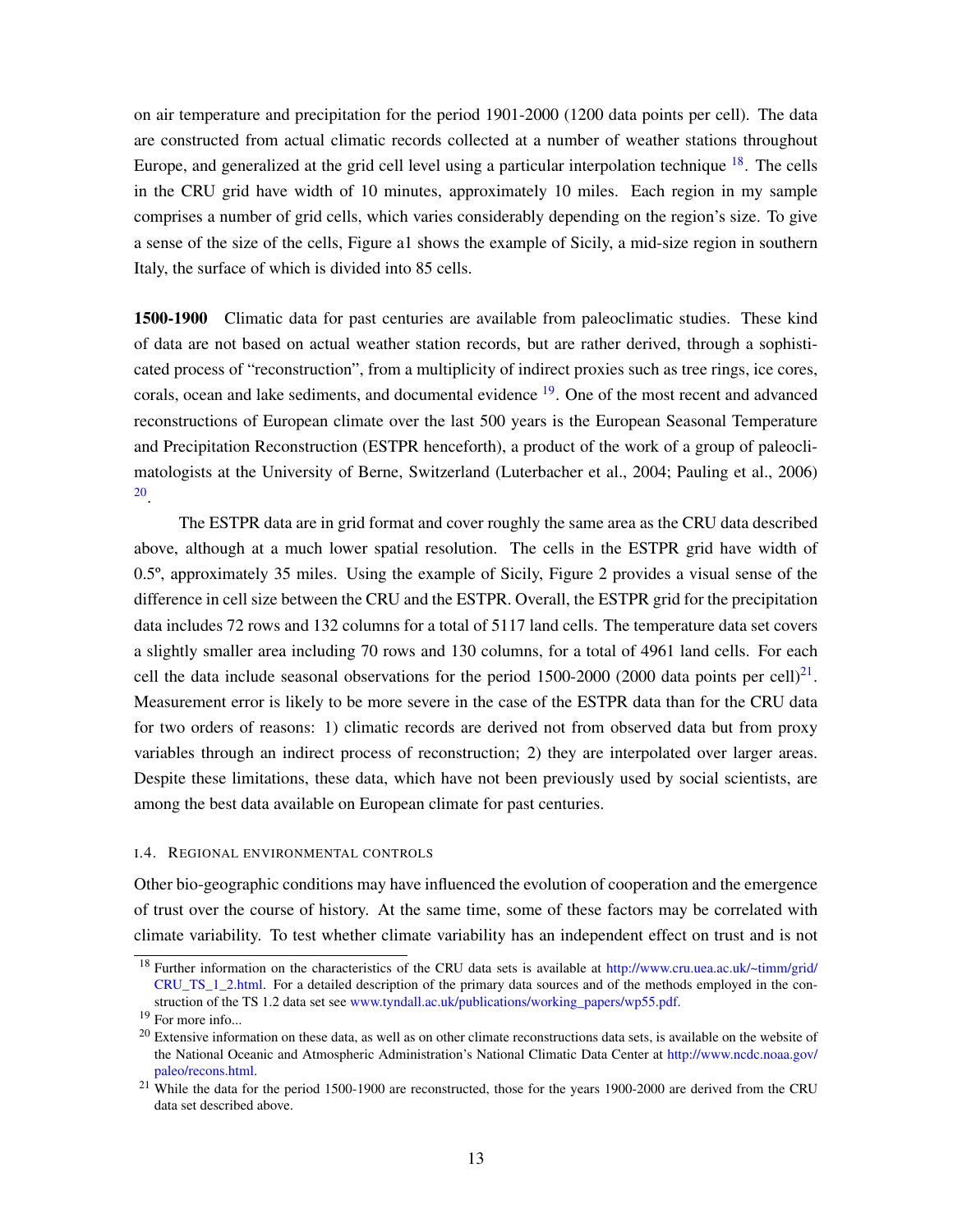merely proxying for other geographical characteristics, in addition to the region's area, I control for a range of variables that the literature has traditionally identified as important determinants of socioeconomic development.

Average climatic conditions are likely to have had considerable impact on livelihood strategies and patterns of cooperative behavior. To account for the effect of average climate in estimating my regressions I control for the average level of temperature and precipitation at the regional level. These measures are constructed from the same data described above (CRU data for the period 1900-2000, and ESTPR data for the period 1500-2000), taking the average over the entire period of interest.

Both average land quality in a region and differences in land quality within a region can have important implications for productivity, mobility, and exchange at the local level.<sup>[22](#page-13-0)</sup> To account for this aspect, measures of both average land quality and variability in land quality at the regional level are included in all the regressions. High-resolution data on soil suitability are available from the Food and Agriculture Organization Global Agro-Ecological Zones project (FAO-GAEZ).<sup>[23](#page-13-1),[24](#page-13-2)</sup> The FAO-GAEZ data are constructed to measure soil suitability for rain-fed crops assuming the absence of irrigation. This feature make these sort of data particularly suited for the historical analysis of pre-industrial societies. The FAO-GAEZ database include a variety of measures of soil suitability. Since I separately control for mean climatic conditions in the regressions, I employ a measure that captures all those soil characteristics that affect land suitability for rain-fed crops, abstracting from average local climate.<sup>[25](#page-13-3)</sup> The data are in grid format, have very high resolution  $(1')$ , and assign to each grid cell a score from 0 (totally unsuitable), to 7 (very suitable). As regional measures of average land quality and variability in land quality I use the mean and the standard deviation of the suitability index over all cells in a region.

Terrain ruggedness can have both direct and indirect effects on patterns of human interaction and on economic outcomes [\(Nunn et al.,](#page-29-4) [2009\)](#page-29-4). To some extent, ruggedness and elevation can also be expected to be correlated with climate variability, especially with regard to its spatial dimension. The presence of a mountain can cause very different microecosystems to manifest over relatively small distances; as a consequence, climatic realization on the one side of the mountain can be very different from those of the other side. To control for the relationship between climate variability and topography, I include a regional measure of terrain ruggedness in my regressions constructed from the Global Land One-km Base Elevation Project (GLOBE), a global gridded digital elevation data set

<span id="page-13-0"></span><sup>&</sup>lt;sup>22</sup> In his recent study on the environmental origins of ethnolinguistic diversity, [Michalopoulos](#page-29-3) [\(2008\)](#page-29-3) argues that, by favoring the accumulation of region-specific human capital, differences in land endowments limited population mobility and lead to the formation of localized ethnolinguistic groups.

<span id="page-13-1"></span><sup>&</sup>lt;sup>23</sup> More information on the FAO-GAEZ project can be found at <http://www.fao.org/ag/agl/agll/gaez/index.htm>

<span id="page-13-2"></span><sup>&</sup>lt;sup>24</sup> Data from FAO-GAEZ were used by [Michalopoulos](#page-29-3) [\(2008\)](#page-29-15), and by [Nunn and Qian](#page-29-15) (2008) who investigate the effect of the introduction of potato on modern European economic and demographic growth.

<span id="page-13-3"></span><sup>&</sup>lt;sup>25</sup> The FAO-GAEZ measure of combined soil constraints considers the following factors: slope constraints, terrain fertility constraints, drainage constraints, texture constraints, and chemical constraints. A more detail and comprehensive description of the criteria is available at: <http://www.fao.org/ag/agl/agll/gaez/index.htm>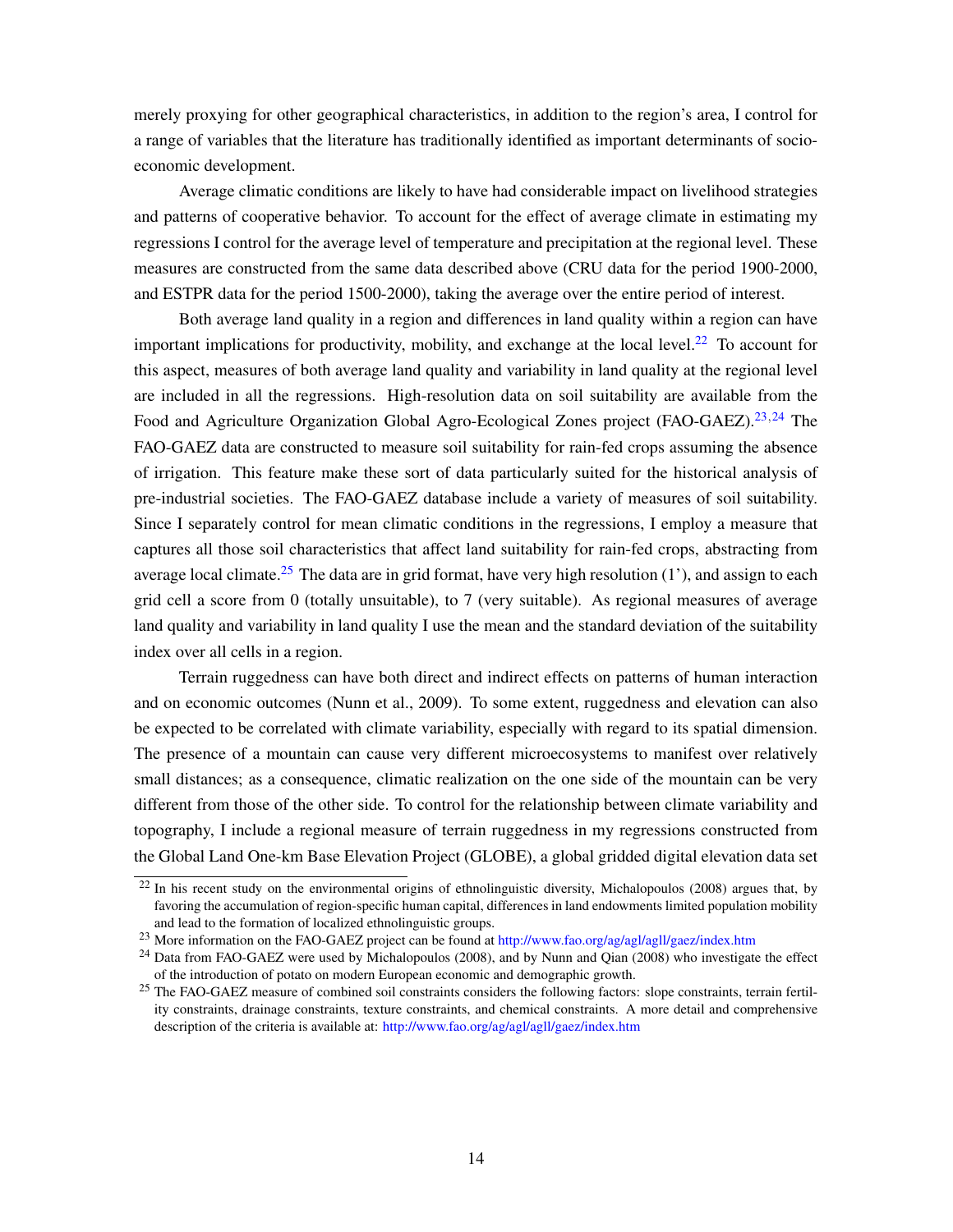covering the Earth's surface at a 10-minute spatial resolution (approximately 1 km).<sup>[26](#page-14-0),[27](#page-14-1)</sup>

Access to waterways may potentially be correlated with both climate variability and the historical emergence of interpersonal trust. On the one hand, in coastal areas, climate fluctuations can be less extreme than in interior areas, due to the mitigating influence of the sea. On the other hand, one could expect individuals living in regions with no access to the sea to have been historically less exposed to other populations, and as a consequence, to be less inclined to relate to, interact with, and trust strangers. A similar argument can be made for access to rivers which have historically represented important ways of communication particularly in areas with limited access to the sea. To control for proximity to the sea in my cross-regional regressions I include two variables: a dummy for the region being landlocked, and the distance of the region's centroid from the coast line. To account for access to rivers I control for the number of large rivers - longer than 200 km - passing through each region. Data on the geographic distribution of major European rivers are available from the Water Information System for Europe (WISE) project of the European Environment Agency.<sup>[28](#page-14-2)</sup>

Finally, in all regression I control for the latitude of the region's centroid, which, to some extent, should capture differences in geographic conditions other than those discussed above.

### I.5. HISTORICAL BACKGROUND

Historical data on political and economic development at the sub-national level are not available for all regions in my original sample. However, reliable measures are available from [Tabellini](#page-30-0) [\(2005\)](#page-30-0) for a sample of 69 regions in eight western European countries including Belgium, France, Italy, Netherlands, Portugal, Spain, Germany, and the United Kingdom. Tabellini's data include historical regional measures of political institutions, urbanization and educational attainment.[29](#page-14-3) With regard to early political institutions the data include a measure of constraints on the executive between 1600 and 1850. This variable, analogous to the one included in the POLITY IV dataset [\(Eckstein and Gurr,](#page-27-17) [1975\)](#page-27-17), is designed to capture "institutionalized constraints on the decision making powers of chief executives". According to this criterion, a region had better political institutions if the executive branch was accountable to assemblies of elected representatives, and if the power of the executive was constrained by the existence of checks and balances and by the rule of law. The measure of constraints on the executive was coded for different 40-year windows around the years 1600, 1700, 1750, 1800, and 1850, and takes values from 1 (unconstrained authority) to 7 (maximum accountability and constraints). With regard to education, Tabellini's data include regional measures of literacy around the year 1880, the earliest date for which systematic information on education could be found. Finally,

<span id="page-14-0"></span><sup>&</sup>lt;sup>26</sup> The GLOBE data set has superseded the GTOP30 which, before the introduction of GLOBE, was considered the most accurate digital elevation data set and had been used, among others, by ? in the above mentioned contribution.

<span id="page-14-1"></span><sup>27</sup> For every cell *i* and neighboring cell *j* I calculate the absolute value of the difference in elevation between *i*'s center and *j*'s center, and then divide it by the sea level distance between the two points to obtain the uphill slope  $(h_{i,j})$ . I repeat the same calculation for each of *i*'s neighbors (at most eight), and then average these slopes to calculate cell *i*'s mean uphill slope  $(h_i)$ . Finally, to obtain the average uphill slope of the region's land area  $(h_r)$ , I average  $h_i$  across all cells in region *r*.

<span id="page-14-2"></span><sup>28</sup> More information about the WISE project are available at <http://water.europa.eu/>

<span id="page-14-3"></span><sup>&</sup>lt;sup>29</sup> A detailed description of the procedure and sources used in the construction of this variable is provided in the Appendix of Tabellini's paper (2005)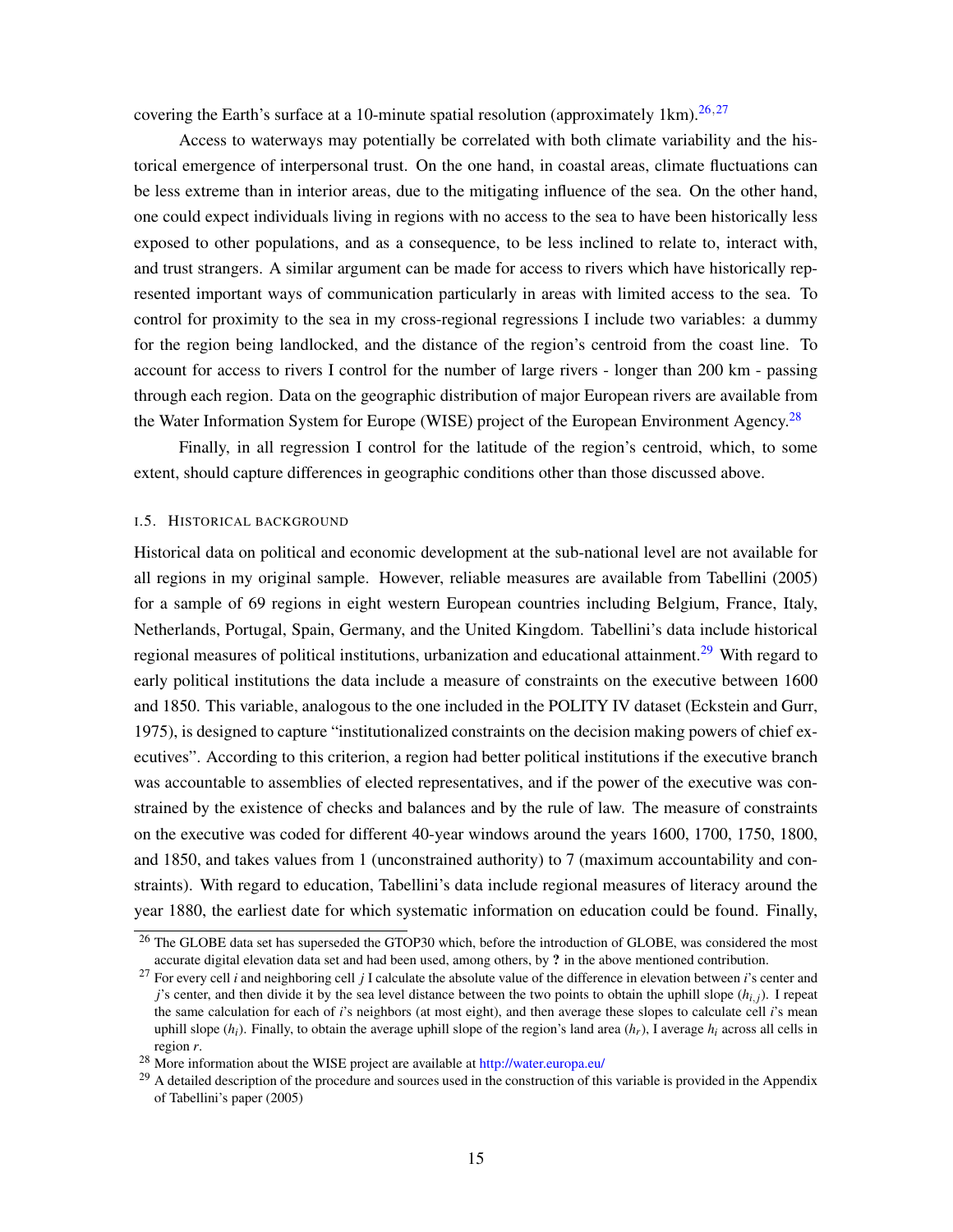the data include a measure of urbanization around 1850, measured as the share of regional population living in cities of population 30,000 or more.

## II. VARIABLE DESCRIPTION

#### II.1. SOCIAL TRUST

As basic measure of social trust at the regional level I use the average individual score on the trust question for all individuals interviewed in a region over the three ESS rounds (*trust*). The regional average conceals very large variation among individuals within a region and is hence likely to be an imperfect measure of regional trust attitudes. Besides measurement error, another concern is that, given the relatively small number of respondents in some of the regions, the ESS samples may not be fully representative of the regional population, and that differences in the average trust score might be due to differences in the composition of the regional sample with regard to certain individual characteristics that might be correlated with trust. To address this concern, in addition to the unconditional average, I compute a conditional regional measure of social trust that accounts for differences in some observable features of the individual respondents *(trust cond)*. Following Tabellini's approach [\(2005\)](#page-30-0), in the comprehensive dataset of individual responses, I regress individual trust score on a vector of regional dummy variables, three ESS round dummies, and a set of individual controls including a dummy for the respondent gender, the respondent's age and age squared, marital status, and educational attainment. Education in particular, is intended to serve as proxy measures for individual income, which has been shown to be highly correlated with trust attitudes. The regional measure of conditional trust is taken to be the estimated coefficient on the regional dummy variables.<sup>[30](#page-15-0)</sup> The conditional and unconditional regional measure of trust are very highly correlated (0.992); this suggests that regional differences in average trust score are not driven by differences in the composition of the respective samples, but are rather related to more fundamental cultural differences. In what follows I will report the results obtained using the unconditional means. The conditional trust measure is used for robustness checks. Figure [1](#page-31-1) represents the distribution of the unconditional regional trust measure, while the map in Figure [A.1](#page-40-0) displays its geographic distribution across the regions in the sample, with darker values corresponding to higher levels of trust.<sup>[31](#page-15-1)</sup> It is immediately apparent that there is general pattern of higher trust in the north and less in the south of Europe, and also that there are important within-differences.

## II.2. FAMILY TIES

To construct a compound measure of the strength of family ties I combine the three EVS questions described above in two ways. First, in the whole data set of individual responses I extract the first principal component of the three variables and use its regional average as a summary measure of

<span id="page-15-0"></span> $30$  The coefficients on the individual controls in the first stage regression (Table  $-$ ) are consistent with findings from previous studies (): younger, more educated and female respondents tend to reports higher level of trust in others. When regional dummies are included in the regression, almost all of them display highly significant coefficients; furthermore, the R-square rises by... compared to a rise of ... when fixed effects are included.

<span id="page-15-1"></span><sup>&</sup>lt;sup>31</sup> Data are displayed in equal intervals, but the continuous measures are used in the econometric analysis.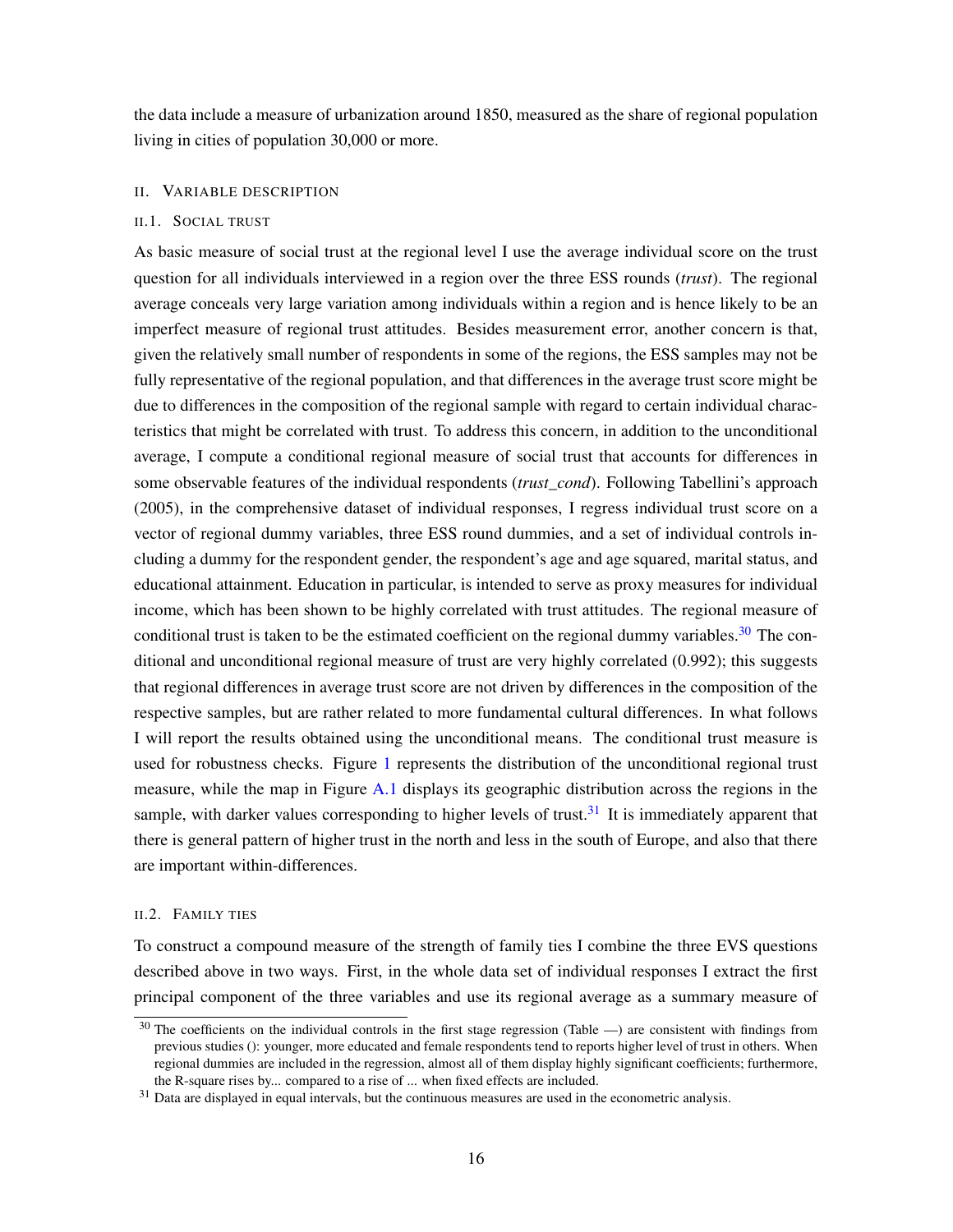family ties at the regional level *(family\_pc).* The principal component only captures the variation that is common to the three variables. However, these attributes may have more than one relevant dimension of variation. To address this concern, I also compute the algebraic sum of the three variables *(family sum)*. Given the way the three variables were recoded, for both the sum and the principal component, a higher number reflects stronger family ties. Table [3](#page-33-0) displays the correlation between the three original cultural attributes and the summary measures of culture for the whole sample of over 68,000 individuals. The correlation of three variables with each other is positive though not very high. However, all of them are highly correlated with the principal component and the sum. Also, the principal component is very highly correlated with the sum of the three variables which indicates that the principal component assigns very similar weights to the three variables. Figure [2](#page-32-1) represents the distribution of the regional measure of family ties (principal component), and the map in Figure [A.2](#page-40-1) displays its geographic distribution across the regions in the EVS sample, with darker values corresponding to stronger family ties. As with social trust, there is a significant difference between north and south of Europe - with family ties stronger in the south (with the partial and surprising exception of Greece) and weaker in the north - as well as important within differences*.*

#### II.3. MEASURING CLIMATE VARIABILITY

As discussed above, both the temporal and the spatial dimension of climate variability are relevant to my theoretical argument. However, while measures of interannual climate variability can be derived from both the contemporary and historical climate data, only the higher resolution of the CRU data allows to measure spatial variability. In, fact using the ESTPR data to study the spatial variability in climate is not worthwhile since the grid-cells are much larger and hence communication across cells would have been very implausible given the transportation technology available in pre-industrial times.

Temporal variability In what follows I describe the procedure used to construct measures of interannual climate variability from the raw CRU monthly data for the period 1900-2000. Each measure of variability is computed at at the cell level first, and then aggregated at the regional level. Year-to-year climatic fluctuations coexist with both within-year fluctuations - particularly seasonal variations - and long-run trends. A good measure of interannual variability should address this and isolate interannual variation from seasonality and long-term trends. One way to control for seasonal variation is by looking at how climatic conditions in a given month vary over the years. Starting from monthly data has the added benefit of allowing us to aggregate over specific relevant periods, such as the growing season, as well as over the whole year. For each climatic variable *x* 1,200 observations are available for each cell (12 months  $\times$  100 years). Consider climatic variable *x*, cell *i* (part of region *r*), month *m* and year *y*, and define *ximy* as the value of *x* in cell *i* in month *m* in year *y*. For each month *m*, I compute the standard deviation of  $x_{imy}$  over all years (denoted  $\sigma_{im}$ ), which measures the month-specific variability of variable *x* in cell *i*. [32](#page-16-0) To obtain a compound measure of year-to-year variability for cell *i* I average

<span id="page-16-0"></span><sup>&</sup>lt;sup>32</sup> The use of the standard deviation (or variance) as a measure of climatic variability is common in climatology. This measure was also used by economists to measure variability in climatic conditions (see among others [Paxson,](#page-29-16) [1992\)](#page-29-16).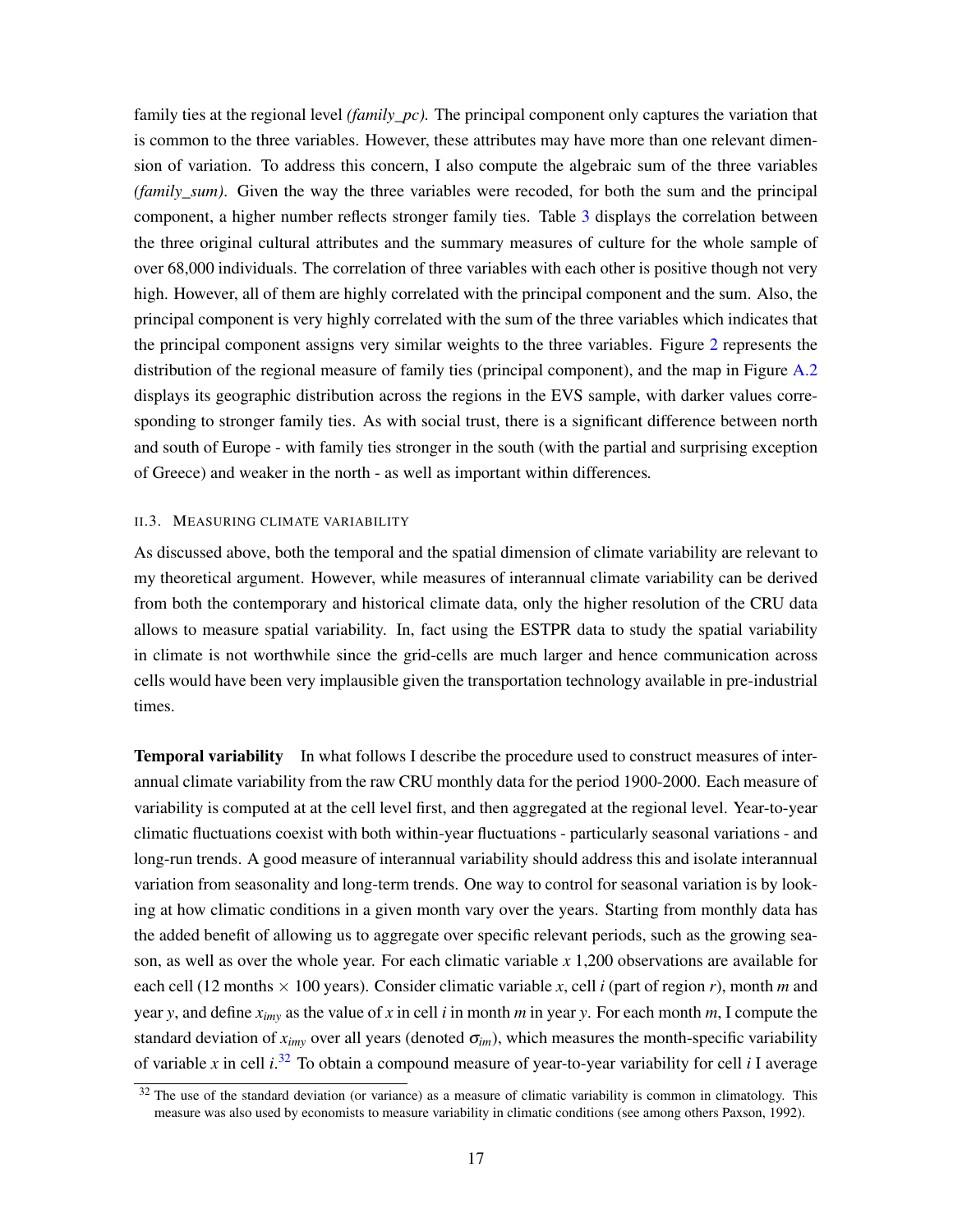$\sigma_{im}$  over the twelve months (or over other specific periods of interest). Finally, I average  $\sigma_i$  over all cells in region  $r$  to obtain a regional measure of variability  $\sigma_r$ . The regional measures of temporal variability for precipitation and temperature are labeled as *pr\_var* and *tm\_var* respectively. To address the concern that these measure of variability may capture long-run trends in climatic conditions in addition to interannual fluctuations, I construct complementary measures of variability following the same procedure described above but using first differences instead of the actual observations. The detrended variability measures (*pr\_var\_det* and *tm\_var\_det*) are highly correlated with the standard measures, and will be used to check the robustness of the results.

The same procedure described above is used for the ESTPR data covering the period 1500- 2000. The only difference is that, in the case of the ESTPR data, seasonal and not monthly observations are available. Hence, given *xisy*, the value of climatic variable *x* in cell *i* in season *s* in year *y*, I first compute  $\sigma_{is}$ , the standard deviation of  $x_{isy}$  over all years, then average it over the four seasons to obtain  $\sigma_i$ , and finally over all cells in region *r* to obtain  $\sigma_r$ . Following this procedure I can also construct measures of variability for the entire 500-year period, but also focus on specific sub-periods, as I will do in my empirical analysis.

Spatial variability To quantify how climate fluctuations are correlated across neighboring locations, I first need to define what I mean by neighborhood. For each cell *i* in the data, I identify a set *J* of neighbors *j* to cell *i*, composed of those cells that share with *i* a border or a vertex, such that each cell can have at most eight neighbors (see Figure —). The value of *ximy* in a given year *y*, can be higher or lower than  $\bar{x}_{im}$ , the mean x for month m in cell i over the entire 100-year period.  $x_j/my - x_j$  *im* represents the deviation in year y from the 100-year month *m* mean in cell *i*. For each pair *i*, *j* I compute the correlation between monthly deviations in *i* and *j* over all months and years  $(\rho_{i,j})$  which measures how climate variations in cell *i* are correlated with variations in cell *j*. Finally, in order to obtain a unique measure of spatial correlation for cell *i*, one needs to aggregate  $\rho_{i,j}$  across all neighbors *j*. This can be done in different ways: I can calculate the average of the mean, the median or the minimum of all  $\rho_i$ *i*, *j*. Of these, the minimum best captures the local potential for insurance, since an agent willingness to cooperate depends on the benefit of cooperating with my most complementary neighbor. The mean and median may fail to fully capture this potential since the dissimilarity of my best neighbor may be diluted by other neighbors' similarity to my location. The regional measures of spatial correlation in precipitation and temperature are labeled as *pr\_spcorr* and *tm\_spcorr* respectively.

# IV. EMPIRICAL STATEGY AND RESULTS

#### I. EMPIRICAL STRATEGY

To test the empirical relationship between cultural variables and climate variability I exploit differences across European regions. Using data at the sub-national level allows to control for all those country-specific factors that may potentially have an impact on citizens' trust attitudes - such as, for example, government regulation [\(Aghion et al.,](#page-26-19) [2009\)](#page-26-19) - as well as the common historical background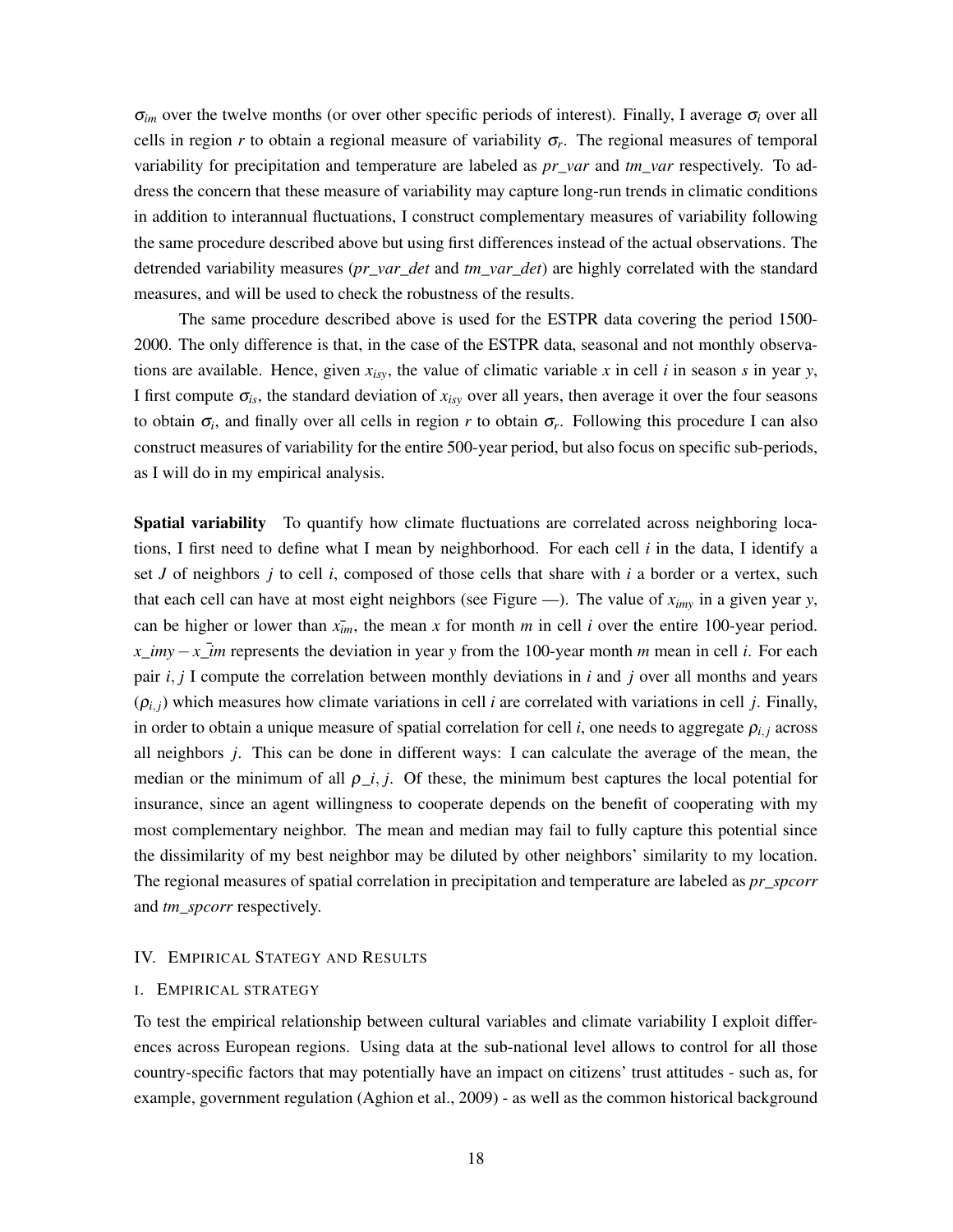shared by regions belonging to the same country[\(Tabellini,](#page-30-19) [2007\)](#page-30-19). The cross-regional approach alleviates the concerns related to border and country formation inherent to cross-country analysis allowing for a more compelling test of the validity of the theory.

I first investigate the relationship between climate variability and trust using both contemporary and historical climate data. I then replicate the analysis using family ties as dependent variable. To further test the robustness of the relationship between trust and historical climate variability, I finally extend the analysis to account for differential patterns of early economic and institutional development at the regional level.

My empirical strategy can be summarized by the following estimating equation:

$$
Trust_{r,c} = \beta x_{v} \cdot \alpha r_{r} + \gamma x_{v} \cdot \beta \cdot \alpha r_{r} + \alpha_{c} + \mathbf{X}_{r}^{'} \delta + \varepsilon_{r,c}
$$

The subscripts *r* and *c* index regions and countries respectively. The *Trustr*,*<sup>c</sup>* variable denotes one of my two measures of trust (unconditional and conditional), which vary across regions. *x*\_*varr*,*<sup>c</sup>* and *x*\_*spcorrr*,*<sup>c</sup>* denote respectively the degree of temporal variability and spatial correlation for climatic variable *x* (temperature or precipitation) in region *r*; the last term is only included when using contemporary climate data.  $\alpha_c$  denotes the country fixed effects. The vector  $X'_r$  denotes a set of regional controls which can include both the geographical and historical factors discussed in the previous section.

The coefficients of interest are  $\beta$ , the estimated relationship between temporal variability and the regional measure of current trust, and and  $\gamma$  the estimated relationship between spatial correlation in climatic fluctuations and trust. In particular, the theory predicts a positive sign for  $\beta$  and a negative sign for  $γ$ .

An analogous equation is estimated for family ties. To allow for arbitrary patterns of correlation within countries, in all regressions robust standard errors are clustered at the country level.

# II. CLIMATE VARIABILITY AND SOCIAL TRUST

#### II.1. CONTEMPORARY VARIABILITY AND SOCIAL TRUST

I start by investigating the relationship between the level of trust in the ESS regions and climate variability measured using the climatic data for the period 1900-2000, which allow me to analyze both the temporal and spatial dimension of variability.

The underlying assumption for using contemporary data as an informative proxy for past climate is that the geographic distribution of climatic conditions in the twentieth century is similar to that in past centuries. This assumption seems reasonable in light of the fact that the spatial distribution of climatic conditions - both their average and variability - is in large part determined by differences in geographic factors which tend to remain fairly stable over long periods of time.

A partial test can be performed by looking at the relationship between climatic conditions for the periods 1900-2000 and 1500-1900. Figure [A.4](#page-41-0) provides a graphical representation of this relationship separately for average precipitation, average temperature, precipitation variability and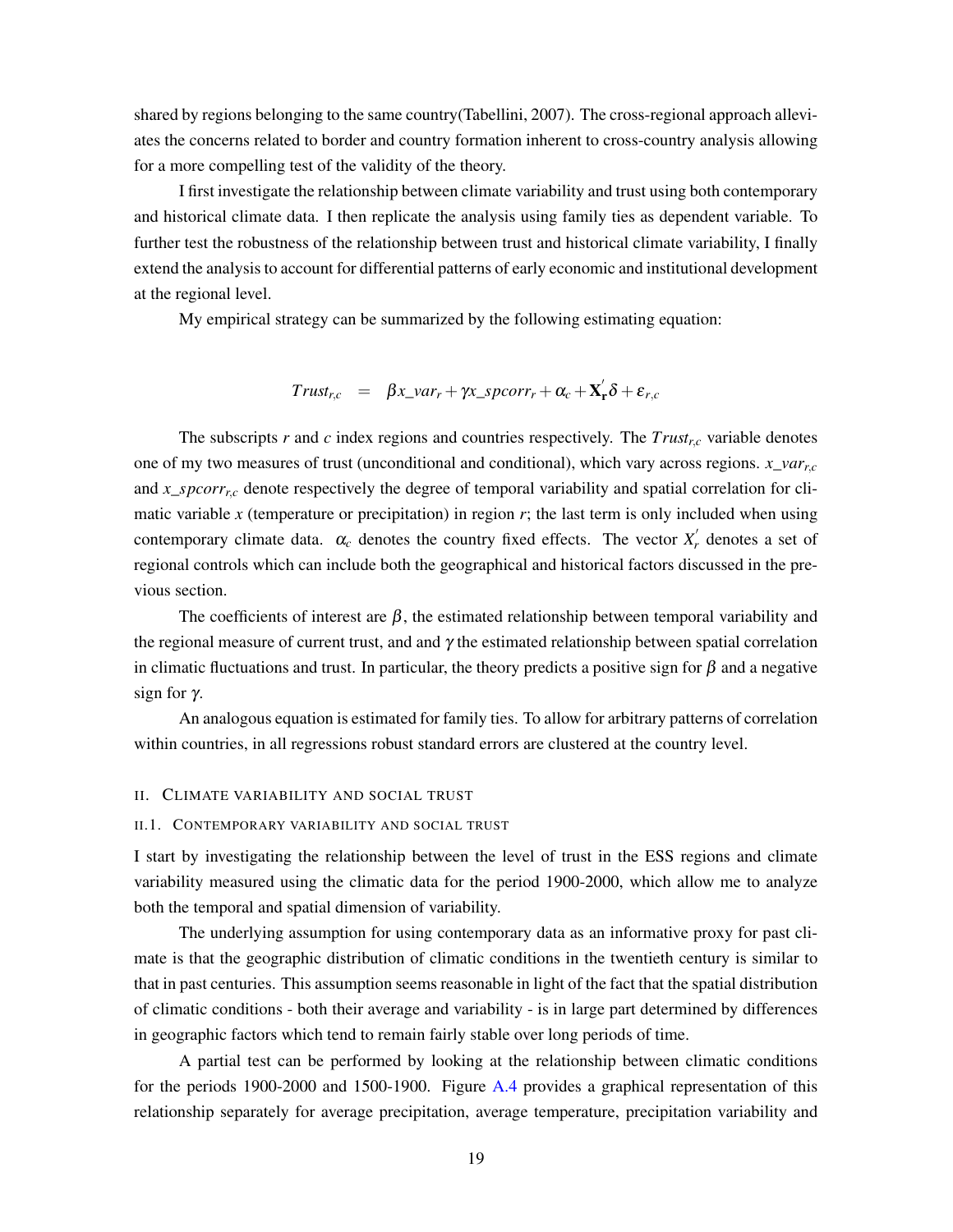temperature variability. The correlation between average temperature at the regional level in the last century and in the previous four is 0.999, while it is 0.987 for average precipitation; the correlation for the variability measures in different periods is lower but still large: 0.902 for precipitation, and 0.871 for temperature. These findings confirm that region characterized by more variable climate in contemporary times tended to have more volatile climate also in the past, and provide reassurance that the assumption is realistic.

Table [4](#page-33-1) display the summary statistics for all the variables used in the trust analysis. Table [5](#page-34-0) reports the results using the unconditional regional measure of trust, separately for precipitation and temperature. In column 1 I regress the trust variable on the annualized measure of precipitation variability. The estimated coefficient for precipitation variability is positive, and statistically significant (at the 5% level), which is consistent with climate variability positively affecting average trust score at the regional level. In column 2 I include the vector of geographic controls described above, which includes average temperature, average precipitation, terrain ruggedness, average soil quality, standard deviation in soil quality, area of the region, a dummy for the region being landlocked, the distance of the region's centroid from the coast, the number of major rivers passing through the region, and the latitude of the region's centroid. When the controls are included the point estimate of the coefficient of interest increases slightly and remains highly statistically significant (at 1% level). With regard the magnitude of the coefficient, one standard deviation increase in precipitation variability corresponds to a .17 standard deviation increase in trust. Of the other regressors, only average precipitation, latitude and number of rivers display significant coefficients, negative for the first one and positive for the other two.

The availability of monthly climatic data allow us to go a step further, and to investigate whether variability in weather conditions over different parts of the year affects trust in different ways. If patterns of mutual cooperation arose as a response to economic risk in times in which agriculture was the dominant economic activity, I would expect variability during the growing season months to have a relatively larger effect on trust than variability during other months. The term of the growing season depends on the geographic location and crops of interest. In the case of Europe, cereals like wheat, barley and rye have historically been the most important and widespread crops, representing the base of the European peasants' diet [\(Le Roy Ladurie,](#page-28-19) [1971\)](#page-28-19), followed by sugar beet, rapeseed, sunflower seeds, and, in the South, olives and grapes. Even after the diffusion of potatoes and corn - which became widespread in Europe only from the late 18th century - cereals continued to remain preeminent. $33$  In general, the growing season for these crops coincides with the spring and summer months.<sup>[34](#page-19-1)</sup> For example, in their study on the relationship between climate and crop yield at the global level, [Lobell and Field](#page-28-10) [\(2007\)](#page-28-10)define the growing season for wheat as the months between May and October, and for barley the months between May and August. Similarly, the USDA publication "Major Crop Areas and Climatic Profiles" reports the growing season for spring and summer

<span id="page-19-0"></span><sup>&</sup>lt;sup>33</sup> Even in current times, cereals continue to have a prominent role in European agriculture. According to the FAO-Agromaps statistics, over the period 1975-2000, barley rye and wheat together account for approximately —% of the European total agricultural production .

<span id="page-19-1"></span><sup>&</sup>lt;sup>34</sup> This is also the case for winter grain varieties, which are usually harvested at the end of the summer.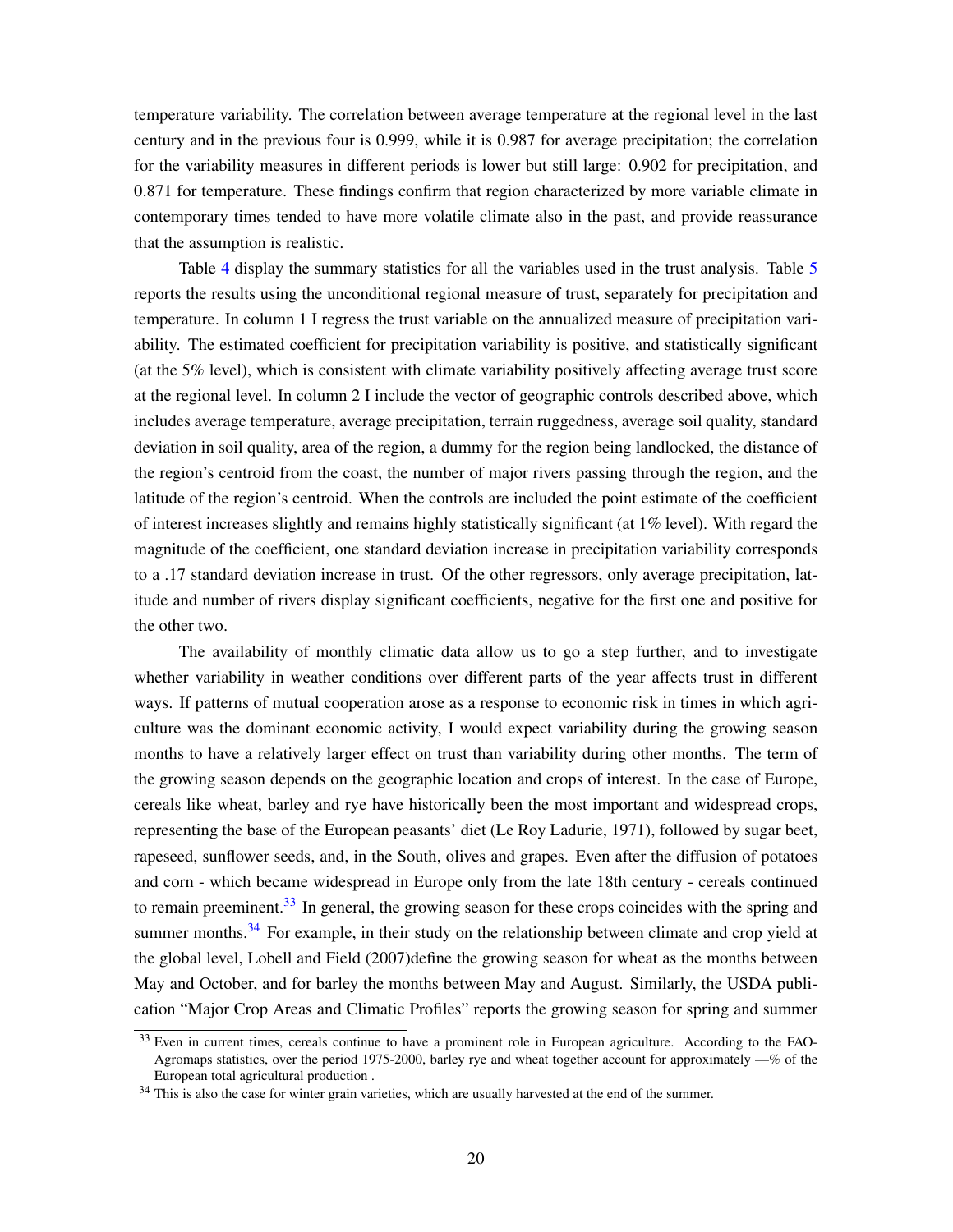grains for European countries to be from March-April to October-November, with the exact length depending on the specific location (longer in the South and shorter in the North). In what follows I define the growing season as the months between April and October; however, as discussed below, all the results shown are robust to alternative choices of growing season.

In column 3, I include separately variability in precipitation for growing season months (GSM henceforth) and non growing season months (NGSM). When doing so, only the coefficient on precipitation variability for the GSM is positive and highly significant, and the point estimate somewhat larger than the one found in column 2 for variability over the whole year. This result suggests that the variability in precipitation during the growing season months is accounting for most of the effect found in column 2, consistent with the effect of climatic risk operating mainly through agriculture. Since variability in the NGSM does not seem to add much to the picture, in what follows I will use variability in the GSM as the regressor of interest.

As argued in section 2, if cooperative relations are aimed at providing mutual insurance from weather related risk, I would expect the capacity to share and differentiate risk to be larger where climatic shock are less correlated across neighboring locations, since this would facilitate differentiation and increase the scope for insurance. Column 4 tests this hypothesis by including, together with precipitation variability in the GSM, a measure of spatial correlation in precipitation anomalies. The result of the regression supports an explanation involving risk sharing and mutual insurance: while the coefficient on temporal variability continues to be positive and significant, the coefficient on spatial correlation is negative and highly significant.

I find similar results when looking at temperature (columns 5-7). The relative magnitude of the coefficient on temporal variability in temperature is larger than that on precipitation: one standard deviation increase in annualized temperature variability (column 6) corresponds to a 0.27 standard deviation increase in trust. However, I do not find the same result for spatial correlation in temperature. The coefficient is negative but the standard error is very large. This difference can be attributed to the fact that the spatial correlation in temperature across neighboring locations is, on average, much larger than that for precipitation, and does not offer enough variation to identify an effect. This result is consistent with previous findings in climatology - and particularly with regard to the CRU data on Europe - according to which the pattern in temperature appears to be much more spatially homogeneous than in precipitation. Figure [3](#page-34-1) plots the estimated residuals of trust (on the vertical axis) and variability (on the horizontal axis), estimated from a regression against the remaining regressors (regional controls and country fixed effects), respectively for precipitation and temperature.

To verify the robustness of these results I perform a series of checks. The results are presented in Table [A.1.](#page-42-0) First, I re-estimate the main specification (with growing season variability and spatial correlation) using the conditional measure of trust which accounts for differences in individual characteristics of respondents in each region (column 1). The results obtained using the conditional and unconditional measure of trust are qualitatively very similar, suggesting that the relationship between variability and trust are not explained by regional differences in the composition of the respondents' sample. I then replicate the analysis using the detrended measure of variability, to make sure the results are not influenced by long-term trends in climatic conditions (column 2). Once again, the results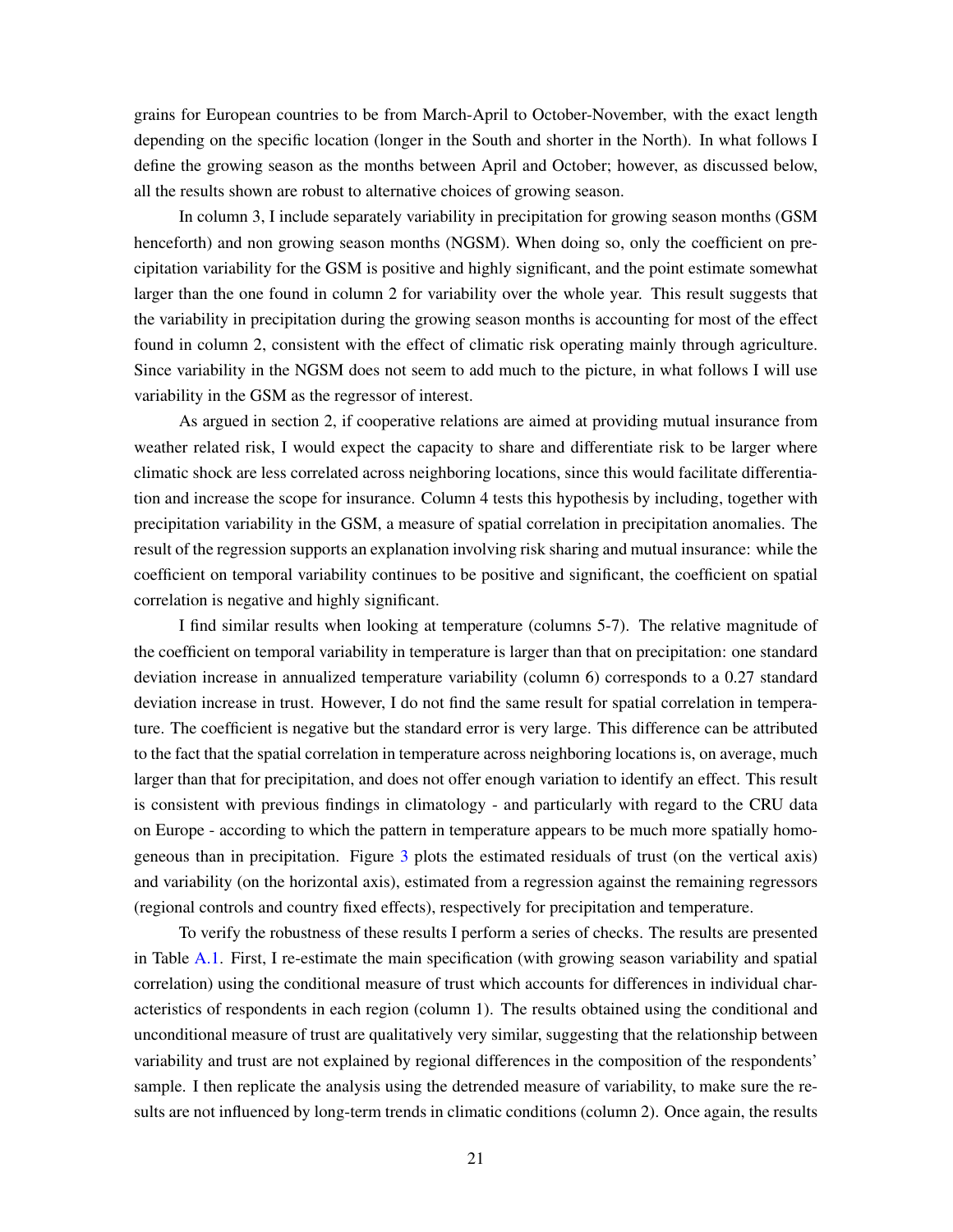are very similar. To make sure the results are not driven by the relationship between variability and trust in some particular countries, I re-estimate the main regression excluding Scandinavian countries, usually characterized by extremely high levels of trust (column 3), and former communist countries, which generally display low trust scores (column 4). In both cases, the results remain similar. Finally, Appendix Table [A.2](#page-43-0) display the results obtained using alternative terms of the growing season which are very similar to those obtained with the base specification.

#### II.2. HISTORICAL VARIABILITY AND SOCIAL TRUST

Overall, the results described so far, obtained using climatic data for the twentieth century, suggest the existence of a robust correlation between patterns of temporal and spatial variability in climatic conditions and social trust at the regional level. Insofar as the cross-region distribution of climatic variability in the twentieth century is a good approximation for climatic variability in previous centuries, this evidence supports the thesis of an historical impact of environmental volatility on the emergence of norms of generalized trust. However, the same findings are also consistent with alternative explanations emphasizing the effect of *contemporary* variability on trust. To test whether differences in current levels of trust are related to historical rather than to contemporary climate variability, I replicate the analysis using reconstructed climatic data for the period 1500-2000. Due to their lower spatial resolution (0.5º), the reconstructed data are too coarse to construct an accurate measure of spatial correlation within reasonable distances. Therefore, these data are only used to analyze the relationship between temporal variability in climate and trust.

In the first column of Table [6](#page-35-0) I regress trust on precipitation variability for the growing season over the period 1900-2000. Since for this period the ESTPR data are derived from the same CRU data used above (although interpolated over larger areas), not surprisingly the coefficient on precipitation variability is positive and statistically significant (at the 10% level). In column 2 I regress trust on precipitation variability in the growing season calculated over the period 1500-1750. The choice of this particular period is motivated by the desire to capture historical variability over a period characterized by the prevalence of agriculture and natural resource-dependent activities, prior to the onset of the industrial revolution which determined profound changes in the traditional forms of economic and social organization throughout Europe.<sup>[35](#page-21-0)</sup> The coefficient on precipitation variability between 1500 and 1750 is also positive and significant (5% level), and larger than the coefficient on variability between 1900 and 2000. Interestingly, when both variables are included in the regression (column 3), the coefficient on historical variability continues to be positive and significant, while the coefficient on precipitation variability over the last century becomes statistically insignificant. With regard to the magnitude of the effect, a one standard deviation increase in growing season precipitation variability corresponds to an increase of 0.10 standard deviation in trust. Analogous results are found for temperature (columns 3-5): temperature variability between 1500 and 1750 tends to have a positive effect on trust even after controlling for variability between 1900 and 2000, which does not appear to have an independent effect. In the case of temperature the effect is larger: a one standard deviation

<span id="page-21-0"></span><sup>&</sup>lt;sup>35</sup> Alternative choices of the reference period (e.g. 1500-1700 or 1500-1800) lead to very similar results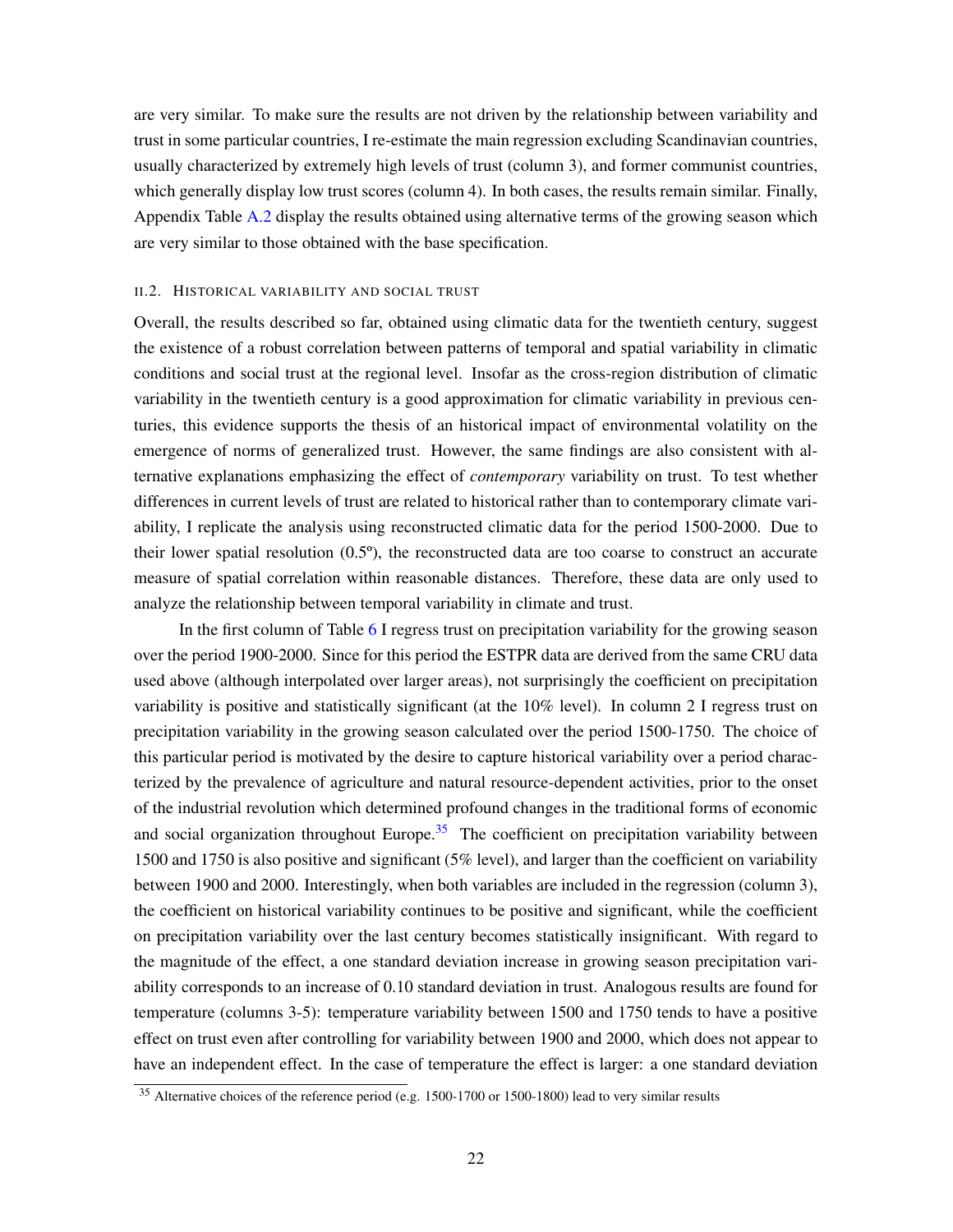increase in growing season variability implies a 0.20 standard deviation increase in trust.

Taken together, these results support an explanation emphasizing the historical influence of climatic volatility on the emergence of norms of mutual trust, as opposed to alternative arguments stressing the effect of contemporary climate variability on current trust attitudes.

## III. CLIMATE VARIABILITY AND FAMILY TIES

#### III.1. CONTEMPORARY VARIABILITY AND FAMILY TIES

To further test the empirical validity of my theoretical argument I now look at the relationship between climate volatility and the importance of the family, replicating the analysis performed in the previous section.

To do so I combine the climate data with survey data from the European Value Survey. Table [7](#page-36-0) display the summary statistics for all the variables used in the family ties analysis. As before, I start by presenting the result of the analysis using climate data for the period 1900-2000. To measure the strength of family ties I use both the sum and the first principal component of the three relevant questions, as described in the data section. Table [8](#page-37-0) present the results separately for precipitation (columns 1-6) and temperature (7-12). All regressions include both country fixed effects and regional geographical controls.

In column 1 I start by regressing the first principal component of family ties on annualized variability in precipitation between 1900-2000. The coefficient on precipitation variability is positive and statistically significant (5%). The result is consistent with that found for social trust and confirm the theoretical predictions: in regions characterized by a more variable climate people tend to attach less importance to the family. Once again, this result is primarily driven by variability in precipitation during the growing season months, while variability during the other months displays no significant effect (column 2). As for the case of trust, the spatial dimension of precipitation variability appears to have a significant effect on the strength of family ties. In this case the coefficient on spatial correlation is positive: more spatially correlated climatic shocks decrease the gain from cooperation with outsiders, and increase the importance of within-family relations. Both effects are fairly large: one standard deviation in precipitation variability in the growing season corresponds to a 0.26 decrease in the strength of family ties, while one standard deviation in spatial correlation corresponds to a 0.11 standard deviation increase in family ties. Very similar results are obtained when using the sum of the three cultural attributes as dependent variable: both the point estimates and significance levels remain mostly unchanged.

Once again, the qualitative results for temperature are analogous: higher inter-annual variability, particularly during the growing season, corresponds to weaker family ties. Furthermore, as with trust, the coefficient on spatial correlation in temperature has the expected sign but is not statistically significant. As with precipitation, the results are very similar when both measures of the strength of family ties are used as dependent variable.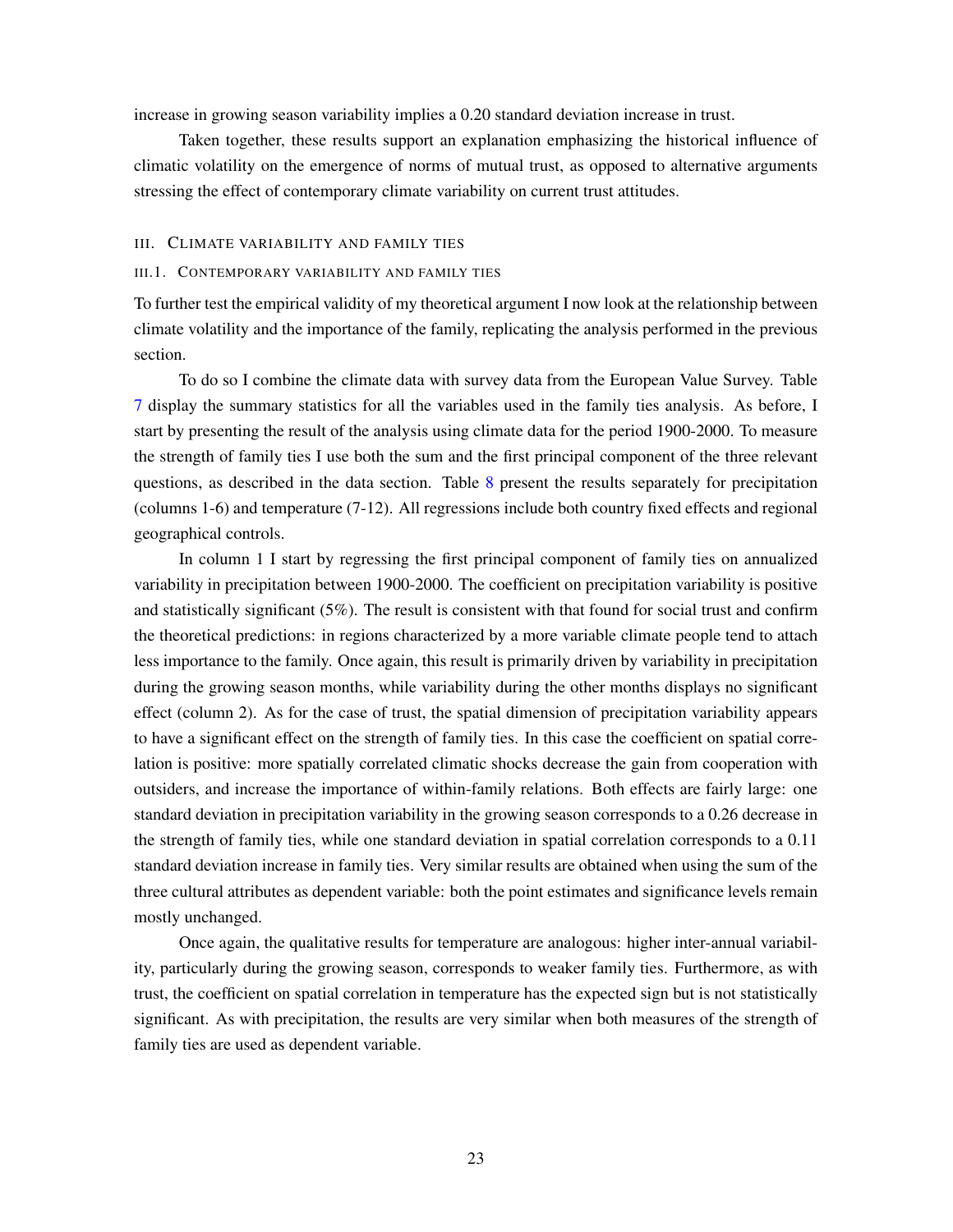#### III.2. HISTORICAL VARIABILITY AND FAMILY TIES

Using climate data for the previous centuries I then test whether differences in the strength of family ties are related to historical rather than contemporary variability (Table [9\)](#page-37-1). Once again, the results are consistent with those found for trust: historical variability in the growing season's precipitation and temperature appear to have a negative, large and significant effect on the strength of family ties. This effect remains, and becomes even larger, when controlling for climate variability over the last century, which appears to have no significant effect on the dependent variable, or, in the case of precipitation an inverse - though marginally significant - effect. The magnitude of the coefficients on historical variability is considerable and comparable to what found for trust: a one standard deviation in growing season variability corresponds to a 0.40 standard deviation decrease in the strength of family ties, for precipitation, and a 0.38 standard deviation decrease for temperature.

## IV. TRUST, CLIMATE VARIABILITY AND HISTORICAL BACKGROUND

The evidence presented above confirms the existence of a robust relationship between historical climate variability and current differences in trust. As a further robustness check, I then explore the relationship between this result and findings from a previous study by [Tabellini](#page-30-0) [\(2005\)](#page-30-0) which emphasize the impact of early political institutions on differences in trust across European regions. Doest the effect of historical variability on trust persist when controlling for early political institutions? Finding that this is the case would suggests that the demand for insurance against erratic weather may have fostered the emergence of trust by favoring the adoption of other, more informal collective arrangements whose long-lasting effect of trust is not captured by historical differences in institutions.

To explore this issue I extend my empirical analysis to include a regional measure of early political institutions: constraints on the executive between 1600-1850, available from [Tabellini](#page-30-0) [\(2005\)](#page-30-0) for 69 European regions. This variable was coded for different 40-year windows around the years 1600, 1700, 1750, 1800, and 1850, and takes values from 1 (unconstrained authority) to 7 (maximum accountability and constraints). To be consistent with the time frame used in the construction of the historical variability measure described above, I consider constraints on the executive in 1600, 1700 and 1750. Following Tabellini (2005), I use the first principal component of the three variables as my main measure of early political institutions. However, all the results described below are remain mostly unchanged when using each of the three variables separately or their arithmetic average (Tables A[.A.3](#page-44-0) and A[.A.4\)](#page-44-1). Tabellini's data also include regional measures of urbanization (around 1850) and literacy (around 1880), which I include as additional regressors in my analysis to explore the relative importance of patterns of early economic development and human capital accumulation on trust attitudes. Summary statistics for all the variables used in this section are shown in Table [10.](#page-38-0)

Table [11](#page-39-0) reports the results of the regressions, all of which include country fixed effects and the set of standard regional controls used before. In column 1 I regress the unconditional trust measure on precipitation variability in the growing season alone. The results for the smaller sample (66 regions) confirm those found for larger sample: the coefficient on precipitation variability (in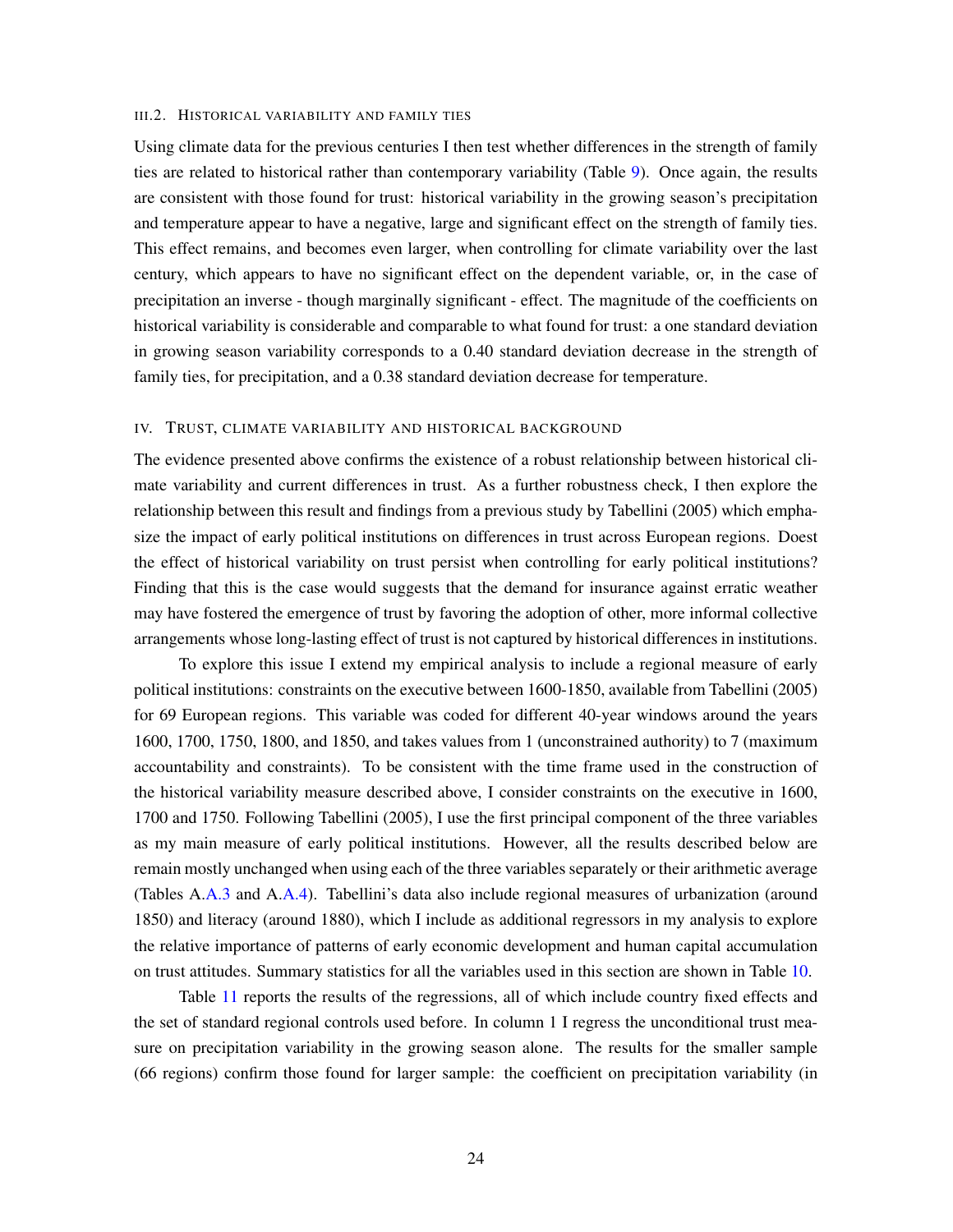the growing season months) is positive, large, and statistically significant.<sup>[36](#page-24-0)</sup> Again, when historical and contemporary variability are included in the regression (column 2), only the first one displays a positive and significant coefficient (10% level). Column 3 displays the result of the regression of trust on early institutions, literacy rate in 1880, and urbanization rate around 1850. The results are consistent with Tabellini's findings: past level of education and, particularly, early political institutions, display a positive and significant effect on current levels of trust (significant at the 10% and 1% level respectively). Finally, the regression in column 4 includes precipitation variability along with the three historical variables. When doing so, the coefficient on precipitation variability continues to be positive and statistically significant (5% level), while those on constraints on the executive and literacy rate remain practically unchanged. With regard to the magnitude of the coefficients, the effect of historical precipitation variability and early institutions on trust are comparable: while one standard deviation increase in historical precipitation variability corresponds to a 0.33 standard deviation increase in trust, one standard deviation increase in the principal component of constraints on the executive between 1600 and 1750 corresponds to a 0.45 standard deviation increase in trust. Similar results hold for historical temperature variability (columns 5-8), which display a positive and significant coefficient even when controlling for contemporary variability. Unlike for precipitation, however, when historical temperature variability is included in the regression along with early institutions, literacy rate and urbanization (column 8), the point estimate on variability drops significantly - from 2.343 to 1.962 - as well as does the coefficient on early institutions, from 0.146, when variability is not included, to 0.091, which suggest that the two variables are correlated. Based on the point estimates in column 8, historical temperature variability appears to have a relatively larger impact on trust than early institutions: one standard deviation increase in historical temperature variability increases trust by 0.56 standard deviation, compared to a 0.26 standard deviation increase for early political institutions.

#### V. CONCLUSION

Social trust has become the object of extensive research in economics as part of a broader agenda on the impact of culture on economic performance. Nevertheless, the economic origins of trust remain relatively unexplored, limiting our understanding of the phenomenon and its implications for economic development. Recent theoretical and empirical findings indicate that historical circumstances in particular historical experiences of cooperation - can have considerable and long-lasting effects on the level of trust of a community, providing a coherent framework for further research on the historical determinants of trust.

This paper contributes to this growing literature by examining the historical relationship between risk and the emergence of mutual cooperation and trust. In doing so, it focuses on a primitive and universal source of environmental risk: climate volatility. The hypothesis advanced and tested in this paper is that norms of generalized trust developed in pre-industrial times as a result of experiences

<span id="page-24-0"></span><sup>&</sup>lt;sup>36</sup> Three of the 69 regions included in Tabellini's original sample, are not covered by the climatic data I use and are hence excluded from the current analysis. These regions are: Madeira and Azores Islands (Portugal) and Canaries Island (Spain).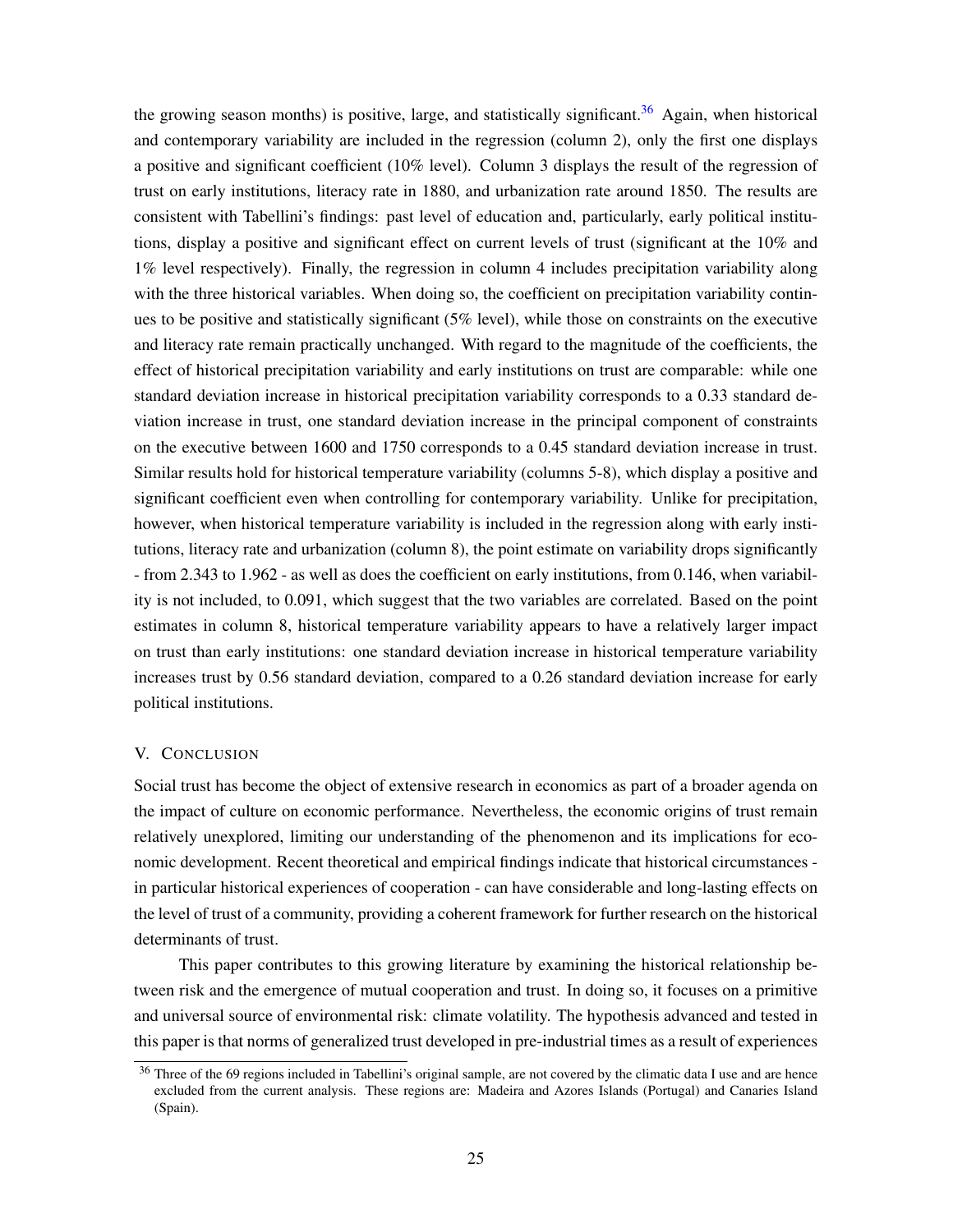of cooperation triggered by the need for subsistence farmers to cope with climatic risk. Since cooperation was particularly valuable in riskier environments, norms of trust became more prevalent in areas exposed to more erratic weather. These norms were then transmitted from generation to generation and managed to persist even after climate patterns had become less crucial for economic activity. Insofar as these norms continue to influence the trust attitudes of the descendants, one should expect to observe higher levels of trust in regions historically characterized by higher climatic variability.

My empirical results provide support for this prediction in the context of Europe. Combining detailed climate data for the period 1500-2000 and contemporary survey data from the European Social Survey I find that interannual variability in both temperature and precipitation has a significant positive effect on current levels of trust at the regional level. This effect is mainly driven by climatic variability in the growing season months. Furthermore, trust is higher in regions with more spatially heterogeneous precipitation, in which risk-sharing through geographic differentiation would have been more effective. Finally, trust is related to historical climate variability (between the 16th and the 18th century) but not to contemporary variability (over the 20th century), a result which contrasts with alternative explanations on the impact of contemporary variability on current trust.

These findings are further corroborated by evidence on the relationship between climatic variability and individuals' beliefs on the importance of the family in their life. In line with recent studies documenting the existence of a negative empirical relationship between trust within and outside the family, I find that in regions with higher temporal and spatial variability in climate, people have weaker family ties. As in the case of trust, the strength of family ties is related to historical variability, but not to contemporary variability, which appears to have no independent explanatory power.

The last part of the paper attempts to shed some light on the relationship between trust, climate variability and early political institutions. To do so I extend my empirical analysis to control for measures of historical political and economic development at the regional level available from [Tabellini](#page-30-0) [\(2005\)](#page-30-0). The results confirm the importance of early political institutions (and, to a lesser extent, early literacy) for the emergence and diffusion of mutual trust [\(Tabellini,](#page-30-0) [2005\)](#page-30-0). On the other hand, historical climate variability continues to have a considerable impact on trust, which suggests that the demand for insurance that aroused from exposure to erratic weather may have favored the adoption of other more informal collective arrangements.

This research provides a new point of investigation into the emergence of social norms as a product of collective responses to risk. However, the present study can provide only suggestive evidence on the specific channel(s) through which exposure to climate variability may have favored the development of a culture of trust. As the availability and quality of historical data improve, future research should aim at sheding further ligth on this crucial question.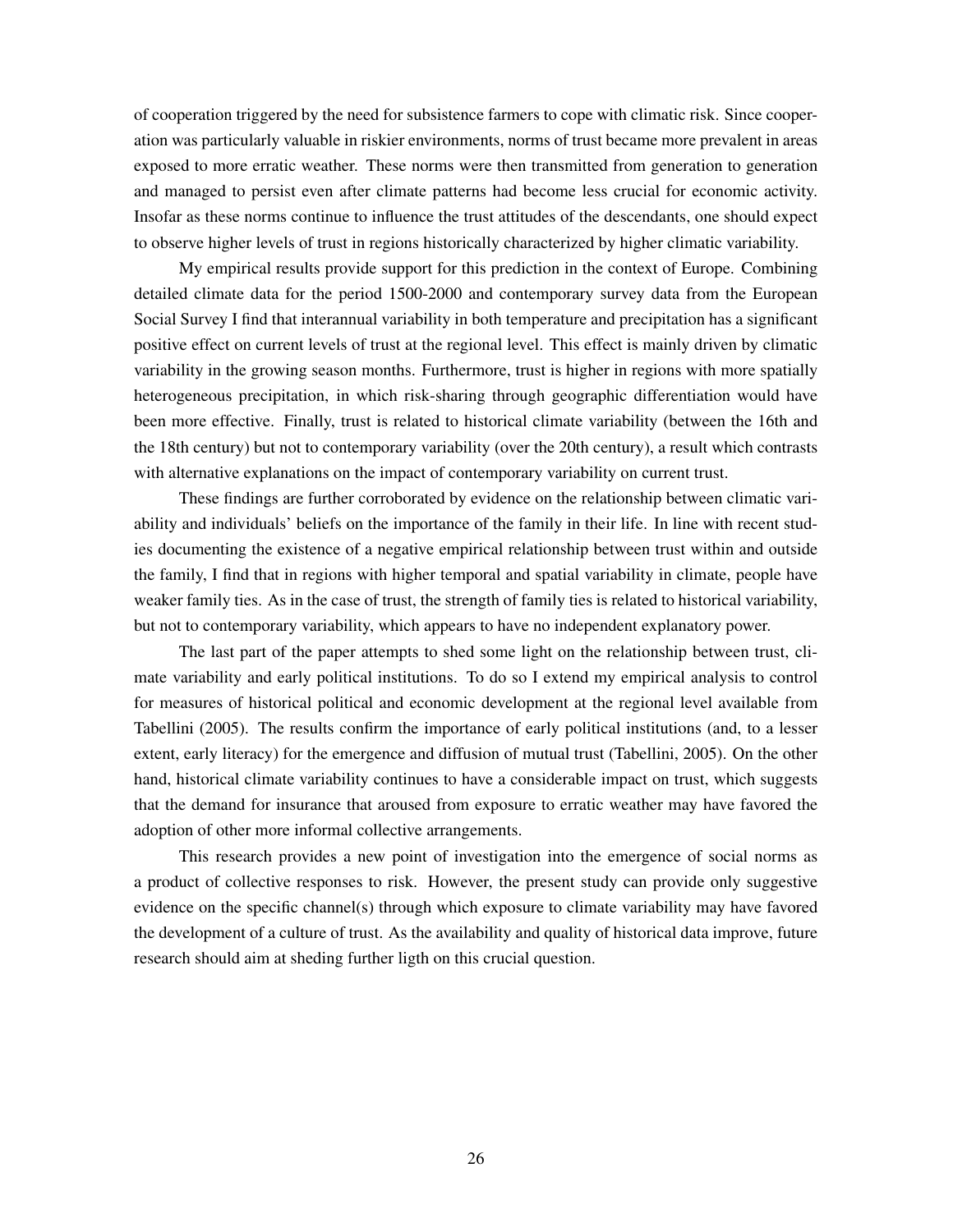**REFERENCES** 

- <span id="page-26-4"></span>Acemoglu, D., S. Johnson, and J.A. Robinson, "The colonial origins of comparative development: an empirical investigation," *American Economic Review*, 2001, pp. 1369–1401.
- <span id="page-26-5"></span>Adams, R.M., C. Rosenzweig, R.M. Peart, J.T. Ritchie, B.A. McCarl, J.D. Glyer, R.B. Curry, J.W. Jones, K.J. Boote, and L.H. Allen Jr, "Global climate change and US agriculture," *Nature*, 1990, *345* (6272), 219–224.
- <span id="page-26-10"></span>Adger, W.N., "Institutional adaptation to environmental risk under the transition in Vietnam," *Annals of the Association of American Geographers*, 2000, *90* (4), 738–758.
- <span id="page-26-19"></span>Aghion, P., Y. Algan, P. Cahuc, and A. Shleifer, "Regulation and Distrust," Working Paper 14648, National Bureau of Economic Research January 2009.
- <span id="page-26-16"></span>Alesina, A. F. and E. La Ferrara, "Who trusts others?," *Journal of Public Economics*, August 2002, *85* (2), 207–234.
- <span id="page-26-18"></span>and P. Giuliano, "The power of the family," *NBER Working Paper*, 2007.
- <span id="page-26-2"></span> $\mu$  and  $\mu$ , "Family Ties and Political Participation," Technical Report April 2009.
- <span id="page-26-15"></span>Algan, Y. and P. Cahuc, "Social Attitudes and Economic Development: An Epidemiological Approach," IZA Discussion Papers 2935, Institute for the Study of Labor (IZA) July 2007.
- <span id="page-26-6"></span>Ashraf, Q., O. Galor, and O. Ozak, "Isolation and Development," *Working Papers*, 2009.
- <span id="page-26-11"></span>Baker, A.R.H., *Fraternity among the French peasantry: sociability and voluntary associations in the Loire valley, 1815-1914*, Cambridge University Press, 1999.
- <span id="page-26-1"></span>Banfield, E.C., "The moral basis ofa backward society," *New York: Glencol*, 1958.
- <span id="page-26-9"></span>Bardhan, P., "Irrigation and cooperation: An empirical analysis of 48 irrigation communities in South India," *Economic Development and Cultural Change*, 2000, *48* (4), 847–865.
- <span id="page-26-8"></span>Berg, B., *Volatility, integration and grain banks: studies in harvests, rye prices and institutional development of the parish magasins in Sweden in the 18th and 19th centuries*, Economic Research Institute, Stockholm School of Economics (EFI), 2007.
- <span id="page-26-3"></span>Bisin, A. and T. Verdier, "The Economics of Cultural Transmission and the Dynamics of Preferences," *Journal of Economic Theory*, April 2001, *97* (2), 298–319.
- <span id="page-26-14"></span>Bjørnskov, C., "Determinants of generalized trust: A cross-country comparison," *Public Choice*, 2007, *130* (1), 1–21.
- <span id="page-26-12"></span>Boyd, R. and P.J. Richerson, *Culture and the evolutionary process*, University of Chicago Press, 1985.
- <span id="page-26-13"></span>and , "Why does culture increase human adaptability?," *Ethology and Sociobiology*, 1995, *16* (2), 125–143.
- <span id="page-26-7"></span>Brunt, L., "Nature or nurture? Explaining English wheat yields in the industrial revolution, c. 1770," *The Journal of Economic History*, 2004, *64* (01), 193–225.
- <span id="page-26-0"></span>Buonanno, P., D. Montolio, and P. Vanin, "Does Social Capital Reduce Crime?," *Journal of Law & Economics*, 02 2009, *52* (1), 145–170.
- <span id="page-26-17"></span>Butler, J., P. Giuliano, and L. Guiso, "The Right Amount of Trust," Working Paper 15344, National Bureau of Economic Research September 2009.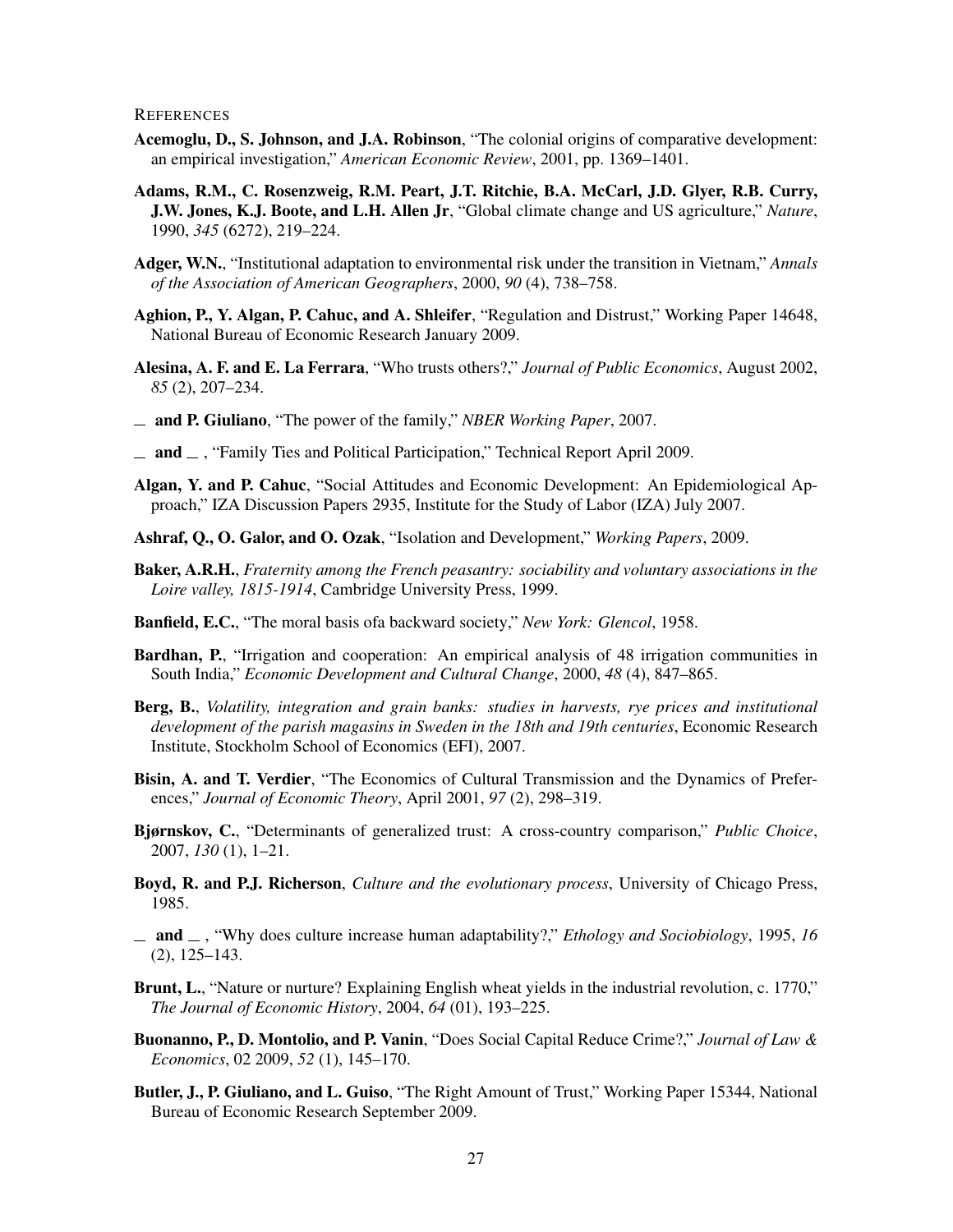- <span id="page-27-10"></span>Cashdan, E.A., "Coping with risk: Reciprocity among the Basarwa of Northern Botswana," *Man*, 1985, pp. 454–474.
- <span id="page-27-1"></span>Coleman, J.S., "Social capital in the creation of human capital," *American journal of sociology*, 1988, *94* (S1), 95.
- <span id="page-27-6"></span>Curriero, F.C., K.S. Heiner, J.M. Samet, S.L. Zeger, L. Strug, and J.A. Patz, "Temperature and mortality in 11 cities of the eastern United States," *American Journal of Epidemiology*, 2002, *155* (1), 80–87.
- <span id="page-27-0"></span>Dean, J.S., R.C. Euler, G.J. Gumerman, F. Plog, R.H. Hevly, and T.N.V. Karlstrom, "Human behavior, demography, and paleoenvironment on the Colorado Plateaus," *American Antiquity*, 1985, *50* (3), 537–554.
- <span id="page-27-14"></span>Delhey, J. and K. Newton, "Predicting cross-national levels of social trust: global pattern or Nordic exceptionalism?," *European Sociological Review*, 2005, *21* (4), 311–327.
- <span id="page-27-7"></span>Deschenes, O. and E. Moretti, "Extreme Weather Events, Mortality and Migration," *NBER Working Paper*, 2007.
- <span id="page-27-9"></span>Diamond, J.M., *Guns, germs, and steel: The fates of human societies*, WW Norton & Company, 1997.
- <span id="page-27-13"></span>Dohmen, T. J., A. Falk, D. Huffman, and U. Sunde, "The Intergenerational Transmission of Risk and Trust Attitudes," CEPR Discussion Papers 6844, C.E.P.R. Discussion Papers May 2008.
- <span id="page-27-4"></span>Easterly, W. and R. Levine, "Tropics, germs, and crops: How endowments influence economic development," *Journal of monetary economics*, 2003, *50* (1), 3–39.
- <span id="page-27-17"></span>Eckstein, H. and T.R. Gurr, *Patterns of authority: A structural basis for political inquiry*, John Wiley & Sons, 1975.
- <span id="page-27-3"></span>Ermisch, J. and D. Gambetta, "Do Strong Family Ties Inhibit Trust?," ISER working papers 2008- 37, Institute for Social and Economic Research November 2008.
- <span id="page-27-12"></span>Fafchamps, M., "Solidarity networks in preindustrial societies: Rational peasants with a moral economy," *Economic Development and Cultural Change*, 1992, *41* (1), 147–174.
- <span id="page-27-16"></span>Fehr, E., U. Fischbacher, B. von Rosenbladt, J. Schupp, and G. G. Wagner, "A Nation-Wide Laboratory: Examining Trust and Trustworthiness by Integrating Behavioral Experiments into Representative Surveys," IZA Discussion Papers 715, Institute for the Study of Labor (IZA) February 2003.
- <span id="page-27-2"></span>Fukuyama, F., *Trust: The social virtues and the creation of prosperity*, Free Press, 1996.
- <span id="page-27-8"></span>Gallup, J.L. and J.D. Sachs, "The economic burden of malaria," *The American journal of tropical medicine and hygiene*, 2001, *64* (90010), 85–96.
- <span id="page-27-5"></span>Galor, O. and D.N. Weil, "Population, technology, and growth: From Malthusian stagnation to the demographic transition and beyond," *American Economic Review*, 2000, pp. 806–828.
- <span id="page-27-15"></span>Glaeser, E.L., D.I. Laibson, J. A. Scheinkman, and C.L. Soutter, "Measuring Trust," *The Quarterly Journal of Economics*, August 2000, *115* (3), 811–846.
- <span id="page-27-11"></span>Grimard, F., "Household consumption smoothing through ethnic ties: evidence from Cote d'Ivoire," *Journal of Development Economics*, 1997, *53* (2), 391–422.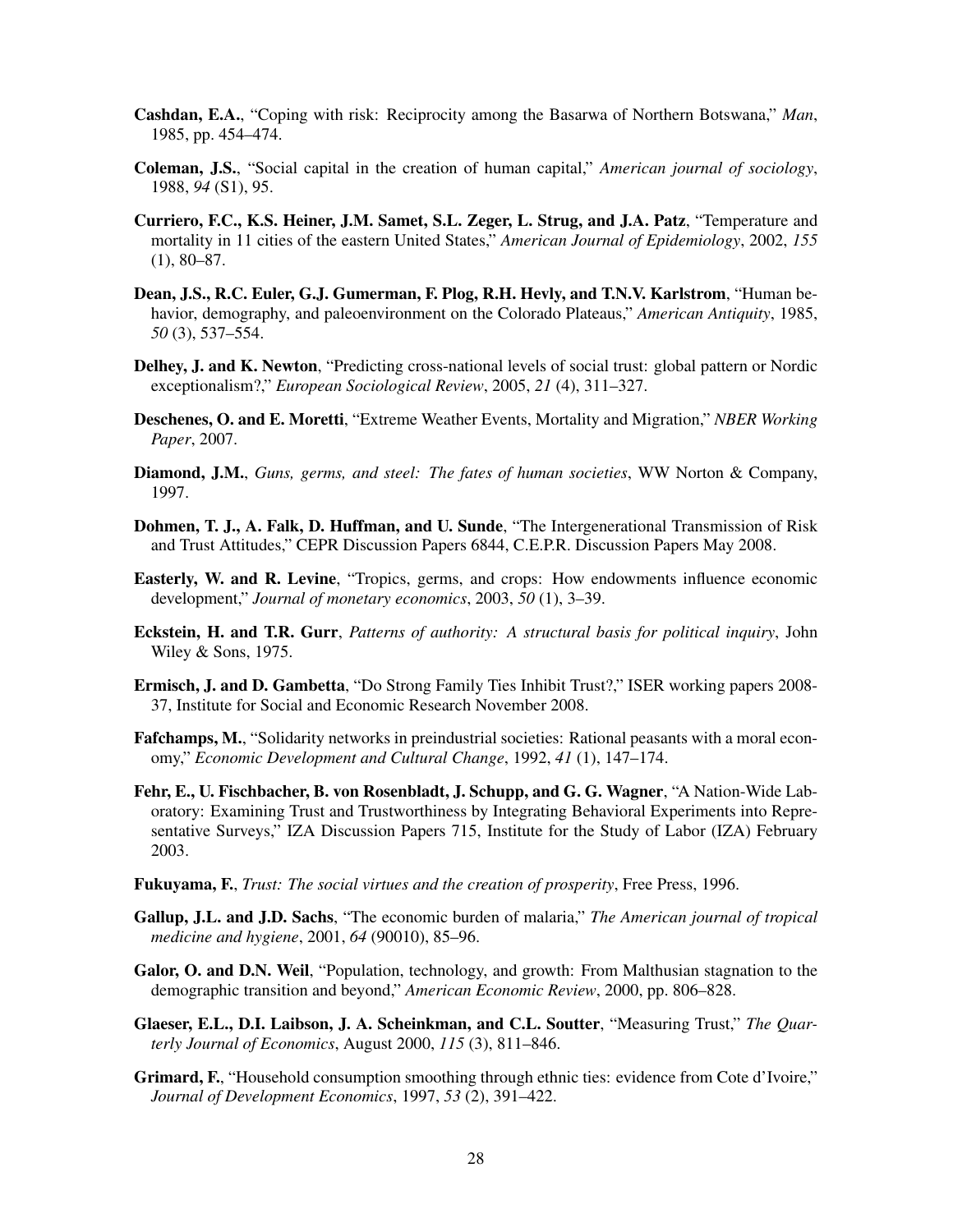- <span id="page-28-6"></span>Guiso, L., P. Sapienza, and L. Zingales, "The role of social capital in financial development," *American economic review*, 2004, pp. 526–556.
- <span id="page-28-17"></span> $, \ldots$ , and  $\ldots$ , "Does culture affect economic outcomes?," *The Journal of Economic Perspectives*, 2006, pp. 23–48.
- <span id="page-28-8"></span> $, \ldots, \ldots$ , and  $\ldots$ , "Social Capital as Good Culture," Working Paper 13712, National Bureau of Economic Research December 2007.
- <span id="page-28-0"></span> $\ldots$ , and  $\ldots$ , "Long Term Persistence," Working Paper 14278, National Bureau of Economic Research August 2008.
- <span id="page-28-7"></span> $\ldots$ ,  $\ldots$ , and V.D. Macelli, "Cultural biases in economic exchange," *NBER working paper*, 2004.
- <span id="page-28-2"></span>Halstead, P. and J. O'Shea, *Bad Year Economics: Cultural Responses to Risk and Uncertainty*, Cambridge University Press, Cambridge, 1989.
- <span id="page-28-4"></span>Helliwell, J. F. and R.D. Putnam, "Economic Growth and Social Capital in Italy," *Eastern Economic Journal*, Summer 1995, *21* (3), 295–307.
- <span id="page-28-18"></span>Henrich, J., R. Boyd, S. Bowles, C. Camerer, E. Fehr, H. Gintis, and R. McElreath, "Cooperation, reciprocity and punishment in fifteen small-scale societies," *American Economic Review*, 2001, *91* (2), 73–78.
- <span id="page-28-12"></span>Kates, R.W., J.H. Ausbel, and M. Berberian, "Climate impact assessment," *Climate Impact Assessment*, 1985.
- <span id="page-28-16"></span>Katz, H.A. and J.B. Rotter, "Interpersonal trust scores of college students and their parents," *Child Development*, 1969, pp. 657–661.
- <span id="page-28-14"></span>Kimball, M.S., "Farmers' cooperatives as behavior toward risk," *The American Economic Review*, 1988, pp. 224–232.
- <span id="page-28-15"></span>King, C., *Chumash Inter-village Economic Exchange*, Ramona, CA: Ballena Press, Ramona, Calif., 1976.
- <span id="page-28-1"></span>Kirkby, A.V., "Individual and community responses to rainfall variability in Oaxaca, Mexico," *Natural Hazards: Local, National, Global. Oxford University Press, New York*, 1974, p. 119.
- <span id="page-28-3"></span>Knack, S., "Social capital and the quality of government: Evidence from the States," *American Journal of Political Science*, 2002, pp. 772–785.
- <span id="page-28-5"></span>and P. Keefer, "Does Social Capital Have An Economic Payoff? A Cross-Country Investigation\*," *Quarterly Journal of Economics*, 1997, *112* (4), 1251–1288.
- <span id="page-28-19"></span>Ladurie, E. Le Roy, *Times of feast, times of famine: a history of climate since the year 1000*, Doubleday, 1971.
- <span id="page-28-11"></span>, *Histoire humaine et comparée du climat*, Fayard, 2004.
- <span id="page-28-13"></span>Lam, W.F., *Governing irrigation systems in Nepal: institutions, infrastructure, and collective action*, ICS Press, 1998.
- <span id="page-28-9"></span>Landes, D.S., "The wealth and poverty of nations: Why some are so rich and some so poor," *New York*, 1998.
- <span id="page-28-10"></span>Lobell, D.B. and C.B. Field, "Global scale climate–crop yield relationships and the impacts of recent warming," *Environ. Res*, 2007, *14002.*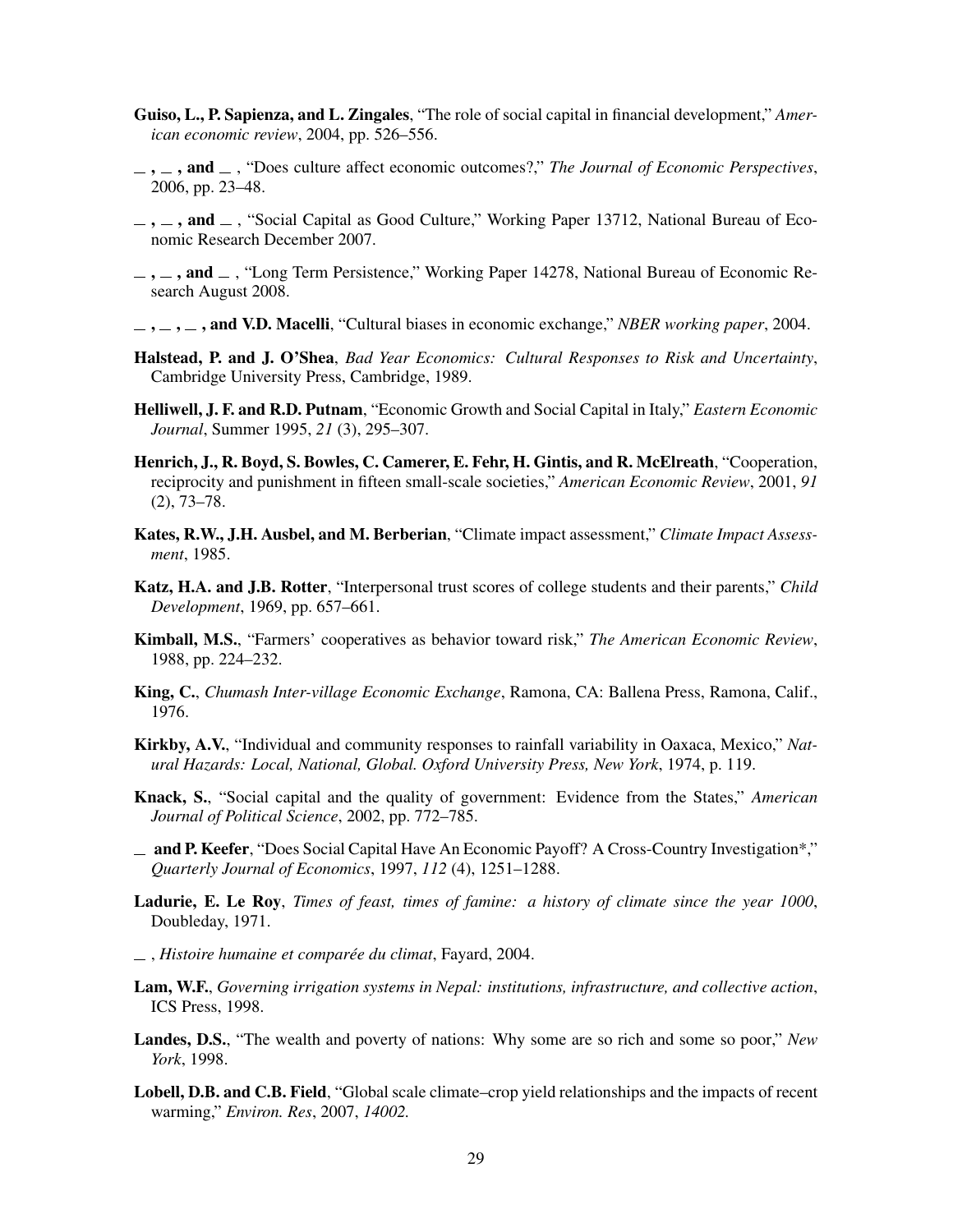- <span id="page-29-13"></span>Luterbacher, J., D. Dietrich, E. Xoplaki, M. Grosjean, and H. Wanner, "European seasonal and annual temperature variability, trends, and extremes since 1500," 2004.
- <span id="page-29-11"></span>Luttmer, E.F.P. and M. Singhal, "Culture, Context, and the Taste for Redistribution," *NBER Working Paper*, 2008.
- Mackay, A., "Climate change 2007: impacts, adaptation and vulnerability. Contribution of Working Group II to the fourth assessment report of the Intergovernmental Panel on Climate Change," *Journal of Environmental Quality*, 2008, *37* (6), 2407.
- <span id="page-29-7"></span>McCloskey, D. N., "English open fields as behaviour towards risk," *Research in Economic History*, 1976, *1*, 124–70.
- <span id="page-29-8"></span>Meinzen-Dick, R., K.V. Raju, and A. Gulati, "What affects organization and collective action for managing resources? Evidence from canal irrigation systems in India," *World Development*, 2002, *30* (4), 649–666.
- <span id="page-29-5"></span>Mendelsohn, R., "What Causes Crop Failure?," *Climatic change*, 2007, *81* (1), 61–70.
- <span id="page-29-1"></span> $\overline{\phantom{a}}$ , W.D. Nordhaus, and D. Shaw, "The impact of global warming on agriculture: a Ricardian analysis," *The American Economic Review*, 1994, *84* (4), 753–771.
- <span id="page-29-3"></span>Michalopoulos, S., "The origins of ethnolinguistic diversity: Theory and evidence," *Department of Economics, Tufts University*, 2008.
- <span id="page-29-2"></span>Miguel, E., S. Satyanath, and E. Sergenti, "Economic shocks and civil conflict: an instrumental variables approach," *Journal of Political Economy*, 2004, *112* (4), 725–753.
- <span id="page-29-12"></span>Mitchell, T.D. and P.D. Jones, "An improved method of constructing a database of monthly climate observations and associated high-resolution grids," *International Journal of Climatology*, 2005, *25* (6), 693–712.
- <span id="page-29-10"></span>Mogues, T., "Shocks, livestock asset dynamics and social capital in Ethiopia:," Technical Report 2006.
- <span id="page-29-6"></span>Morduch, J., "Income smoothing and consumption smoothing," *The journal of economic perspectives*, 1995, pp. 103–114.
- <span id="page-29-4"></span>Nunn, N., , and D. Puga, "Ruggedness: The Blessing of Bad Geography in Africa," Working Paper 14918, National Bureau of Economic Research April 2009.
- <span id="page-29-0"></span> $-$  and L. Wantchekon, "The Slave Trade and the Origins of Mistrust in Africa," Working Paper 14783, National Bureau of Economic Research March 2009.
- <span id="page-29-15"></span> $\equiv$  and N. Qian, "Columbus' contribution to world population and urbanization: a natural experiment examining the introduction of potatoes," *Mimeogr., Harvard Univ*, 2008.
- <span id="page-29-9"></span>Ostrom, E., "Social capital: a fad or a fundamental concept," *Social capital: A multifaceted perspective*, 2000, pp. 172–214.
- <span id="page-29-14"></span>Pauling, A., J. Luterbacher, C. Casty, and H. Wanner, "Five hundred years of gridded highresolution precipitation reconstructions over Europe and the connection to large-scale circulation," *Climate Dynamics*, 2006, *26* (4), 387–405.
- <span id="page-29-16"></span>Paxson, C. H., "Using Weather Variability to Estimate the Response of Savings to Transitory Income in Thailand," *American Economic Review*, March 1992, *82* (1), 15–33.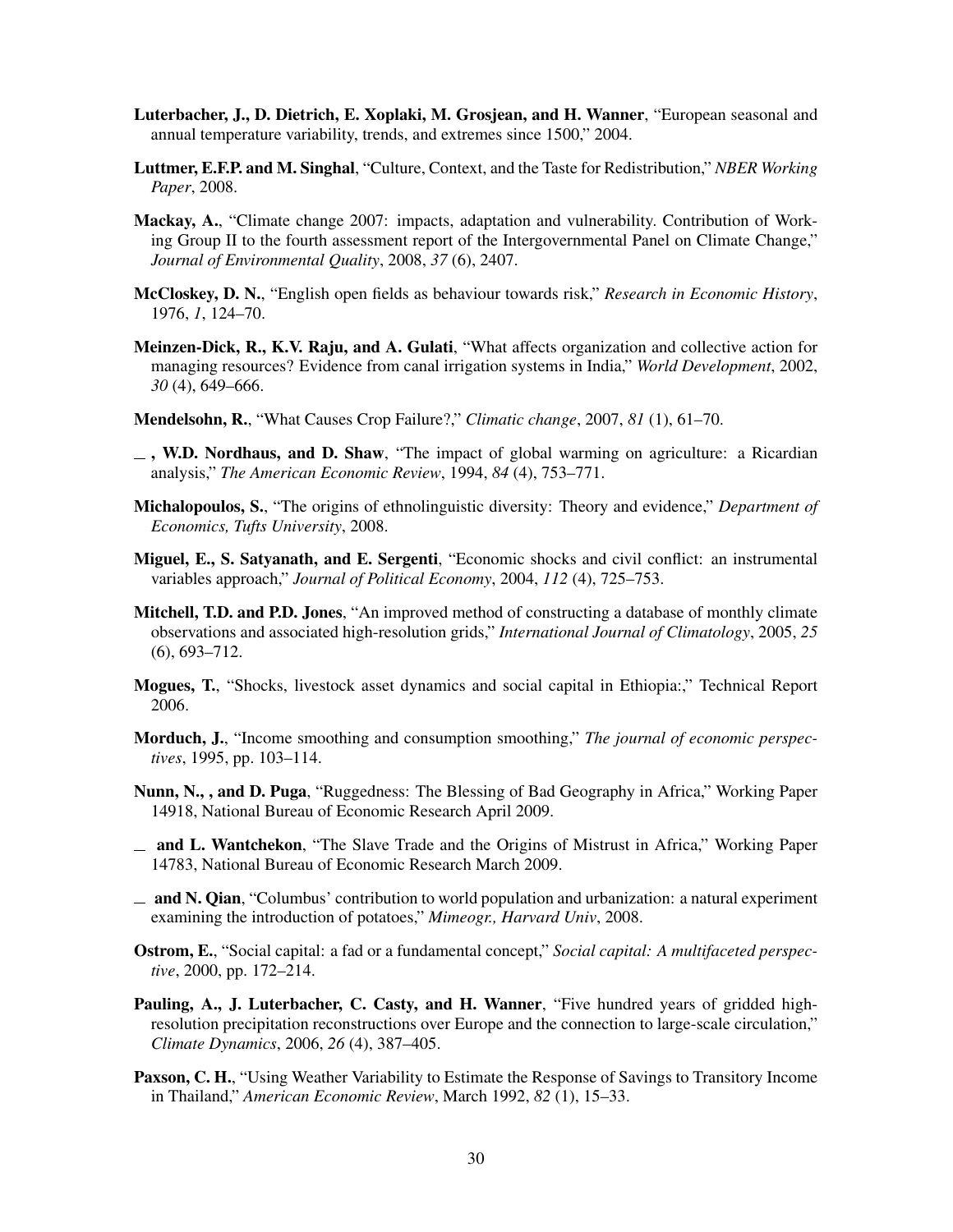- <span id="page-30-16"></span>Piddocke, S., "The potlatch system of the Southern Kwakiutl: a new perspective," *Southwestern Journal of Anthropology*, 1965, *21* (3), 244–264.
- <span id="page-30-15"></span>Platteau, J.-P., "Traditional systems of social security and hunger insurance: Past achievements and modern challenges," 1991.
- <span id="page-30-1"></span>, *Institutions, social norms and economic development*, Routledge, 2000.
- <span id="page-30-2"></span>Putnam, R.D., R. Leonardi, and R.Y. Nanetti, *Making democracy work: Civic traditions in modern Italy*, Princeton university press Princeton, NJ, 1993.
- <span id="page-30-12"></span>Rennie, J. K. and N.C. Singh, *Participatory research for sustainable livelihoods: a guidebook for field projects*, Iisd, 1996.
- <span id="page-30-17"></span>Richardson, G., "The prudent village: risk pooling institutions in medieval English agriculture," *The Journal of Economic History*, 2005, *65* (02), 386–413.
- <span id="page-30-6"></span>Sachs, J. and P. Malaney, "The economic and social burden of malaria," *Nature*, 2002, *415* (6872), 680–685.
- <span id="page-30-18"></span>Sapienza, P., A. Toldra, and L. Zingales, "Understanding Trust," NBER Working Papers 13387, National Bureau of Economic Research, Inc September 2007.
- <span id="page-30-8"></span>Schlenker, W., M. W. Hanemann, and A.C. Fisher, "Will US agriculture really benefit from global warming? Accounting for irrigation in the hedonic approach," *American Economic Review*, 2005, *95* (1), 395–406.
- <span id="page-30-14"></span>Scott, J.C., *The moral economy of the peasant*, Yale University Press New Haven, 1976.
- <span id="page-30-11"></span>Smithers, J. and B. Smit, "Human adaptation to climatic variability and change," *Global Environmental Change*, 1997, *7* (2), 129–146.
- <span id="page-30-7"></span>Sokoloff, K.L. and S.L. Engerman, "History Lessons: Institutions, Factors Endowments, and Paths of Development in the New World," *The Journal of Economic Perspectives*, 2000, pp. 217–232.
- <span id="page-30-9"></span>Solomou, S. and W. Wu, "Weather effects on European agricultural output, 1850–1913," *European Review of Economic History*, 1999, *3* (03), 351–373.
- <span id="page-30-10"></span>Stead, D.R., "Risk and risk management in English agriculture, c. 1750-1850," *The Economic History Review*, 2004, *57*, 334–361.
- <span id="page-30-0"></span>Tabellini, G., "Culture and Institutions: Economic Development in the Regions of Europe," CESifo Working Paper Series CESifo Working Paper No., CESifo GmbH 2005.
- <span id="page-30-19"></span>, "Institutions and Culture," Technical Report 2007.
- <span id="page-30-5"></span>, "The Scope of cooperation: norms and incentives," *Quarterly Journal of Economics*, 2008, *123* (3), 905–950.
- <span id="page-30-13"></span>Townsend, R. M, "Risk and Insurance in Village India," *Econometrica*, May 1994, *62* (3), 539–91.
- <span id="page-30-4"></span>Uslaner, E.M., *The moral foundations of trust*, Cambridge University Press, 2002.

<span id="page-30-3"></span>Zak, P.J. and S. Knack, "Trust and growth," *Economic Journal*, 2001, pp. 295–321.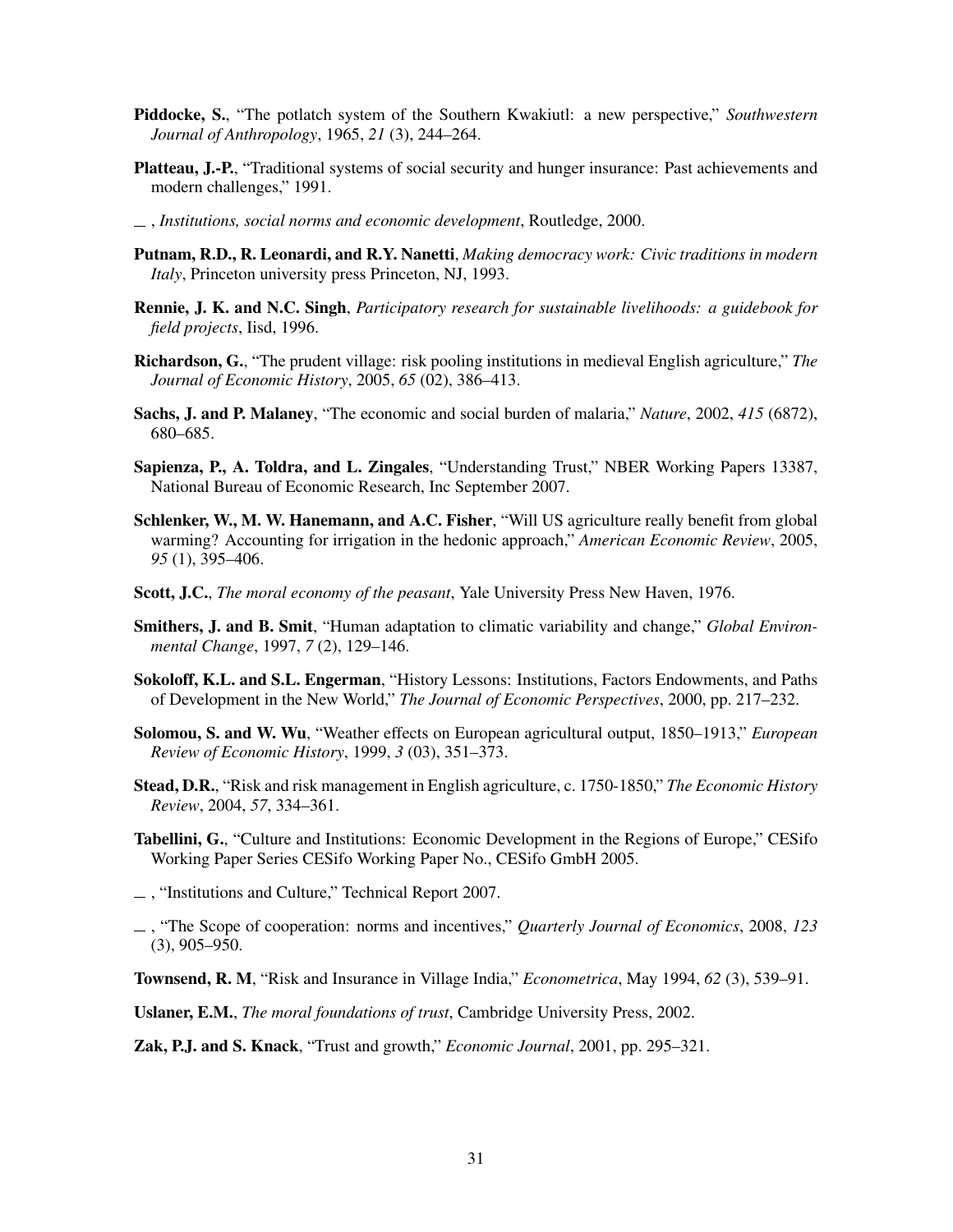| Country        | Round 1 | Round 2 | Round 3 | Mean trust score |
|----------------|---------|---------|---------|------------------|
| Austria        | 2,257   | 2,256   | 2,405   | 4.9              |
| Belgium        | 1,899   | 1,778   | 1,798   | 4.9              |
| Bulgaria       |         |         | 1,400   | 2.2              |
| Czech Republic | 1,360   | 3,026   |         | 3.3              |
| Denmark        | 1,506   | 1,487   | 1,505   | 6.3              |
| Estonia        |         | 1,989   | 1,517   | 4.6              |
| Finland        | 2,000   | 2,022   | 1,896   | 6.0              |
| France         | 1,503   | 1,806   | 1,986   | 4.3              |
| Germany        | 2,919   | 2,870   | 2,916   | 4.2              |
| Greece         | 2,566   | 2,406   |         | 4.8              |
| Hungary        | 1,685   | 1,498   | 1,518   | 4.1              |
| Ireland        | 2,046   | 2,286   | 1,800   | 4.6              |
| Italy          | 1,207   | 1,529   |         | 4.6              |
| Luxembourg     | 1,552   | 1,635   |         | 5.7              |
| Netherlands    | 2,364   | 1.881   | 1,889   | 4.9              |
| Norway         | 2,036   | 1,760   | 1,750   | 5.6              |
| Poland         | 2,110   | 1,716   | 1,721   | 2.9              |
| Portugal       | 1,511   | 2,052   | 2,222   | 3.9              |
| Slovakia       |         | 1,512   | 1,766   | 4.2              |
| Slovenia       | 1,519   | 1,442   | 1,476   | 4.1              |
| Spain          | 1,729   | 1,663   | 1,876   | 5.0              |
| Sweden         | 1,999   | 1,948   | 1,927   | 5.6              |
| Switzerland    | 2,040   | 2,141   | 1,804   | 5.6              |
| United Kingdom | 2,052   | 1,897   | 2,394   | 4.3              |
| Total          | 39,860  | 44,600  | 37,566  |                  |

<span id="page-31-0"></span>Table 1: EUROPEAN SOCIAL SURVEY: NUMBER OF RESPONDENTS BY COUNTRY/ROUND

Figure 1: DISTRIBUTIONS OF TRUST SCORE IN ESS REGIONS

<span id="page-31-1"></span>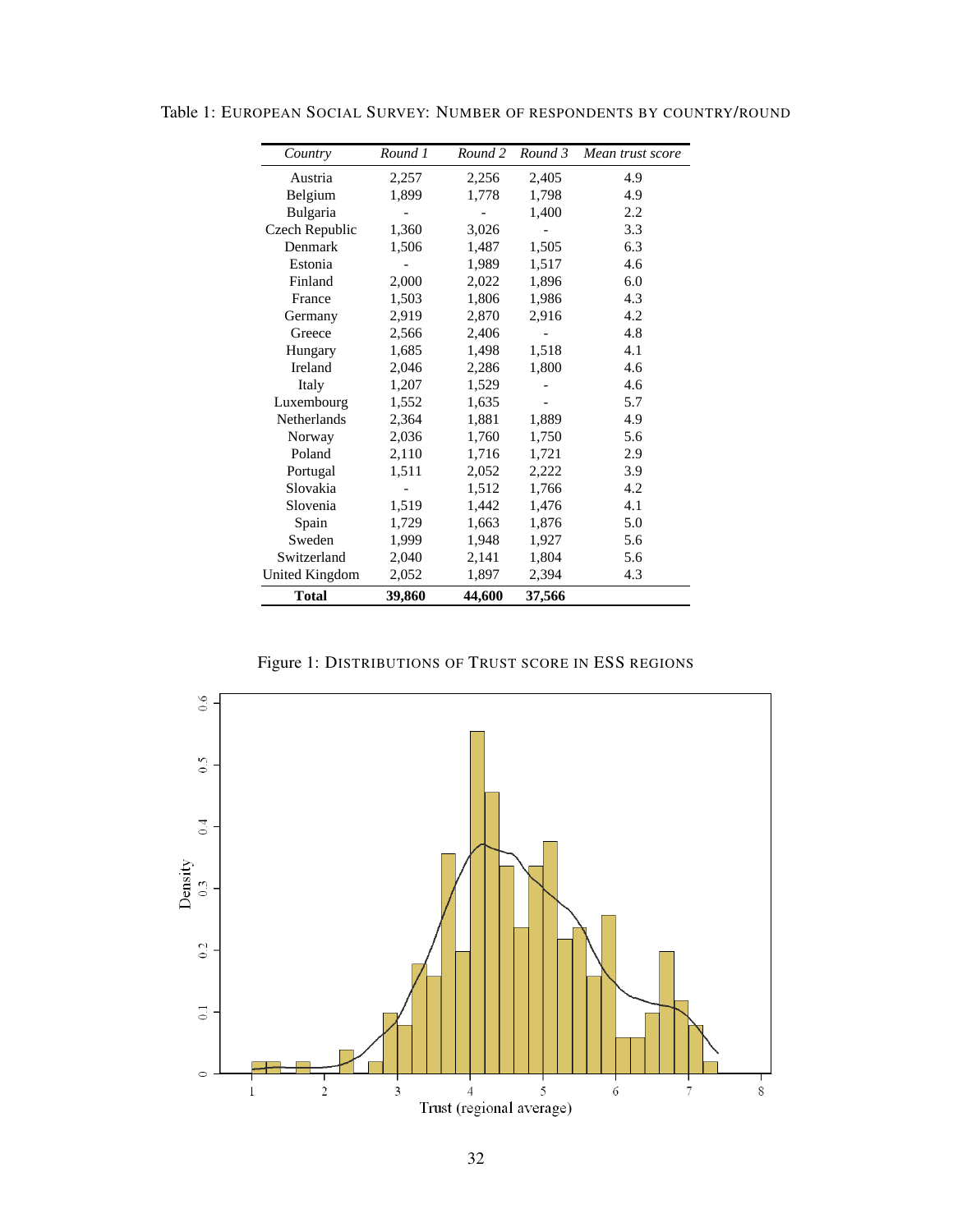| Country        | Round 1<br>$(1989 - 1993)$ | Round 2<br>$(1994 - 1999)$ | Round 3<br>$(1999 - 2004)$ | Family<br>important $(1-4)$ | Respect parents<br>$(1-2)$ | Parents'<br>responsibility $(1-2)$ | <b>Family Ties</b><br>(P.C.) | <b>Family Ties</b><br>(sum) |
|----------------|----------------------------|----------------------------|----------------------------|-----------------------------|----------------------------|------------------------------------|------------------------------|-----------------------------|
| Austria        | 1,460                      |                            | 1,522                      | 3.854                       | 1.695                      | 1.690                              | $-0.110$                     | 7.250                       |
| Belgium        | 2,792                      |                            | 1.912                      | 3.820                       | 1.725                      | 1.777                              | 0.040                        | 7.344                       |
| Bulgaria       | 1,034                      | 1,072                      | 1,000                      | 3.798                       | 1.842                      | 1.711                              | 0.081                        | 7.371                       |
| Czech Republic | 3,033*                     | 1,147                      | 1,908                      | 3.842                       | 1.726                      | 1.631                              | $-0.137$                     | 7.230                       |
| Denmark        | 1.030                      |                            | 1.023                      | 3.856                       | 1.429                      | 1.612                              | $-0.610$                     | 6.900                       |
| Estonia        | $1,008^{\dagger}$          | 1,021                      | 1.005                      | 3.697                       | 1.775                      | 1.710                              | $-0.113$                     | 7.207                       |
| Finland        | $588^{\dagger}$            | 987                        | 1,038                      | 3.771                       | 1.674                      | 1.682                              | $-0.244$                     | 7.129                       |
| France         | 1,002                      | $\overline{a}$             | 1.615                      | 3.836                       | 1.759                      | 1.819                              | 0.160                        | 7.431                       |
| Germany        | 3,437                      | 2,026                      | 2,036                      | 3.717                       | 1.629                      | 1.629                              | $-0.409$                     | 7.006                       |
| Greece         |                            |                            | 1,139                      | 3.799                       | 1.692                      | 1.679                              | $-0.136$                     | 7.225                       |
| Hungary        | $999^{\dagger}$            | 650                        | 1,000                      | 3.871                       | 1.822                      | 1.767                              | 0.201                        | 7.472                       |
| Ireland        | 1,000                      | $1,012^{\dagger}$          |                            | 3.894                       | 1.776                      | 1.802                              | 0.236                        | 7.502                       |
| Italy          | 2,018                      |                            | 2,000                      | 3.868                       | 1.811                      | 1.875                              | 0.385                        | 7.600                       |
| Luxembourg     |                            |                            | 1,211                      | 3.857                       | 1.592                      | 1.784                              | $-0.072$                     | 7.277                       |
| Netherlands    | 1,017                      |                            | 1,003                      | 3.725                       | 1.366                      | 1.806                              | $-0.491$                     | 6.939                       |
| Norway         | 1,239                      | $1,127^{\dagger}$          |                            | 3.862                       | 1.453                      | 1.875                              | $-0.146$                     | 7.222                       |
| Poland         | 1,920                      | $1,153^{\dagger}$          | 1,095                      | 3.898                       | 1.884                      | 1.800                              | 0.370                        | 7.598                       |
| Portugal       | 1,185                      |                            | 1,000                      | 3.705                       | 1.811                      | 1.867                              | 0.177                        | 7.404                       |
| Slovakia       | $1,602^{\ddagger}$         | 1,095                      | 1,331                      | 3.868                       | 1.762                      | 1.734                              | 0.100                        | 7.404                       |
| Slovenia       | 1,035                      | $1,007^{\dagger}$          | 1.006                      | 3.783                       | 1.802                      | 1.847                              | 0.221                        | 7.457                       |
| Spain          | 4,147                      | 1,211                      | 2,409                      | 3.821                       | 1.825                      | 1.847                              | 0.297                        | 7.524                       |
| Sweden         | 1,047                      | $1,009^{\dagger}$          | 1,015                      | 3.852                       | 1.469                      | 1.783                              | $-0.276$                     | 7.131                       |
| Switzerland    |                            | 1,212                      |                            | 3.792                       | 1.714                      | 1.692                              | $-0.139$                     | 7.209                       |
| United Kingdom | 1,788                      | 1,093                      | 1,959                      | 3.865                       | 1.709                      | 1.831                              | 0.129                        | 7.417                       |
| <b>Total</b>   | 34.381                     | 16.882                     | 29.227                     |                             |                            |                                    |                              |                             |

<span id="page-32-0"></span>Table 2: EUROPEAN VALUE STUDY - NUMBER OF RESPONDENTS BY COUNTRY/WAVE

*\* Of these, for 2,109 individuals intreviewed in 2001 no information on the region of residence was available.*

*† No information on the respondent's region of residence available.*

<span id="page-32-1"></span>*‡ Of these, for 1,136 individuals intreviewed in 1999 no information on the region of residence was available.*



Figure 2: DISTRIBUTION OF FAMILY TIES (P.C) BY EVS REGIONS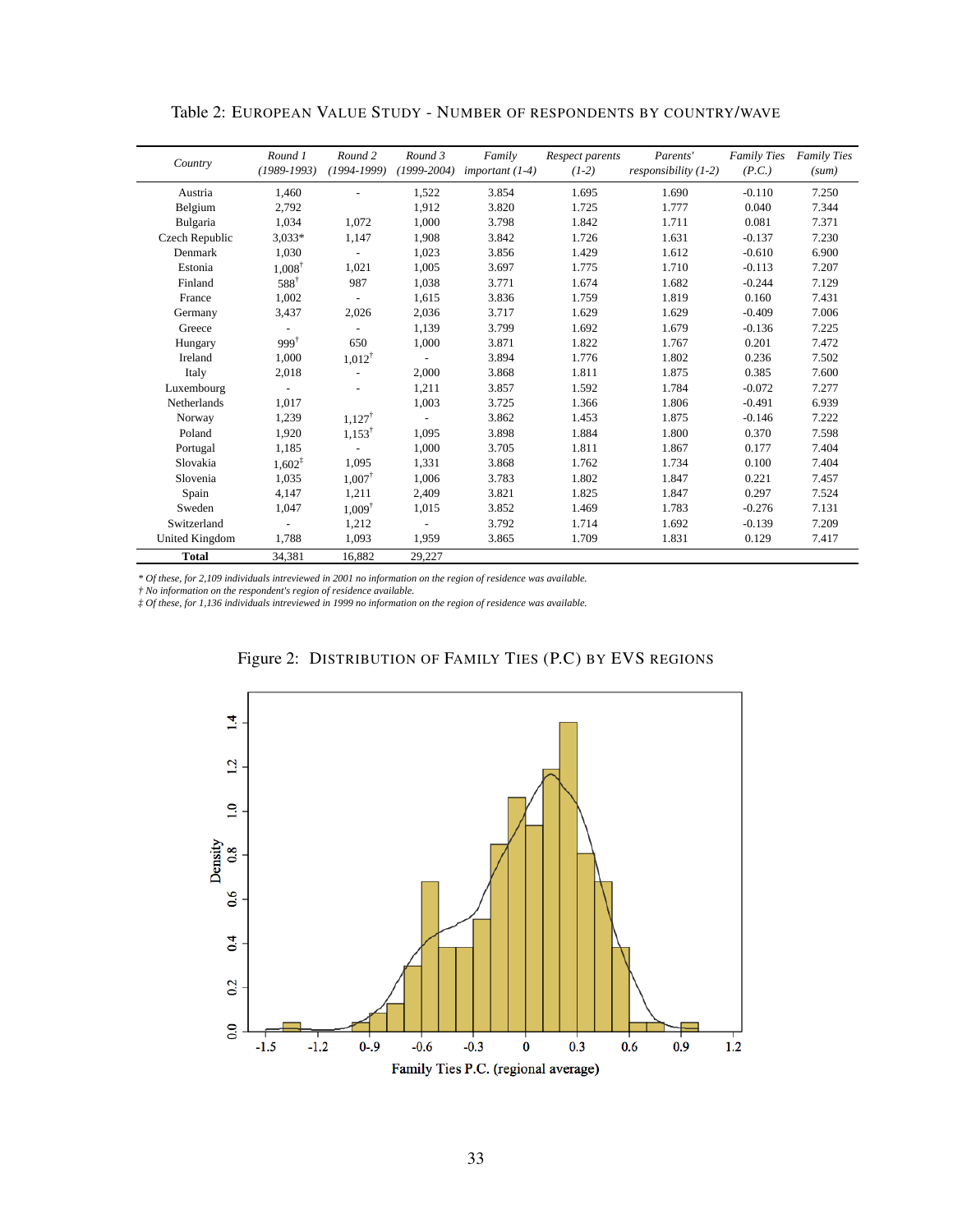<span id="page-33-0"></span>

|                         | Family<br>important | Respect<br>parents | Parents'<br>responsibility | <b>Family Ties</b><br>(P.C.) |
|-------------------------|---------------------|--------------------|----------------------------|------------------------------|
| Family important        |                     |                    |                            |                              |
| Respect parents         | 0.087               |                    |                            |                              |
| Parents' responsibility | 0.088               | 0.169              |                            |                              |
| Family Ties (P.C.)      | 0.512               | 0.695              | 0.698                      |                              |
| Family Ties (sum)       | 0.627               | 0.652              | 0.638                      | 0.990                        |

# Table 3: FAMILY TIES (EVS) - CORRELATION AMONG VARIABLES Family Ties (EVS) - Correlation among variables

*Observations: 55754*

# Table 4: SUMMARY STATISTICS FOR THE TRUST-CLIMATE ANALYSIS

<span id="page-33-1"></span>

| Variable                                     | Obs. | Mean   | Std. Dev. | Min              | Max          |
|----------------------------------------------|------|--------|-----------|------------------|--------------|
| Trust:                                       |      |        |           |                  |              |
| Trust unconditional (0-10)                   | 251  | 4.72   | 1.12      | 1.11             | 7.31         |
| Climate 1900-2000:                           |      |        |           |                  |              |
| Precipitation variability 12 months (mm)     | 251  | 34.15  | 12.21     | 17.43            | 76.17        |
| Precipitation variability GSM (mm)           | 251  | 33.98  | 10.99     | 15.04            | 77.68        |
| Precipitation variability NGSM (mm)          | 251  | 34.38  | 16.23     | 12.27            | 87.62        |
| Precipitation spatial correlation            | 251  | 0.93   | 0.04      | 0.89             | 0.98         |
| Temperature variability 12 months (°C)       | 251  | 1.64   | 0.29      | 1.03             | 2.43         |
| Temperature variability GSM (°C)             | 251  | 1.35   | 0.16      | 0.90             | 1.71         |
| Temperature variability NGSM (°C)            | 251  | 2.04   | 0.51      | 1.11             | 3.45         |
| Temperature spatial correlation              | 251  | 0.98   | 0.00      | 0.96             | 0.99         |
| Precipitation Average 12 months (mm)         | 251  | 66.64  | 22.40     | 32.32            | 148.98       |
| Temperature Average 12 months (°C)           | 251  | 9.12   | 3.22      | $-1.47$          | 17.63        |
| Climate 1500-2000:                           |      |        |           |                  |              |
| Precipitation variability GSM 1500-1750 (mm) | 248  | 15.31  | 7.38      | 6.92             | 49.10        |
| Precipitation variability GSM 1900-2000 (mm) | 248  | 16.78  | 6.39      | 7.85             | 51.45        |
| Temperature variability GSM 1500-1750 (°C)   | 248  | 0.78   | 0.17      | 0.30             | 1.14         |
| Temperature variability GSM 1900-2000 (°C)   | 248  | 1.01   | 0.20      | 0.64             | 1.57         |
| Precipitation average 1500-2000 (mm)         | 248  | 67.28  | 26.06     | 28.40            | 166.40       |
| Temperature average 1500-2000 (°C)           | 248  | 8.76   | 3.34      | $-1.59$          | 17.56        |
| Controls:                                    |      |        |           |                  |              |
| Terrain Ruggedness                           | 251  | 1.43   | 1.50      | 0.01             | 7.99         |
| Soil Suitability average (0-6)               | 251  | 2.28   | 0.86      | $\overline{0}$   | 4.90         |
| Soil Suitability st.dev.                     | 251  | 1.03   | 0.41      | $\overline{0}$   | 2.02         |
| Area $(km^2)$                                | 251  | 17,077 | 23,954    | 96               | 168,466      |
| Landlocked                                   | 251  | 0.55   | 0.50      | $\boldsymbol{0}$ | $\mathbf{1}$ |
| Distance to the coast (km)                   | 251  | 149.93 | 147.22    | $\overline{0}$   | 588.47       |
| Number of major rivers                       | 251  | 1.18   | 1.58      | $\boldsymbol{0}$ | 11           |
| Latitude $(°)$                               | 251  | 48.70  | 6.41      | 35.23            | 68.85        |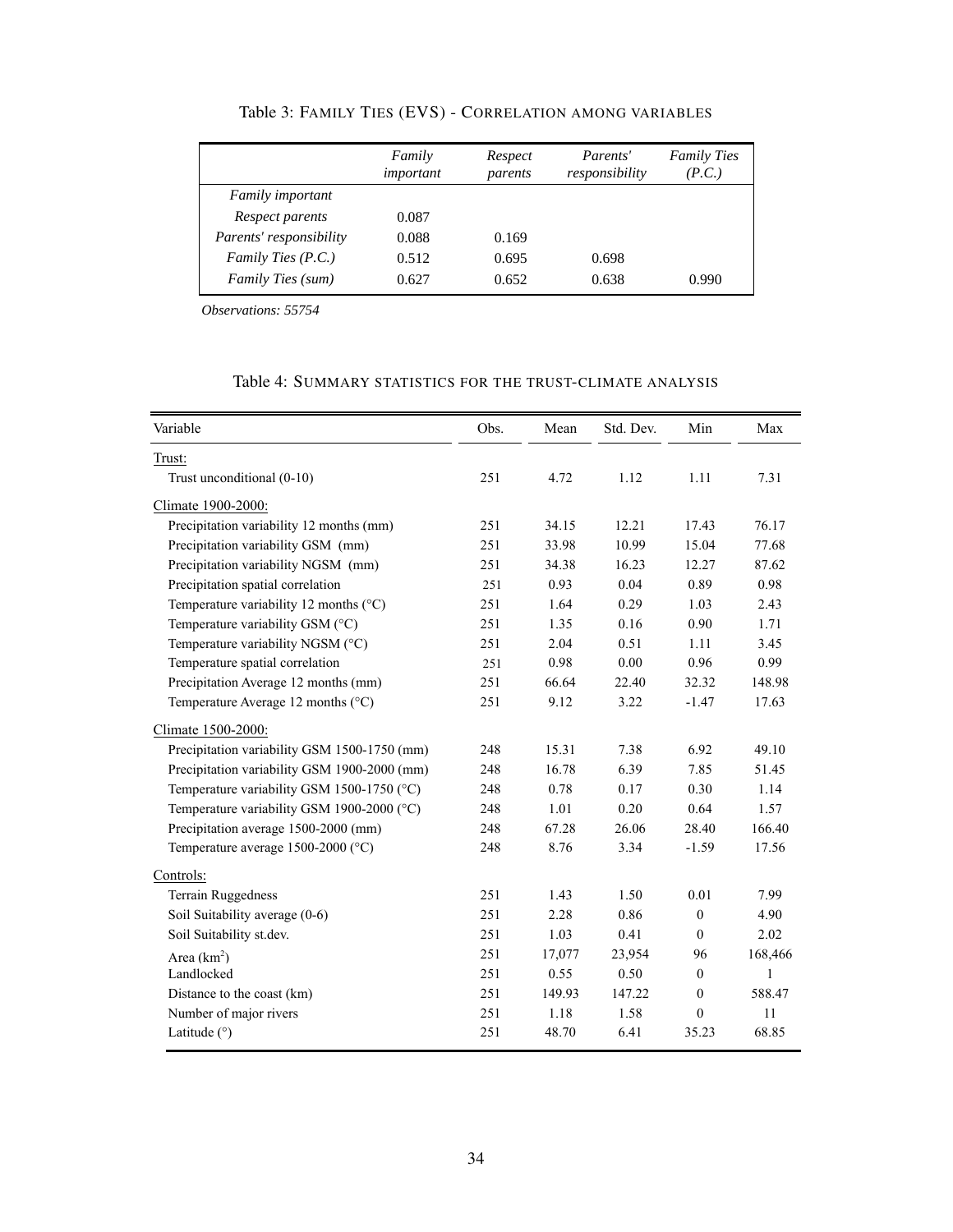<span id="page-34-0"></span>

|                                   |           |                  |                  | Dependent variable: Trust in others (unconditional regional average) |           |                  |                  |                      |
|-----------------------------------|-----------|------------------|------------------|----------------------------------------------------------------------|-----------|------------------|------------------|----------------------|
|                                   |           |                  | Precipitation    |                                                                      |           | Temperature      |                  |                      |
|                                   | (1)       | (2)              | (3)              | (4)                                                                  | (5)       | (6)              | (7)              | (8)                  |
| Variability                       | $0.133**$ | $0.155***$       |                  |                                                                      | $1.060**$ | $1.028***$       |                  |                      |
| (12 Months)                       | (0.058)   | (0.042)          |                  |                                                                      | (0.490)   | (0.304)          |                  |                      |
| Variability                       |           |                  | $0.193***$       | $0.168***$                                                           |           |                  | $0.958**$        | 1.019***             |
| (growing season months)           |           |                  | (0.068)          | (0.044)                                                              |           |                  | (0.390)          | (0.293)              |
| Variability                       |           |                  | $-0.012$         |                                                                      |           |                  | 0.255            |                      |
| (non-growing season months)       |           |                  | (0.031)          |                                                                      |           |                  | (0.283)          |                      |
| <b>Spatial Correlation</b>        |           |                  |                  | $-5.747***$<br>(1.988)                                               |           |                  |                  | $-2.918$<br>(13.680) |
| Average Temperature               |           | 0.007            | 0.025            | $0.040*$                                                             |           | 0.035            | 0.036            | 0.036                |
|                                   |           | (0.035)          | (0.038)          | (0.023)                                                              |           | (0.033)          | (0.033)          | (0.033)              |
| <b>Average Precipitation</b>      |           | $-0.051*$        | $-0.046*$        | $-0.044**$                                                           |           | 0.028            | 0.026            | 0.027                |
|                                   |           | (0.026)          | (0.024)          | (0.016)                                                              |           | (0.017)          | (0.018)          | (0.017)              |
| <b>Average Terrain Ruggedness</b> |           | 0.030<br>(0.061) | 0.043<br>(0.067) | 0.037<br>(0.043)                                                     |           | 0.074<br>(0.054) | 0.064<br>(0.059) | 0.072<br>(0.057)     |
|                                   |           | $-0.003$         | $-0.008$         | 0.008                                                                |           | $-0.000$         | $-0.001$         | $-0.000$             |
| Soil Quality (Average)            |           | (0.036)          | (0.034)          | (0.024)                                                              |           | (0.034)          | (0.036)          | (0.035)              |
|                                   |           | 0.031            | 0.028            | 0.047                                                                |           | 0.030            | 0.023            | 0.029                |
| Soil Quality (St. Dev.)           |           | (0.064)          | (0.068)          | (0.055)                                                              |           | (0.057)          | (0.063)          | (0.059)              |
|                                   |           | $-0.323$         | $-0.211$         | $-0.054$                                                             |           | $-0.197$         | $-0.205$         | $-0.197$             |
| Area                              |           | (0.215)          | (0.228)          | (0.130)                                                              |           | (0.206)          | (0.204)          | (0.206)              |
|                                   |           | 0.008            | 0.007            | 0.057                                                                |           | $-0.006$         | $-0.013$         | $-0.005$             |
| Landlocked                        |           | (0.098)          | (0.101)          | (0.075)                                                              |           | (0.109)          | (0.105)          | (0.108)              |
| Distance to the Coast             |           | 0.060            | 0.052            | 0.025                                                                |           | 0.027            | 0.025            | 0.027                |
|                                   |           | (0.048)          | (0.048)          | (0.030)                                                              |           | (0.043)          | (0.041)          | (0.043)              |
| Access to Rivers                  |           | $0.071**$        | $0.062**$        | $0.040*$                                                             |           | $0.055*$         | $0.054*$         | $0.055*$             |
|                                   |           | (0.029)          | (0.029)          | (0.023)                                                              |           | (0.030)          | (0.030)          | (0.031)              |
| Latitude                          |           | $0.058**$        | $0.057**$        | $0.054***$                                                           |           | 0.038            | 0.042            | 0.039                |
|                                   |           | (0.028)          | (0.024)          | (0.019)                                                              |           | (0.029)          | (0.030)          | (0.029)              |
| <b>Country Fixed Effects</b>      | Yes       | Yes              | Yes              | Yes                                                                  | Yes       | Yes              | Yes              | Yes                  |
| Observations                      | 251       | 251              | 251              | 251                                                                  | 251       | 251              | 251              | 251                  |
| Number of clusters                | 24        | 24               | 24               | 24                                                                   | 24        | 24               | 24               | 24                   |
| R-square                          | 0.881     | 0.888            | 0.889            | 0.945                                                                | 0.883     | 0.889            | 0.889            | 0.889                |

# Table 5: SOCIAL TRUST AND CLIMATE VARIABILITY CLIMATE DATA: 1900-2000

*OLS regressions. Robust standard errors clustered at the country level in parenthesis. \*\*\*, \*\* and \* indicates significance at the 1, 5 and 10% level.*



# <span id="page-34-1"></span>Figure 3: CLIMATE VARIABILITY AND TRUST OLS RESIDUALS (AFTER CONTROLLING FOR COUNTRY F.E. AND REGIONAL CONTROLS)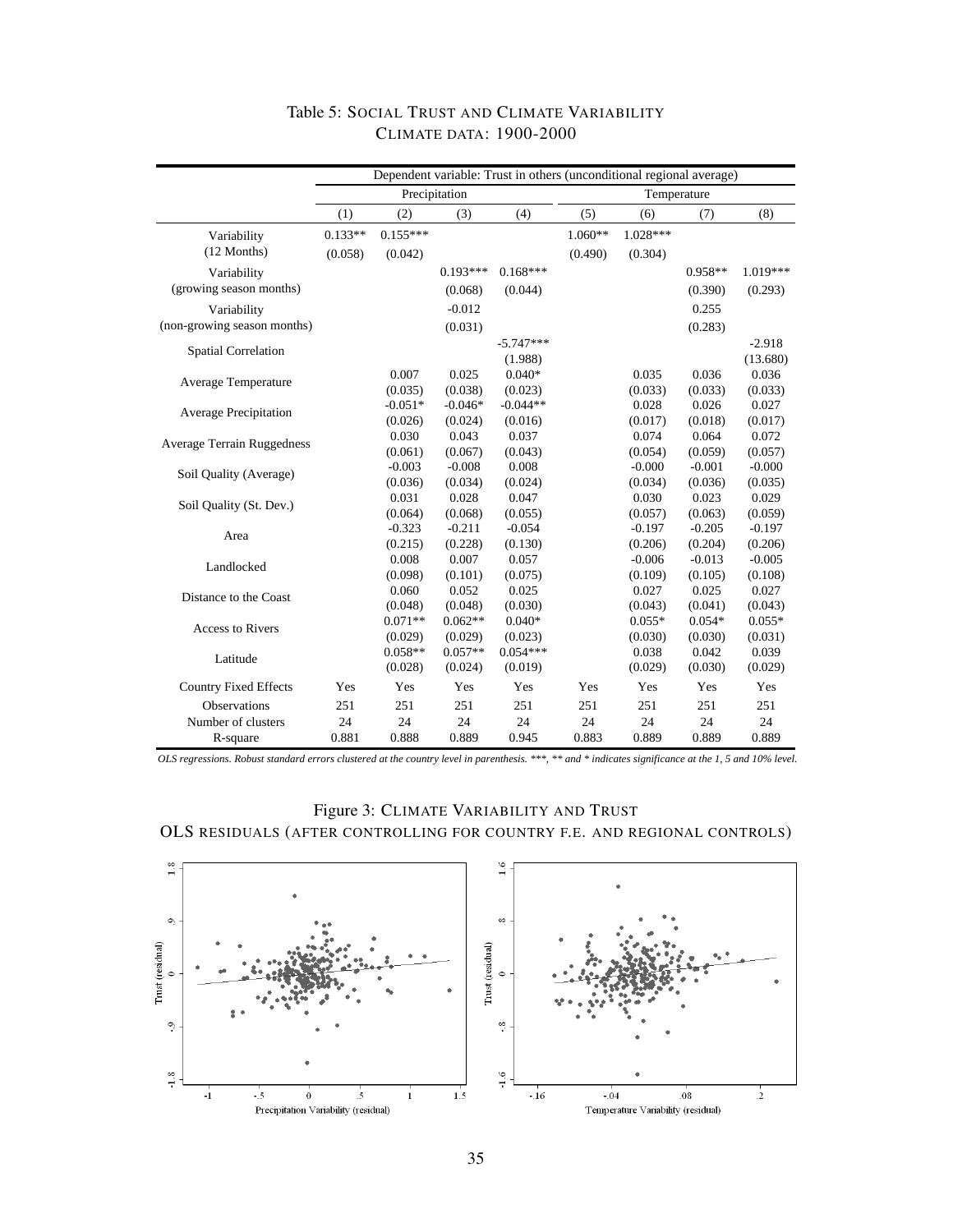<span id="page-35-0"></span>

|                              |          | Dependent variable: Trust in others (unconditional regional average) |           |             |            |            |  |  |
|------------------------------|----------|----------------------------------------------------------------------|-----------|-------------|------------|------------|--|--|
|                              |          | Precipitation                                                        |           | Temperature |            |            |  |  |
|                              | (1)      | (2)                                                                  | (3)       | (4)         | (5)        | (6)        |  |  |
| Variability GSM              |          | $0.132**$                                                            | $0.141**$ |             | $1.303***$ | $1.311***$ |  |  |
| $(1500-1750)$                |          | (0.050)                                                              | (0.059)   |             | (0.248)    | (0.369)    |  |  |
| Variability GSM              | $0.109*$ |                                                                      | $-0.026$  | $1.040**$   |            | $-0.019$   |  |  |
| $(1900 - 2000)$              | (0.057)  |                                                                      | (0.043)   | (0.455)     |            | (0.580)    |  |  |
| <b>Country Fixed Effects</b> | Yes      | Yes                                                                  | Yes       | Yes         | Yes        | <b>Yes</b> |  |  |
| <b>Regional Controls</b>     | Yes      | Yes                                                                  | Yes       | Yes         | Yes        | Yes        |  |  |
| <b>Observations</b>          | 248      | 248                                                                  | 248       | 248         | 248        | 248        |  |  |
| Number of clusters           | 24       | 24                                                                   | 24        | 24          | 24         | 24         |  |  |
| R-square                     | 0.894    | 0.895                                                                | 0.895     | 0.890       | 0.890      | 0.890      |  |  |

# Table 6: SOCIAL TRUST AND CLIMATE VARIABILITY CLIMATE DATA:  $1500 - 2000$

OLS regressions. Regional controls: mean temperature, mean precipitation, average ruggedness index, soil suitability (average and *standard deviation), area, dummy for landlocked, distance from of the region's centroid from the coast, number of major rivers passing through the region, latitude of the region's centroid. Robust standard errors clustered at the country level in parenthesis. \*\*\*,\*\* and \* indicates significance at the 1, 5 and 10% level.*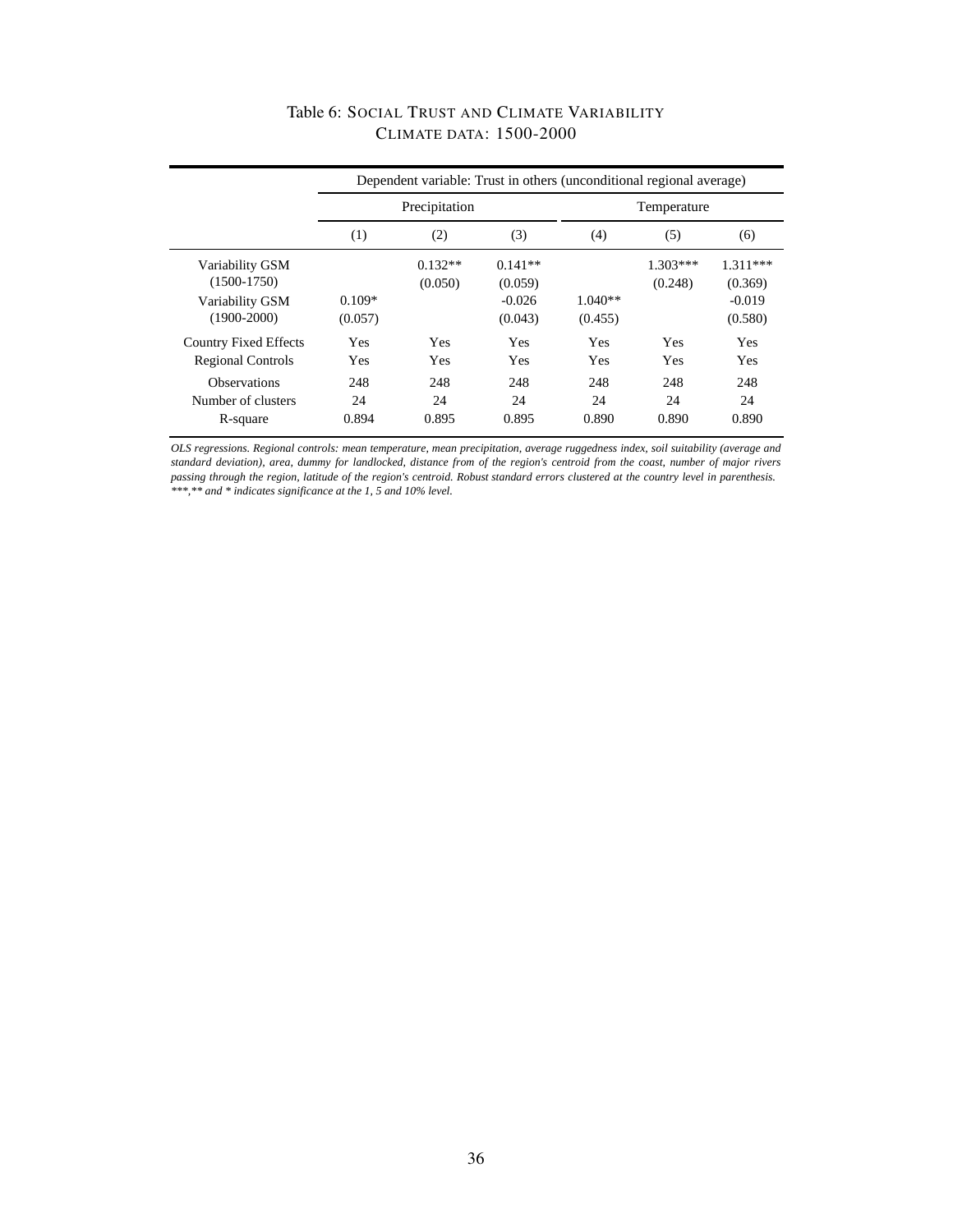<span id="page-36-0"></span>

| Family ties:<br>Family ties first principal component<br>220<br>0.02<br>0.35<br>0.91<br>$-1.01$<br>Family ties sum (0-8)<br>6.62<br>220<br>7.31<br>0.26<br>7.92<br>Climate 1900-2000:<br>Precipitation variability 12 months (mm)<br>220<br>34.38<br>12.31<br>17.43<br>76.17<br>Precipitation variability GSM (mm)<br>220<br>34.13<br>11.00<br>15.04<br>77.68<br>Precipitation variability NGSM (mm)<br>220<br>34.72<br>16.36<br>12.27<br>91.60<br>Precipitation spatial correlation<br>220<br>0.93<br>0.04<br>0.90<br>0.98<br>Temperature variability 12 months (°C)<br>220<br>1.64<br>0.30<br>1.03<br>2.43<br>Temperature variability GSM (°C)<br>220<br>1.35<br>0.17<br>0.90<br>1.71<br>Temperature variability NGSM (°C)<br>220<br>2.04<br>0.53<br>1.11<br>3.45<br>Temperature spatial correlation<br>220<br>0.98<br>0.00<br>0.96<br>0.99<br>Precipitation Average 12 months (mm)<br>148.06<br>220<br>66.80<br>22.00<br>39.28<br>9.06<br>Temperature Average 12 months (°C)<br>220<br>3.28<br>$-1.47$<br>17.63<br>Climate 1500-2000:<br>Precipitation variability GSM 1500-1750 (mm)<br>6.84<br>217<br>16.30264<br>6.65<br>39.73<br>Precipitation variability GSM 1900-2000 (mm)<br>217<br>19.96012<br>7.11<br>10.56<br>52.41<br>Temperature variability GSM 1500-1750 (°C)<br>217<br>0.718353<br>0.17<br>0.30<br>1.02<br>Temperature variability GSM 1900-2000 (°C)<br>0.64<br>1.33<br>217<br>0.14<br>0.928003<br>Precipitation average 1500-2000 (mm)<br>26.59<br>166.40<br>217<br>67.78502<br>34.96<br>Temperature average 1500-2000 (°C)<br>8.70063<br>17.56<br>217<br>3.40<br>$-1.59$<br>Controls:<br>Terrain Ruggedness<br>1.50<br>0.01<br>220<br>1.43<br>7.99<br>Soil Suitability average (0-6)<br>220<br>2.26<br>0.89<br>0.002544<br>4.90 |
|-------------------------------------------------------------------------------------------------------------------------------------------------------------------------------------------------------------------------------------------------------------------------------------------------------------------------------------------------------------------------------------------------------------------------------------------------------------------------------------------------------------------------------------------------------------------------------------------------------------------------------------------------------------------------------------------------------------------------------------------------------------------------------------------------------------------------------------------------------------------------------------------------------------------------------------------------------------------------------------------------------------------------------------------------------------------------------------------------------------------------------------------------------------------------------------------------------------------------------------------------------------------------------------------------------------------------------------------------------------------------------------------------------------------------------------------------------------------------------------------------------------------------------------------------------------------------------------------------------------------------------------------------------------------------------------------------------------------------------------------------------|
|                                                                                                                                                                                                                                                                                                                                                                                                                                                                                                                                                                                                                                                                                                                                                                                                                                                                                                                                                                                                                                                                                                                                                                                                                                                                                                                                                                                                                                                                                                                                                                                                                                                                                                                                                       |
|                                                                                                                                                                                                                                                                                                                                                                                                                                                                                                                                                                                                                                                                                                                                                                                                                                                                                                                                                                                                                                                                                                                                                                                                                                                                                                                                                                                                                                                                                                                                                                                                                                                                                                                                                       |
|                                                                                                                                                                                                                                                                                                                                                                                                                                                                                                                                                                                                                                                                                                                                                                                                                                                                                                                                                                                                                                                                                                                                                                                                                                                                                                                                                                                                                                                                                                                                                                                                                                                                                                                                                       |
|                                                                                                                                                                                                                                                                                                                                                                                                                                                                                                                                                                                                                                                                                                                                                                                                                                                                                                                                                                                                                                                                                                                                                                                                                                                                                                                                                                                                                                                                                                                                                                                                                                                                                                                                                       |
|                                                                                                                                                                                                                                                                                                                                                                                                                                                                                                                                                                                                                                                                                                                                                                                                                                                                                                                                                                                                                                                                                                                                                                                                                                                                                                                                                                                                                                                                                                                                                                                                                                                                                                                                                       |
|                                                                                                                                                                                                                                                                                                                                                                                                                                                                                                                                                                                                                                                                                                                                                                                                                                                                                                                                                                                                                                                                                                                                                                                                                                                                                                                                                                                                                                                                                                                                                                                                                                                                                                                                                       |
|                                                                                                                                                                                                                                                                                                                                                                                                                                                                                                                                                                                                                                                                                                                                                                                                                                                                                                                                                                                                                                                                                                                                                                                                                                                                                                                                                                                                                                                                                                                                                                                                                                                                                                                                                       |
|                                                                                                                                                                                                                                                                                                                                                                                                                                                                                                                                                                                                                                                                                                                                                                                                                                                                                                                                                                                                                                                                                                                                                                                                                                                                                                                                                                                                                                                                                                                                                                                                                                                                                                                                                       |
|                                                                                                                                                                                                                                                                                                                                                                                                                                                                                                                                                                                                                                                                                                                                                                                                                                                                                                                                                                                                                                                                                                                                                                                                                                                                                                                                                                                                                                                                                                                                                                                                                                                                                                                                                       |
|                                                                                                                                                                                                                                                                                                                                                                                                                                                                                                                                                                                                                                                                                                                                                                                                                                                                                                                                                                                                                                                                                                                                                                                                                                                                                                                                                                                                                                                                                                                                                                                                                                                                                                                                                       |
|                                                                                                                                                                                                                                                                                                                                                                                                                                                                                                                                                                                                                                                                                                                                                                                                                                                                                                                                                                                                                                                                                                                                                                                                                                                                                                                                                                                                                                                                                                                                                                                                                                                                                                                                                       |
|                                                                                                                                                                                                                                                                                                                                                                                                                                                                                                                                                                                                                                                                                                                                                                                                                                                                                                                                                                                                                                                                                                                                                                                                                                                                                                                                                                                                                                                                                                                                                                                                                                                                                                                                                       |
|                                                                                                                                                                                                                                                                                                                                                                                                                                                                                                                                                                                                                                                                                                                                                                                                                                                                                                                                                                                                                                                                                                                                                                                                                                                                                                                                                                                                                                                                                                                                                                                                                                                                                                                                                       |
|                                                                                                                                                                                                                                                                                                                                                                                                                                                                                                                                                                                                                                                                                                                                                                                                                                                                                                                                                                                                                                                                                                                                                                                                                                                                                                                                                                                                                                                                                                                                                                                                                                                                                                                                                       |
|                                                                                                                                                                                                                                                                                                                                                                                                                                                                                                                                                                                                                                                                                                                                                                                                                                                                                                                                                                                                                                                                                                                                                                                                                                                                                                                                                                                                                                                                                                                                                                                                                                                                                                                                                       |
|                                                                                                                                                                                                                                                                                                                                                                                                                                                                                                                                                                                                                                                                                                                                                                                                                                                                                                                                                                                                                                                                                                                                                                                                                                                                                                                                                                                                                                                                                                                                                                                                                                                                                                                                                       |
|                                                                                                                                                                                                                                                                                                                                                                                                                                                                                                                                                                                                                                                                                                                                                                                                                                                                                                                                                                                                                                                                                                                                                                                                                                                                                                                                                                                                                                                                                                                                                                                                                                                                                                                                                       |
|                                                                                                                                                                                                                                                                                                                                                                                                                                                                                                                                                                                                                                                                                                                                                                                                                                                                                                                                                                                                                                                                                                                                                                                                                                                                                                                                                                                                                                                                                                                                                                                                                                                                                                                                                       |
|                                                                                                                                                                                                                                                                                                                                                                                                                                                                                                                                                                                                                                                                                                                                                                                                                                                                                                                                                                                                                                                                                                                                                                                                                                                                                                                                                                                                                                                                                                                                                                                                                                                                                                                                                       |
|                                                                                                                                                                                                                                                                                                                                                                                                                                                                                                                                                                                                                                                                                                                                                                                                                                                                                                                                                                                                                                                                                                                                                                                                                                                                                                                                                                                                                                                                                                                                                                                                                                                                                                                                                       |
|                                                                                                                                                                                                                                                                                                                                                                                                                                                                                                                                                                                                                                                                                                                                                                                                                                                                                                                                                                                                                                                                                                                                                                                                                                                                                                                                                                                                                                                                                                                                                                                                                                                                                                                                                       |
|                                                                                                                                                                                                                                                                                                                                                                                                                                                                                                                                                                                                                                                                                                                                                                                                                                                                                                                                                                                                                                                                                                                                                                                                                                                                                                                                                                                                                                                                                                                                                                                                                                                                                                                                                       |
|                                                                                                                                                                                                                                                                                                                                                                                                                                                                                                                                                                                                                                                                                                                                                                                                                                                                                                                                                                                                                                                                                                                                                                                                                                                                                                                                                                                                                                                                                                                                                                                                                                                                                                                                                       |
|                                                                                                                                                                                                                                                                                                                                                                                                                                                                                                                                                                                                                                                                                                                                                                                                                                                                                                                                                                                                                                                                                                                                                                                                                                                                                                                                                                                                                                                                                                                                                                                                                                                                                                                                                       |
| Soil Suitability st.dev.<br>1.05<br>220<br>0.41<br>$\mathbf{0}$<br>1.973814                                                                                                                                                                                                                                                                                                                                                                                                                                                                                                                                                                                                                                                                                                                                                                                                                                                                                                                                                                                                                                                                                                                                                                                                                                                                                                                                                                                                                                                                                                                                                                                                                                                                           |
| 220<br>96<br>102,466<br>20,124<br>8,209<br>Area $(km^2)$                                                                                                                                                                                                                                                                                                                                                                                                                                                                                                                                                                                                                                                                                                                                                                                                                                                                                                                                                                                                                                                                                                                                                                                                                                                                                                                                                                                                                                                                                                                                                                                                                                                                                              |
| Landlocked<br>220<br>0.51<br>0.50<br>$\mathbf{1}$<br>$\boldsymbol{0}$                                                                                                                                                                                                                                                                                                                                                                                                                                                                                                                                                                                                                                                                                                                                                                                                                                                                                                                                                                                                                                                                                                                                                                                                                                                                                                                                                                                                                                                                                                                                                                                                                                                                                 |
| 220<br>Distance to the coast (km)<br>142.73<br>139.76<br>0.2751<br>585.74                                                                                                                                                                                                                                                                                                                                                                                                                                                                                                                                                                                                                                                                                                                                                                                                                                                                                                                                                                                                                                                                                                                                                                                                                                                                                                                                                                                                                                                                                                                                                                                                                                                                             |
| $\boldsymbol{0}$<br>Number of major rivers<br>220<br>1.22<br>1.75<br>15                                                                                                                                                                                                                                                                                                                                                                                                                                                                                                                                                                                                                                                                                                                                                                                                                                                                                                                                                                                                                                                                                                                                                                                                                                                                                                                                                                                                                                                                                                                                                                                                                                                                               |
| Latitude $(°)$<br>220<br>49.06<br>6.52<br>36.74<br>68.85                                                                                                                                                                                                                                                                                                                                                                                                                                                                                                                                                                                                                                                                                                                                                                                                                                                                                                                                                                                                                                                                                                                                                                                                                                                                                                                                                                                                                                                                                                                                                                                                                                                                                              |

# Table 7: SUMMARY STATISTICS FOR THE FAMILY TIES-CLIMATE ANALYSIS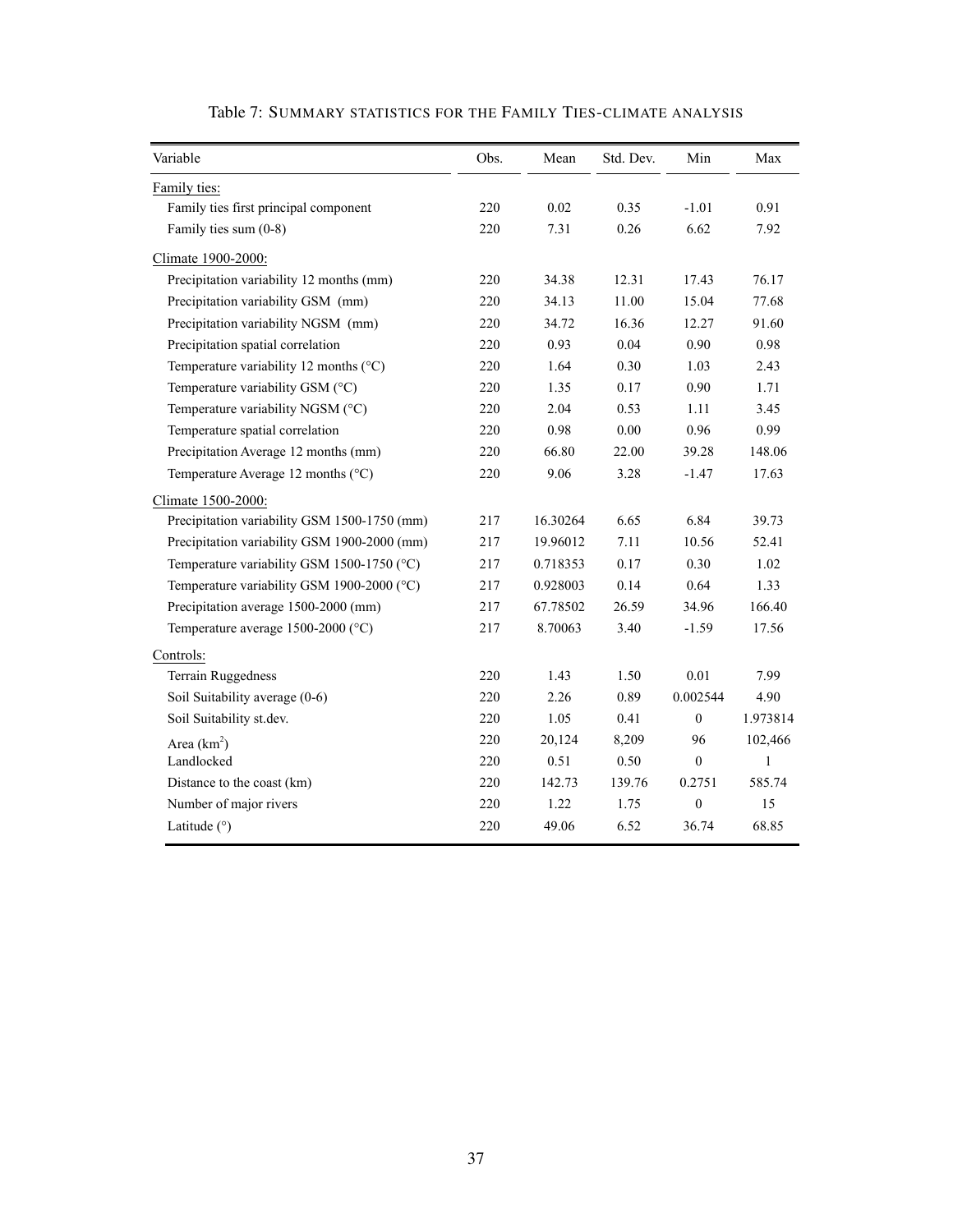| Table 8: FAMILY TIES AND CLIMATE VARIABILITY |
|----------------------------------------------|
| <b>CLIMATE DATA: 1900-2000</b>               |

<span id="page-37-0"></span>

|                                                           | Family Ties (Principal Component) |                        |                        |                      |             |                                    | Family Ties (Sum)     |                       |                        |                      |             |                                    |
|-----------------------------------------------------------|-----------------------------------|------------------------|------------------------|----------------------|-------------|------------------------------------|-----------------------|-----------------------|------------------------|----------------------|-------------|------------------------------------|
|                                                           |                                   | Precipitation          |                        |                      | Temperature |                                    |                       | Precipitation         |                        |                      | Temperature |                                    |
|                                                           | (1)                               | (2)                    | (3)                    | (4)                  | (5)         | (6)                                | (7)                   | (8)                   | (9)                    | (10)                 | (11)        | (12)                               |
| Variability<br>(12 Months)                                | $-0.072**$<br>(0.033)             |                        |                        | $-0.392*$<br>(0.214) |             |                                    | $-0.069**$<br>(0.031) |                       |                        | $-0.416*$<br>(0.227) |             |                                    |
| Variability<br>(growing season months)                    |                                   | $-0.081***$<br>(0.029) | $-0.086***$<br>(0.023) |                      | (0.219)     | $-0.692***$ $-0.592***$<br>(0.188) |                       | $-0.079**$<br>(0.028) | $-0.083***$<br>(0.021) |                      | (0.220)     | $-0.692***$ $-0.576***$<br>(0.196) |
| Variability                                               |                                   | $-0.004$               |                        |                      | 0.063       |                                    |                       | $-0.003$              |                        |                      | 0.046       |                                    |
| (non-growing season months)<br><b>Spatial Correlation</b> |                                   | (0.024)                | $4.567**$<br>(1.825)   |                      | (0.130)     | 7.592<br>(8.782)                   |                       | (0.023)               | 5.158**<br>(1.903)     |                      | (0.137)     | 10.925<br>(8.286)                  |
| <b>Regional Controls</b>                                  | Yes                               | Yes                    | Yes                    | Yes                  | Yes         | Yes                                | Yes                   | Yes                   | Yes                    | Yes                  | Yes         | Yes                                |
| <b>Country Fixed Effects</b>                              | Yes                               | Yes                    | Yes                    | Yes                  | Yes         | Yes                                | Yes                   | Yes                   | Yes                    | Yes                  | Yes         | Yes                                |
| <b>Observations</b>                                       | 220                               | 220                    | 220                    | 220                  | 220         | 220                                | 220                   | 220                   | 220                    | 220                  | 220         | 220                                |
| Number of clusters                                        | 24                                | 24                     | 24                     | 24                   | 24          | 24                                 | 24                    | 24                    | 24                     | 24                   | 24          | 24                                 |
| R-square                                                  | 0.826                             | 0.828                  | 0.832                  | 0.826                | 0.832       | 0.832                              | 0.782                 | 0.783                 | 0.789                  | 0.783                | 0.789       | 0.791                              |

OLS regressions. Regional controls: mean temperature, mean precipitation, average ruggedness index, soil suitability (average and standard deviation), area, dummy for landlocked, distance from of the<br>region's centroid from

|  |                                | Table 9: FAMILY TIES AND CLIMATE VARIABILITY |
|--|--------------------------------|----------------------------------------------|
|  | <b>CLIMATE DATA: 1500-2000</b> |                                              |

<span id="page-37-1"></span>

|                                                                        |                       | Family Ties (Principal Component)            |                       |                                            |                        | Family Ties (Sum)                          |                        |                                            |
|------------------------------------------------------------------------|-----------------------|----------------------------------------------|-----------------------|--------------------------------------------|------------------------|--------------------------------------------|------------------------|--------------------------------------------|
|                                                                        |                       | Precipitation<br>Temperature                 |                       |                                            |                        | Precipitation                              | Temperature            |                                            |
|                                                                        | (1)                   | (2)                                          | (3)                   | (4)                                        | (5)                    | (6)                                        | (7)                    | (8)                                        |
| Variability GSM<br>$(1500-1750)$<br>Variability GSM<br>$(1900 - 2000)$ | $-0.205**$<br>(0.085) | $-0.300**$<br>(0.112)<br>$0.129*$<br>(0.074) | $-0.205**$<br>(0.081) | $-0.306***$<br>(0.100)<br>0.138<br>(0.081) | $-0.769***$<br>(0.211) | $-0.876***$<br>(0.228)<br>0.362<br>(0.344) | $-0.781***$<br>(0.205) | $-0.880***$<br>(0.209)<br>0.334<br>(0.327) |
| <b>Regional Controls</b>                                               | Yes                   | Yes                                          | Yes                   | Yes                                        | Yes                    | Yes                                        | Yes                    | Yes                                        |
| <b>Country Fixed Effects</b>                                           | Yes                   | Yes                                          | Yes                   | Yes                                        | Yes                    | Yes                                        | Yes                    | Yes                                        |
| <b>Observations</b>                                                    | 218                   | 218                                          | 218                   | 218                                        | 218                    | 218                                        | 218                    | 218                                        |
| Number of clusters                                                     | 24                    | 24                                           | 24                    | 24                                         | 24                     | 24                                         | 24                     | 24                                         |
| R-square                                                               | 0.830                 | 0.833                                        | 0.785                 | 0.789                                      | 0.836                  | 0.837                                      | 0.792                  | 0.793                                      |

OLS regressions. Regional controls: mean temperature, mean precipitation, average ruggedness index, soil suitability (average and standard deviation), *area, dummy for landlocked, distance from of the region's centroid from the coast, number of major rivers passing through the region, latitude of the region's centroid. Robust standard errors clustered at the country level in parenthesis. \*\*\*, \*\* and \* indicates significance at the 1, 5 and 10% level.*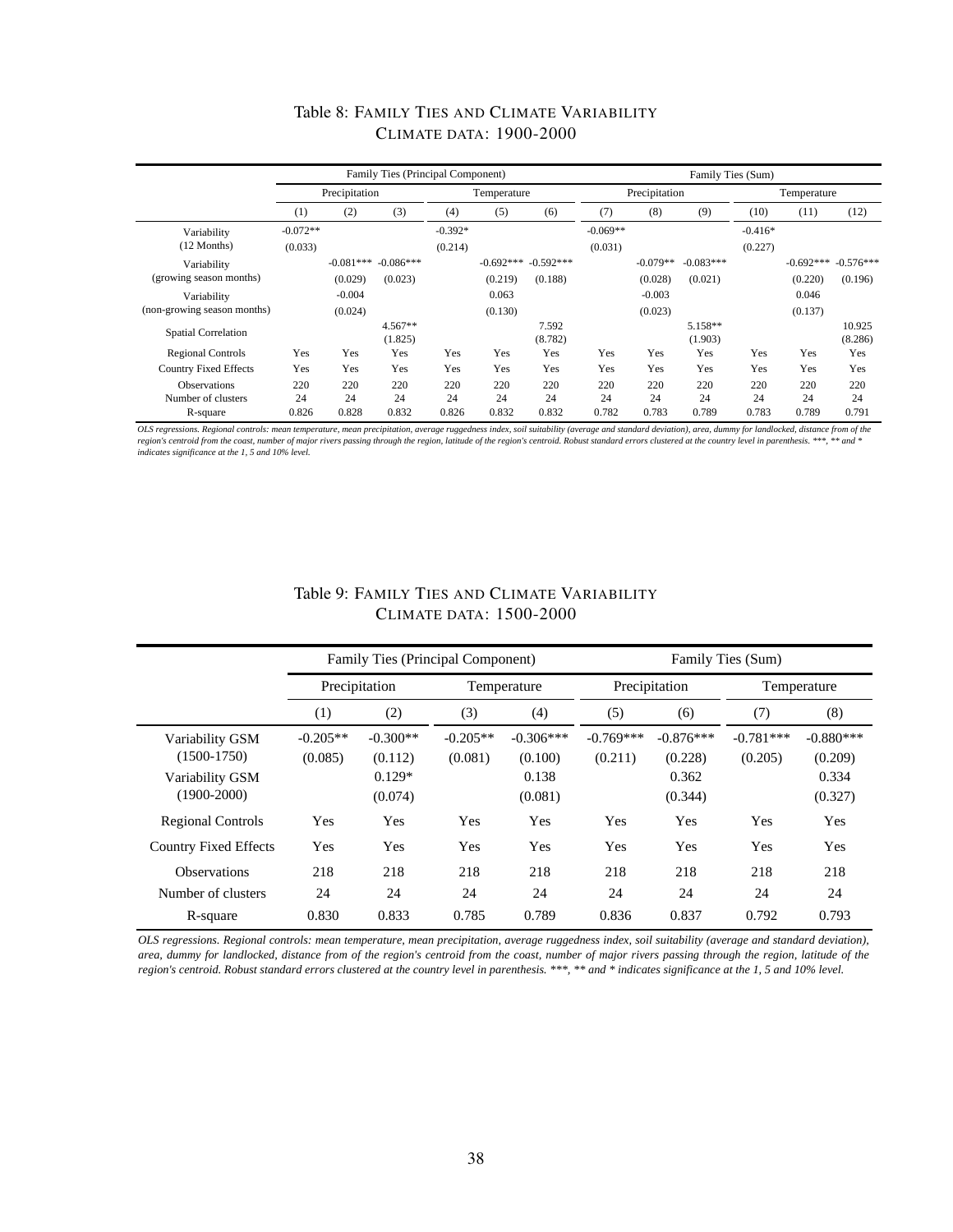| Variable                                           | Obs. | Mean   | Std. Dev. | Min          | Max     |
|----------------------------------------------------|------|--------|-----------|--------------|---------|
| Trust:                                             |      |        |           |              |         |
| Trust unconditional (0-10)                         | 66   | 4.77   | 0.57      | 2.70         | 5.84    |
| Climate 1500-2000:                                 |      |        |           |              |         |
| Precipitation variability GSM 1500-1750 (mm)       | 66   | 16.24  | 4.46      | 8.16         | 31.12   |
| Precipitation variability GSM 1900-2000 (mm)       | 66   | 17.94  | 4.30      | 10.22        | 36.03   |
| Temperature variability GSM 1500-1750 (°C)         | 66   | 0.74   | 0.17      | 0.39         | 1.01    |
| Temperature variability GSM 1900-2000 (°C)         | 66   | 0.84   | 0.08      | 0.64         | 0.99    |
| Precipitation average 1500-2000 (mm)               | 66   | 58.12  | 20.85     | 22.55        | 115.07  |
| Temperature average 1500-2000 (°C)                 | 66   | 13.84  | 2.54      | 8.93         | 18.64   |
| Historical background:                             |      |        |           |              |         |
| Institutions 1600-1750 (first principal component) | 66   | 0.00   | 1.65      | $-1.34$      | 3.06    |
| Institutions 1600-1750 (average)                   | 66   | 2.24   | 1.55      | 1            | 5       |
| Urbanization rate (1880)                           | 66   | 11.61  | 13.35     | $\theta$     | 57.43   |
| Literacy rate (1880)                               | 64   | 55.40  | 25.73     | 14.60        | 96.50   |
| Controls:                                          |      |        |           |              |         |
| Terrain Ruggedness                                 | 66   | 1.26   | 1.03      | 0.02         | 4.10    |
| Soil Suitability average (0-6)                     | 66   | 2.24   | 0.57      | 0.99         | 3.79    |
| Soil Suitability st.dev.                           | 66   | 1.21   | 0.37      | 0.37         | 1.95    |
| Area $(km^2)$                                      | 66   | 30,137 | 28,676    | 161          | 145,130 |
| Landlocked                                         | 66   | 0.35   | 0.48      | $\mathbf{0}$ | 1       |
| Distance to the coast (km)                         | 66   | 97.66  | 99.19     | 0.31         | 417.20  |
| Number of major rivers                             | 66   | 2.06   | 2.59      | $\mathbf{0}$ | 15      |
| Latitude $(°)$                                     | 66   | 46.11  | 5.52      | 37.22        | 56.19   |

# <span id="page-38-0"></span>Table 10: SUMMARY STATISTICS FOR THE TRUST-CLIMATE-INSTITUTIONS ANALYSIS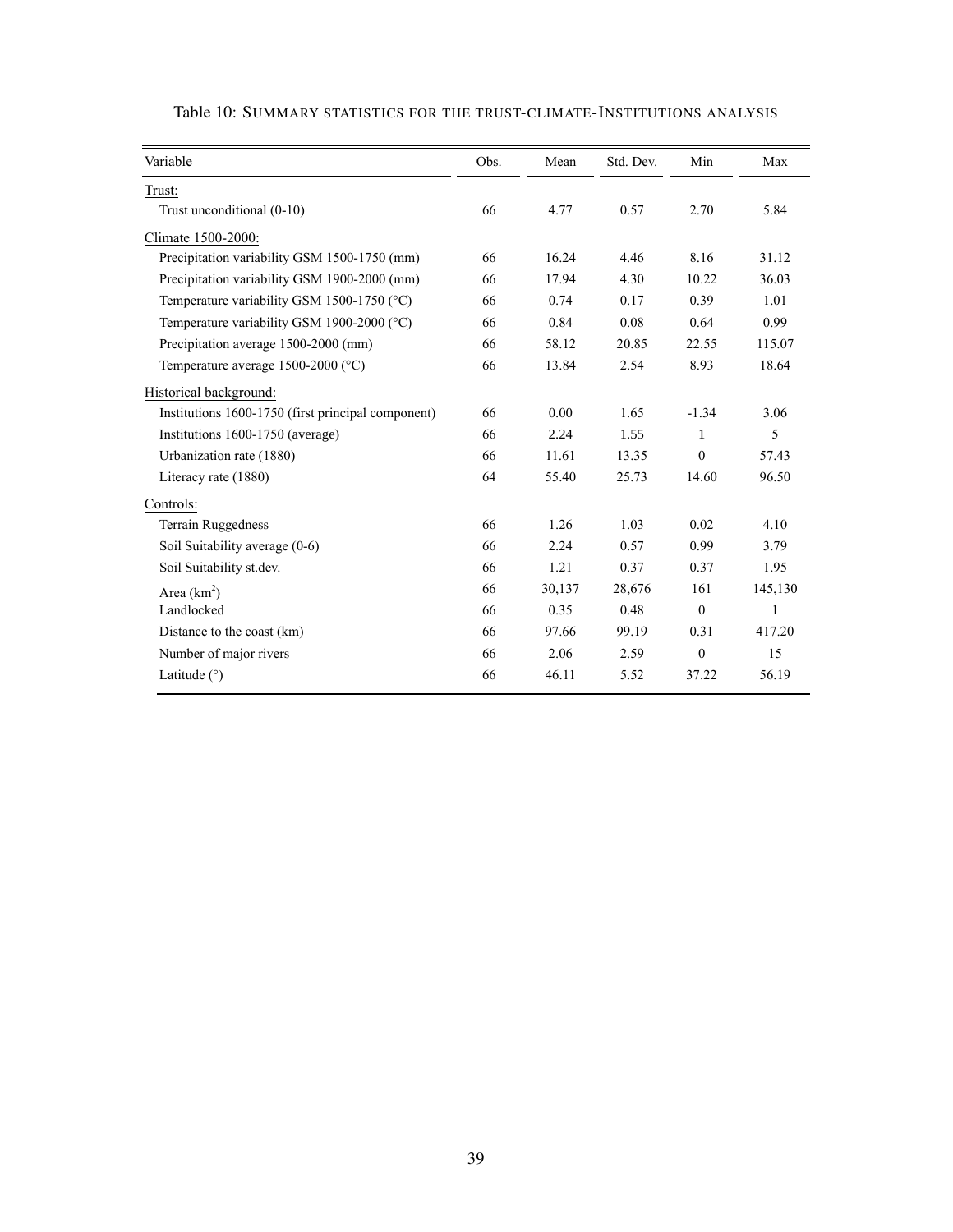<span id="page-39-0"></span>

|                              |               |          |            |           | Dependent variable: Trust in others (unconditional regional average) |           |            |           |  |
|------------------------------|---------------|----------|------------|-----------|----------------------------------------------------------------------|-----------|------------|-----------|--|
|                              | Precipitation |          |            |           | Temperature                                                          |           |            |           |  |
|                              | (1)           | (2)      | (3)        | (4)       | (5)                                                                  | (6)       | (7)        | (8)       |  |
| Variability GSM              | $0.404**$     | $0.620*$ |            | $0.476**$ | $2.364**$                                                            | $2.123**$ |            | 1.962*    |  |
| $(1500-1750)$                | (0.144)       | (0.271)  |            | (0.166)   | (0.935)                                                              | (0.849)   |            | (1.003)   |  |
| Variability GSM              |               | $-0.308$ |            |           |                                                                      | 0.702     |            |           |  |
| $(1900 - 2000)$              |               | (0.214)  |            |           |                                                                      | (0.951)   |            |           |  |
| Contraints on Executive P.C. |               |          | $0.148***$ | $0.155**$ |                                                                      |           | $0.148***$ | $0.091**$ |  |
| $(1600-1750)$                |               |          | (0.036)    | (0.045)   |                                                                      |           | (0.036)    | (0.031)   |  |
| Literacy (1880)              |               |          | $0.010*$   | $0.009**$ |                                                                      |           | $0.010*$   | 0.005     |  |
|                              |               |          | (0.004)    | (0.004)   |                                                                      |           | (0.004)    | (0.004)   |  |
| Urbanization (1850)          |               |          | $-0.003$   | $-0.002$  |                                                                      |           | $-0.003$   | $-0.002$  |  |
|                              |               |          | (0.003)    | (0.004)   |                                                                      |           | (0.003)    | (0.003)   |  |
| <b>Country Fixed Effects</b> | Yes           | Yes      | Yes        | Yes       | Yes                                                                  | Yes       | Yes        | Yes       |  |
| <b>Regional Controls</b>     | Yes           | Yes      | Yes        | Yes       | Yes                                                                  | Yes       | Yes        | Yes       |  |
| Observations                 | 66            | 66       | 64         | 64        | 66                                                                   | 66        | 64         | 64        |  |
| Number of clusters           | 8             | 8        | 8          | 8         | 8                                                                    | 8         | 8          | 8         |  |
| R-square                     | 0.724         | 0.727    | 0.753      | 0.767     | 0.769                                                                | 0.770     | 0.753      | 0.781     |  |

# Table 11: TRUST, CLIMATE VARIABILITY AND INSTITUTIONS CLIMATE DATA: 1500-2000

*OLS regressions. Regional controls: mean temperature, mean precipitation, average ruggedness index, soil suitability (average and standard deviation), area, dummy for landlocked, number of major rivers passing through the region, distance from of the region's centroid from the coast, latitude of the region's centroid. Robust standard errors clustered at the country level in parenthesis. \*\*\*, \*\* and \* indicates significance at the 1, 5 and 10% level.*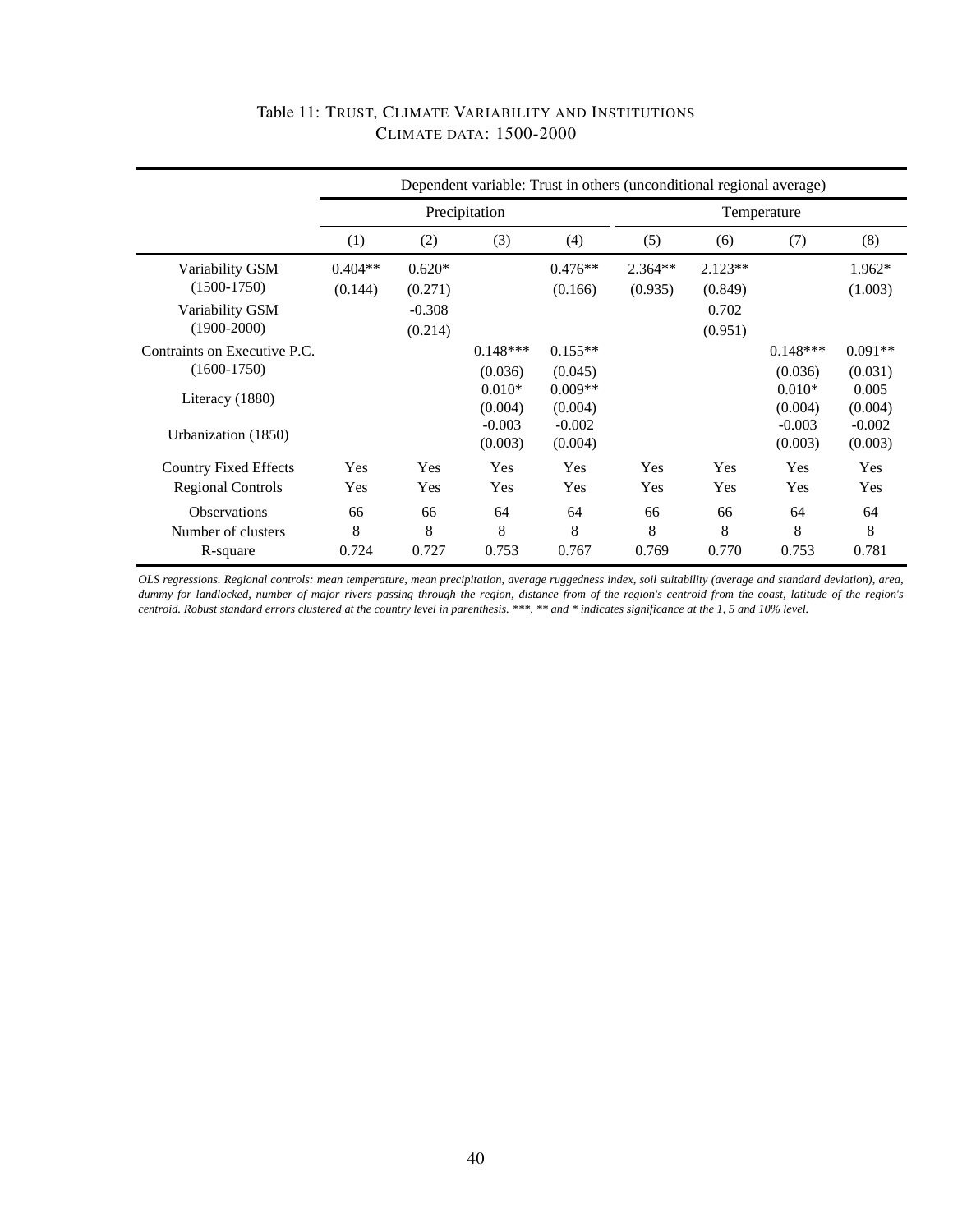

<span id="page-40-0"></span>Figure A.1: GEOGRAPHIC DISTRIBUTIONS OF TRUST SCORE IN ESS REGIONS

<span id="page-40-1"></span>Figure A.2: GEOGRAPHIC DISTRIBUTION OF FAMILY TIES (P.C) IN EVS REGIONS

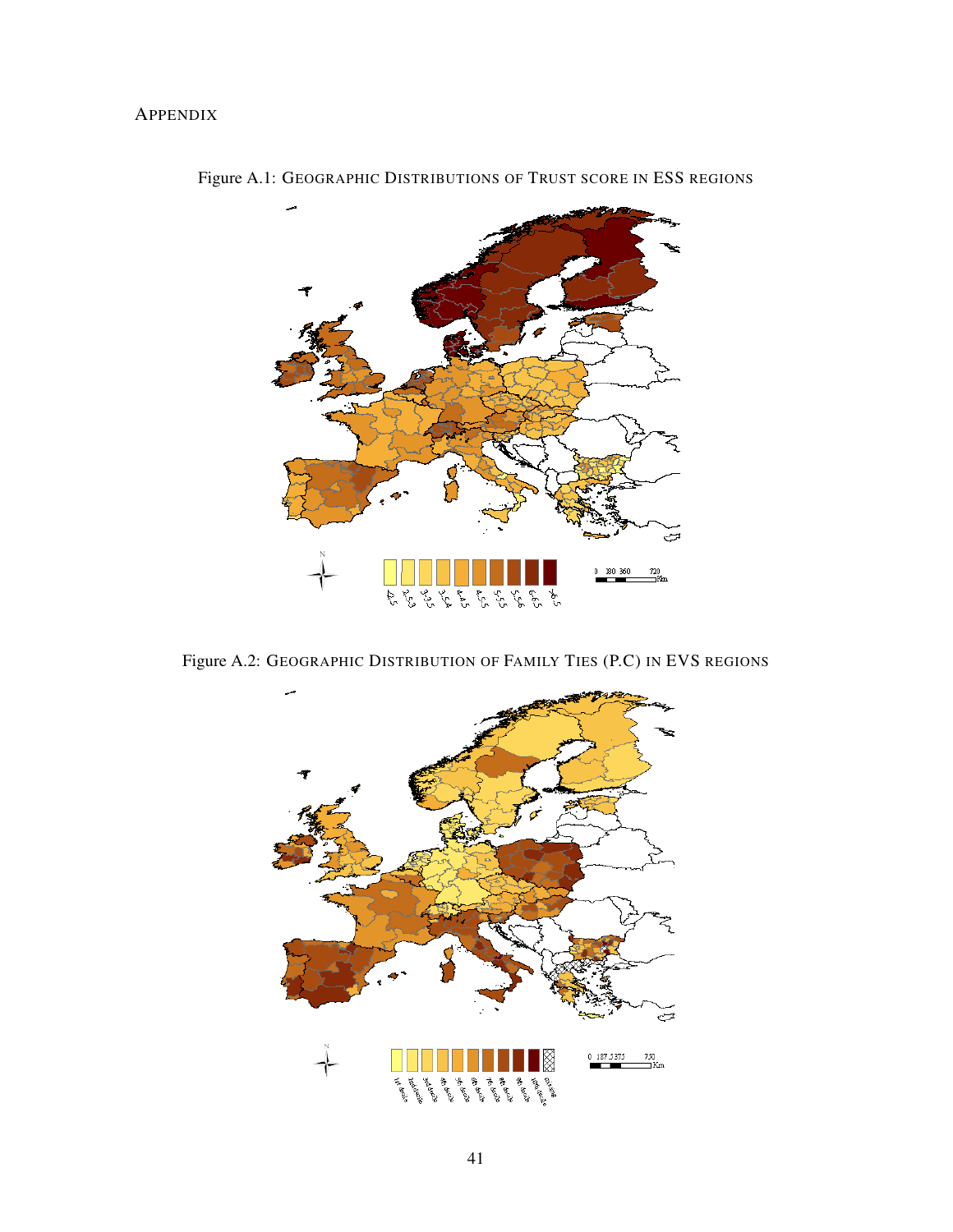Figure A.3: GRID CELL SIZE FOR CONTEMPORARY AND HISTORICAL CLIMATE DATA



Figure A.4: CLIMATE 1900-2000 AND 1500-1900

<span id="page-41-0"></span>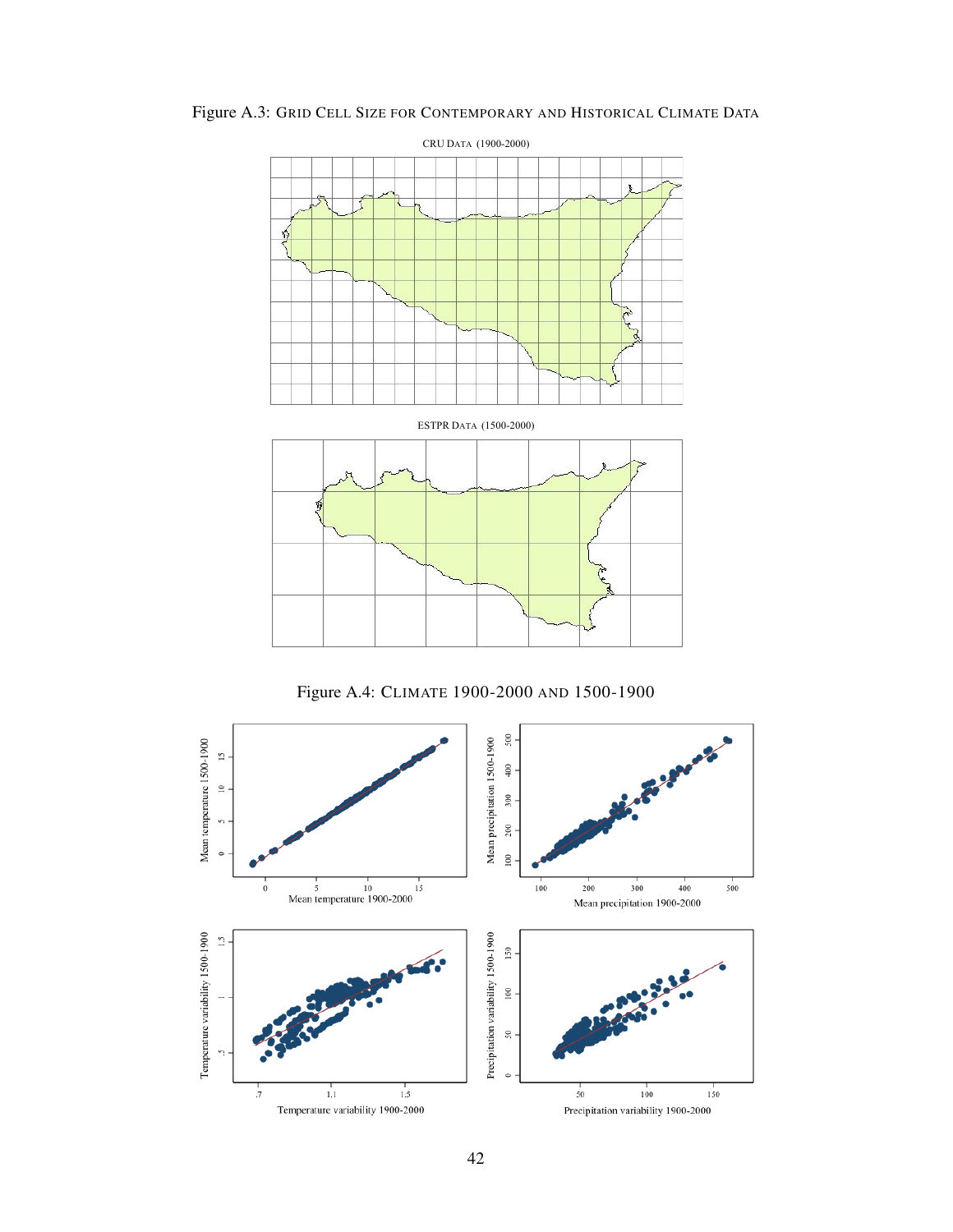<span id="page-42-0"></span>

|                              | Precipitation         |                       |                       |                       | Temperature           |                       |                       |                       |  |
|------------------------------|-----------------------|-----------------------|-----------------------|-----------------------|-----------------------|-----------------------|-----------------------|-----------------------|--|
|                              |                       |                       | Dependent variable:   |                       | Dependent variable:   |                       |                       |                       |  |
|                              | Trust                 | Trust                 | Trust                 | Trust                 | Trust                 | Trust                 | Trust                 | Trust                 |  |
|                              | (conditional)         | (uncon.)              | (uncon.)              | (uncon.)              | (conditional)         | (uncon.)              | (uncon.)              | (uncon.)              |  |
|                              | (1)                   | (2)                   | (3)                   | (4)                   | (5)                   | (6)                   | (7)                   | (8)                   |  |
| Variability GSM              | $0.132***$<br>(0.041) |                       | $0.167***$<br>(0.054) | $0.211***$<br>(0.049) | $1.060***$<br>(0.333) |                       | $0.977***$<br>(0.328) | $1.518***$<br>(0.443) |  |
| Variability GSM (detrended)  |                       | $0.118***$<br>$-0.03$ |                       |                       |                       | $0.635***$<br>(0.208) |                       |                       |  |
| <b>Spatial Correlation</b>   | $-4.461**$            | $-5.687***$           | $-6.202**$            | $-8.909***$           | 7.999                 | $-3.385$              | $-0.314$              | $-7.414$              |  |
|                              | (2.093)               | (1.958)               | (2.596)               | (1.744)               | (11.277)              | (13.915)              | (14.354)              | (14.650)              |  |
| Average Temperature          | $0.038*$              | $0.040*$              | $0.043*$              | $0.053**$             | 0.025                 | 0.032                 | 0.033                 | $0.085***$            |  |
|                              | (0.021)               | (0.023)               | (0.024)               | (0.023)               | (0.029)               | (0.033)               | (0.036)               | (0.027)               |  |
| <b>Average Precipitation</b> | $-0.029**$            | $-0.042**$            | $-0.029$              | $-0.055**$            | 0.023                 | 0.023                 | 0.021                 | 0.020                 |  |
|                              | (0.014)               | (0.015)               | (0.020)               | (0.020)               | (0.019)               | (0.018)               | (0.026)               | (0.015)               |  |
| Average Terrain Ruggedness   | 0.038                 | 0.035                 | 0.012                 | 0.038                 | 0.039                 | 0.071                 | 0.075                 | $0.129**$             |  |
|                              | (0.039)               | (0.043)               | (0.041)               | (0.042)               | (0.057)               | (0.058)               | (0.062)               | (0.050)               |  |
| Soil Quality (Average)       | 0.001                 | 0.007                 | $-0.009$              | 0.036                 | $-0.006$              | 0.001                 | $-0.016$              | 0.003                 |  |
|                              | (0.022)               | (0.024)               | (0.030)               | (0.024)               | (0.035)               | (0.034)               | (0.045)               | (0.041)               |  |
| Soil Quality (St. Dev.)      | 0.041                 | 0.042                 | 0.096                 | 0.041                 | 0.010                 | 0.027                 | 0.038                 | 0.035                 |  |
|                              | (0.047)               | (0.055)               | (0.060)               | (0.059)               | (0.059)               | (0.057)               | (0.090)               | (0.071)               |  |
| Area                         | 0.013                 | $-0.060$              | 0.016                 | $-0.021$              | $-0.171$              | $-0.195$              | $-0.043$              | $-0.055$              |  |
|                              | (0.106)               | (0.132)               | (0.126)               | (0.139)               | (0.183)               | (0.212)               | (0.167)               | (0.213)               |  |
| Landlocked                   | 0.039                 | 0.053                 | 0.037                 | 0.070                 | $-0.023$              | 0.003                 | $-0.015$              | 0.019                 |  |
|                              | (0.067)               | (0.076)               | (0.081)               | (0.086)               | (0.096)               | (0.105)               | (0.109)               | (0.122)               |  |
| Distance to the Coast        | 0.030                 | 0.027                 | 0.028                 | 0.054                 | 0.034                 | 0.028                 | 0.038                 | $-0.007$              |  |
|                              | (0.029)               | (0.030)               | (0.033)               | (0.051)               | (0.034)               | (0.044)               | (0.047)               | (0.066)               |  |
| Access to Rivers             | $0.044**$             | $0.040*$              | $0.034*$              | 0.038                 | $0.056*$              | $0.058*$              | 0.049                 | 0.040                 |  |
|                              | (0.017)               | (0.023)               | (0.018)               | (0.027)               | (0.027)               | (0.031)               | (0.031)               | (0.035)               |  |
| Latitude                     | $0.046**$             | $0.055***$            | $0.046**$             | $0.065***$            | 0.045                 | 0.042                 | 0.052                 | 0.053                 |  |
|                              | (0.018)               | (0.019)               | (0.022)               | (0.020)               | (0.027)               | (0.030)               | (0.040)               | (0.032)               |  |
| Scandinavian regions         | Yes                   | Yes                   | No                    | Yes                   | Yes                   | Yes                   | No                    | Yes                   |  |
| Ex-communist regions         | Yes                   | Yes                   | Yes                   | N <sub>o</sub>        | Yes                   | Yes                   | Yes                   | N <sub>0</sub>        |  |
| <b>Country Fixed Effects</b> | Yes                   | Yes                   | Yes                   | Yes                   | Yes                   | Yes                   | Yes                   | Yes                   |  |
| Observations                 | 251                   | 251                   | 217                   | 167                   | 251                   | 251                   | 217                   | 167                   |  |
| Number of clusters           | 24                    | 24                    | 20                    | 18                    | 24                    | 24                    | 20                    | 18                    |  |
| R-square                     | 0.951                 | 0.944                 | 0.884                 | 0.955                 | 0.892                 | 0.888                 | 0.794                 | 0.928                 |  |

# Table A.1: SOCIAL TRUST AND CLIMATE VARIABILITY (1900-2000) (ROBUSTNESS CHECKS)

OLS regressions. The dependent variable is the conditional measure of trust in columns 1 and 5, and the unconditional measure of trust in the other ones.<br>Scandinavian regions (all regions of Denmark, Finland, Norway and Sw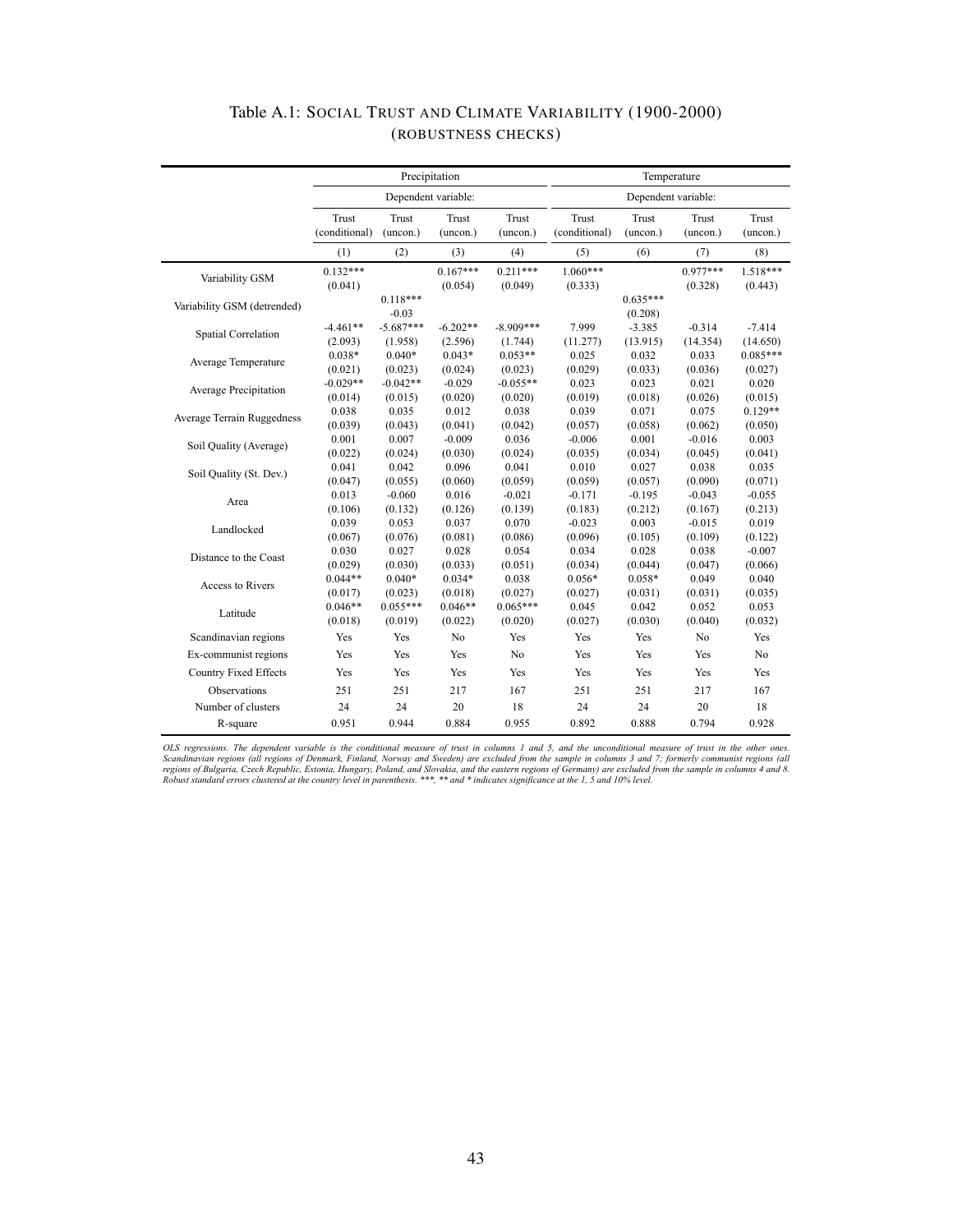<span id="page-43-0"></span>

|                              |                        |             |                               |                       | Dependent variable: Trust in others (unconditional regional average) |                      |                      |                       |  |  |
|------------------------------|------------------------|-------------|-------------------------------|-----------------------|----------------------------------------------------------------------|----------------------|----------------------|-----------------------|--|--|
|                              | Precipitation          |             |                               |                       | Temperature                                                          |                      |                      |                       |  |  |
|                              | Growing season months: |             |                               |                       | Growing season months:                                               |                      |                      |                       |  |  |
|                              | March to<br>October    | April to    | March to<br>November November | April to<br>September | March to<br>October                                                  | April to<br>November | March to<br>November | April to<br>September |  |  |
|                              | (1)                    | (2)         | (3)                           | (4)                   | (5)                                                                  | (6)                  | (7)                  | (8)                   |  |  |
| Variability GSM              | $0.169***$             | $0.150***$  | $0.150***$                    | $0.175***$            | $1.133***$                                                           | 1.718***             | $1.129***$           | $1.060**$             |  |  |
|                              | (0.042)                | (0.040)     | (0.037)                       | (0.049)               | (0.315)                                                              | (0.586)              | (0.294)              | (0.380)               |  |  |
| Spatial Correlation          | $-5.652***$            | $-5.687***$ | $-5.601**$                    | $-5.911***$           | 3.959                                                                | $-0.946$             | 2.686                | 4.122                 |  |  |
|                              | (1.977)                | (2.024)     | (2.026)                       | (1.989)               | (13.859)                                                             | (14.845)             | (13.896)             | (13.873)              |  |  |
| Average Temperature          | 0.034                  | 0.035       | 0.031                         | $0.044*$              | 0.033                                                                | 0.017                | 0.032                | 0.029                 |  |  |
|                              | (0.023)                | (0.023)     | (0.022)                       | (0.023)               | (0.032)                                                              | (0.035)              | (0.033)              | (0.031)               |  |  |
| Average Precipitation        | $-0.048***$            | $-0.041**$  | $-0.044**$                    | $-0.038**$            | 0.023                                                                | $-0.048$             | 0.024                | 0.019                 |  |  |
|                              | (0.017)                | (0.016)     | (0.016)                       | (0.016)               | (0.019)                                                              | (0.029)              | (0.018)              | (0.020)               |  |  |
| Average Terrain Ruggedness   | 0.032                  | 0.037       | 0.034                         | 0.037                 | 0.058                                                                | 0.038                | 0.060                | 0.056                 |  |  |
|                              | (0.043)                | (0.042)     | (0.042)                       | (0.042)               | (0.060)                                                              | (0.067)              | (0.060)              | (0.062)               |  |  |
|                              | 0.008                  | 0.008       | 0.008                         | 0.008                 | $-0.004$                                                             | $-0.007$             | $-0.004$             | $-0.004$              |  |  |
| Soil Quality (Average)       | (0.024)                | (0.024)     | (0.024)                       | (0.023)               | (0.037)                                                              | (0.036)              | (0.036)              | (0.036)               |  |  |
| Soil Quality (St. Dev.)      | 0.045                  | 0.047       | 0.046                         | 0.049                 | 0.019                                                                | 0.030                | 0.023                | 0.015                 |  |  |
|                              | (0.056)                | (0.054)     | (0.055)                       | (0.054)               | (0.063)                                                              | (0.066)              | (0.061)              | (0.064)               |  |  |
|                              | $-0.080$               | $-0.087$    | $-0.105$                      | $-0.025$              | $-0.234$                                                             | $-0.259$             | $-0.244$             | $-0.219$              |  |  |
| Area                         | (0.127)                | (0.131)     | (0.129)                       | (0.130)               | (0.203)                                                              | (0.210)              | (0.208)              | (0.200)               |  |  |
|                              | 0.052                  | 0.054       | 0.050                         | 0.059                 | $-0.008$                                                             | 0.008                | $-0.004$             | $-0.006$              |  |  |
| Landlocked                   | (0.074)                | (0.074)     | (0.074)                       | (0.075)               | (0.101)                                                              | (0.095)              | (0.102)              | (0.097)               |  |  |
|                              | 0.027                  | 0.029       | 0.030                         | 0.021                 | 0.028                                                                | 0.056                | 0.023                | 0.028                 |  |  |
| Distance to the Coast        | (0.031)                | (0.031)     | (0.031)                       | (0.030)               | (0.039)                                                              | (0.044)              | (0.040)              | (0.038)               |  |  |
|                              | $0.042*$               | $0.043*$    | $0.044*$                      | 0.037                 | $0.058*$                                                             | $0.066**$            | $0.059*$             | $0.056*$              |  |  |
| Access to Rivers             | (0.023)                | (0.023)     | (0.023)                       | (0.023)               | (0.031)                                                              | (0.029)              | (0.031)              | (0.030)               |  |  |
|                              | $0.052**$              | $0.054***$  | $0.052**$                     | $0.055***$            | 0.046                                                                | $0.058**$            | 0.044                | $0.052*$              |  |  |
| Latitude                     | (0.019)                | (0.019)     | (0.020)                       | (0.019)               | (0.028)                                                              | (0.026)              | (0.028)              | (0.028)               |  |  |
| <b>Country Fixed Effects</b> | Yes                    | Yes         | Yes                           | Yes                   | Yes                                                                  | Yes                  | Yes                  | Yes                   |  |  |
| Observations                 | 251                    | 251         | 251                           | 251                   | 251                                                                  | 251                  | 251                  | 251                   |  |  |
| Number of clusters           | 24                     | 24          | 24                            | 24                    | 24                                                                   | 24                   | 24                   | 24                    |  |  |
| R-square                     | 0.945                  | 0.944       | 0.944                         | 0.946                 | 0.889                                                                | 0.889                | 0.889                | 0.889                 |  |  |

# Table A.2: SOCIAL TRUST AND CLIMATE VARIABILITY (1900-2000) (WITH DIFFERENT TERMS OF GROWING SEASON)

OLS regressions. "Variability GSM" is the variability in the growing season months defined as the months from March to October (columns 1 and 5), April to<br>November (columns 2 and 6), March to November (columns 3 and 7) and